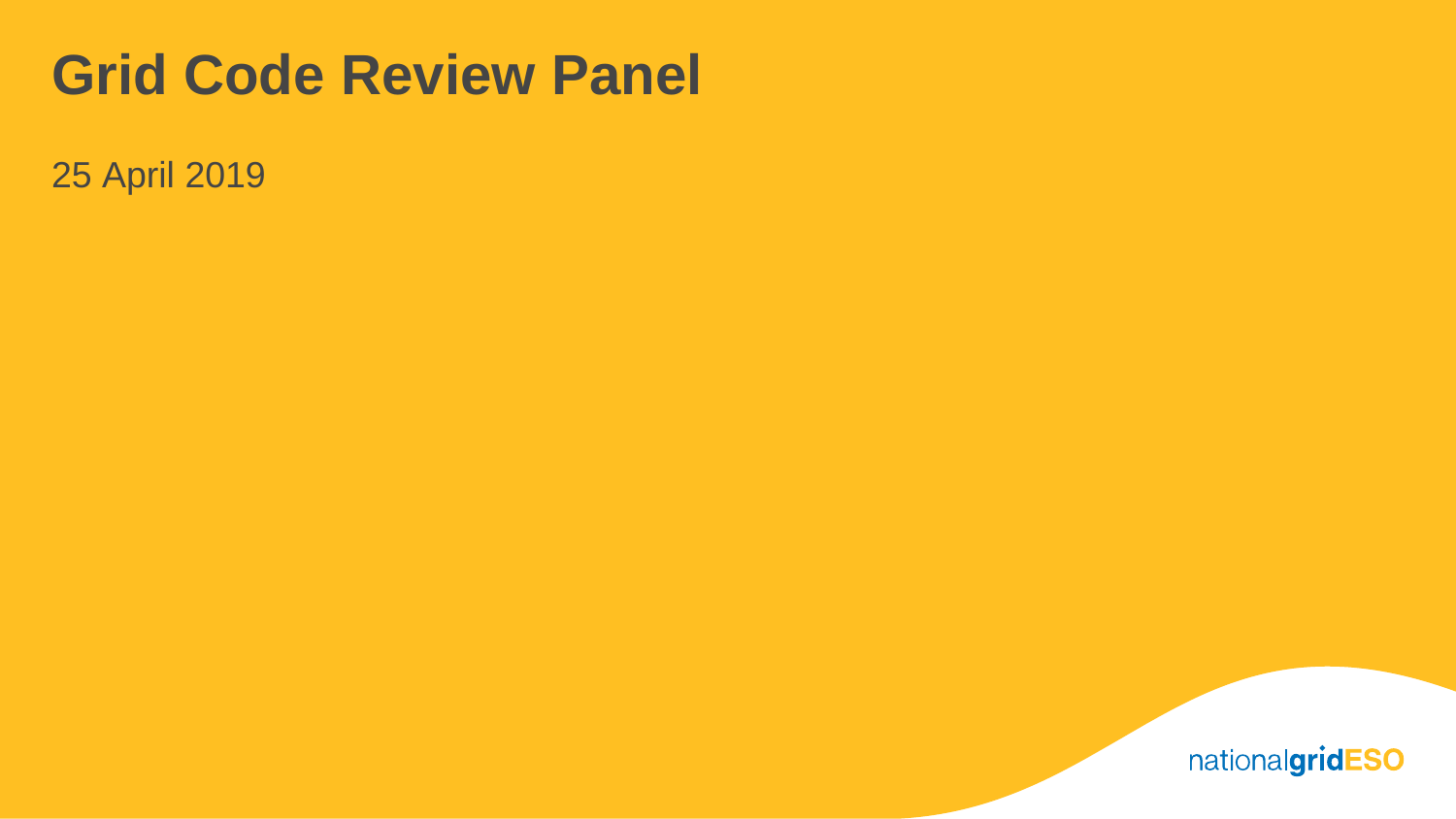**Welcome**

**Introductions and Apologies for Absence**

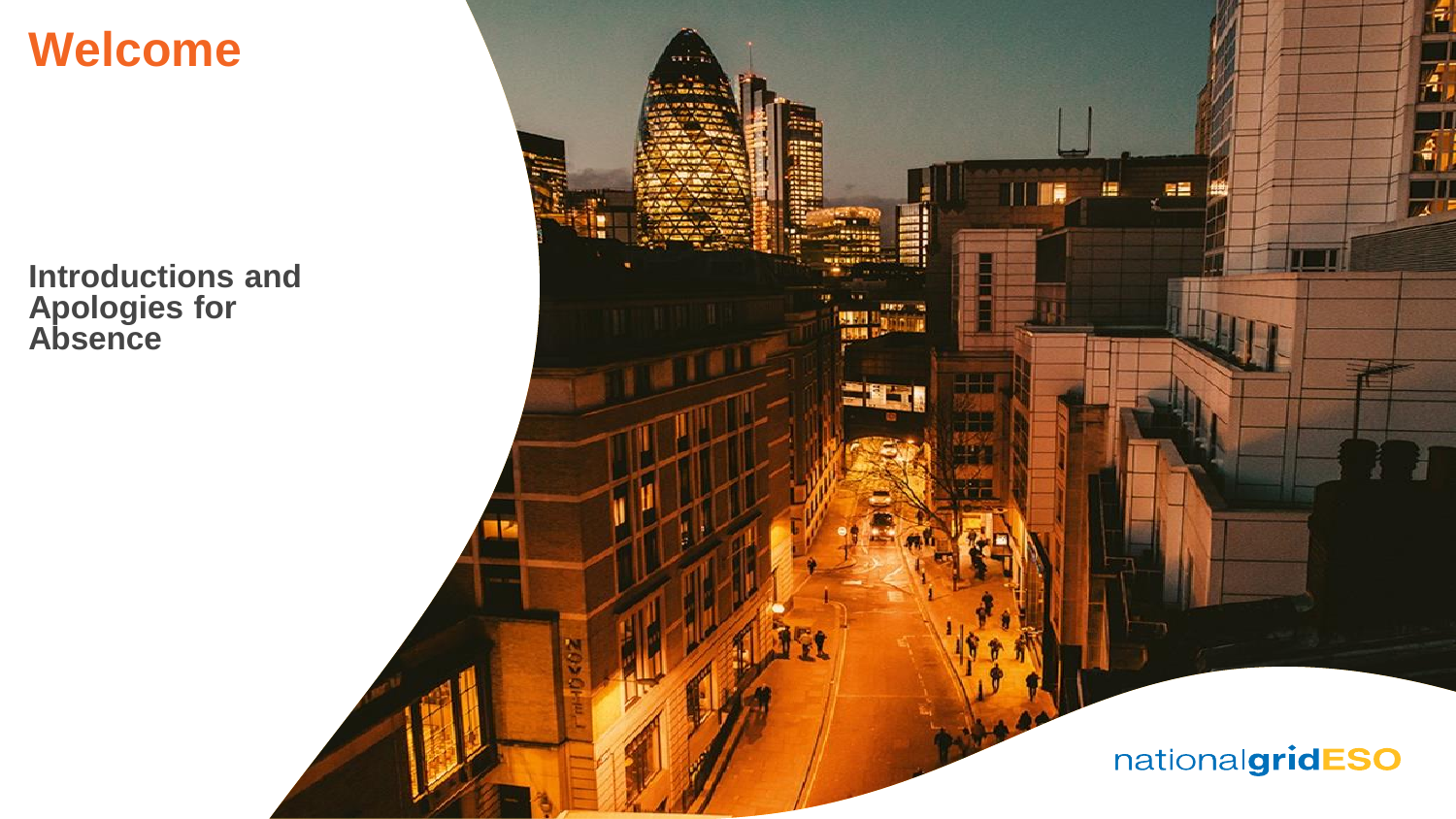

### **Approval of Panel Minutes**

#### **28 March 2019**

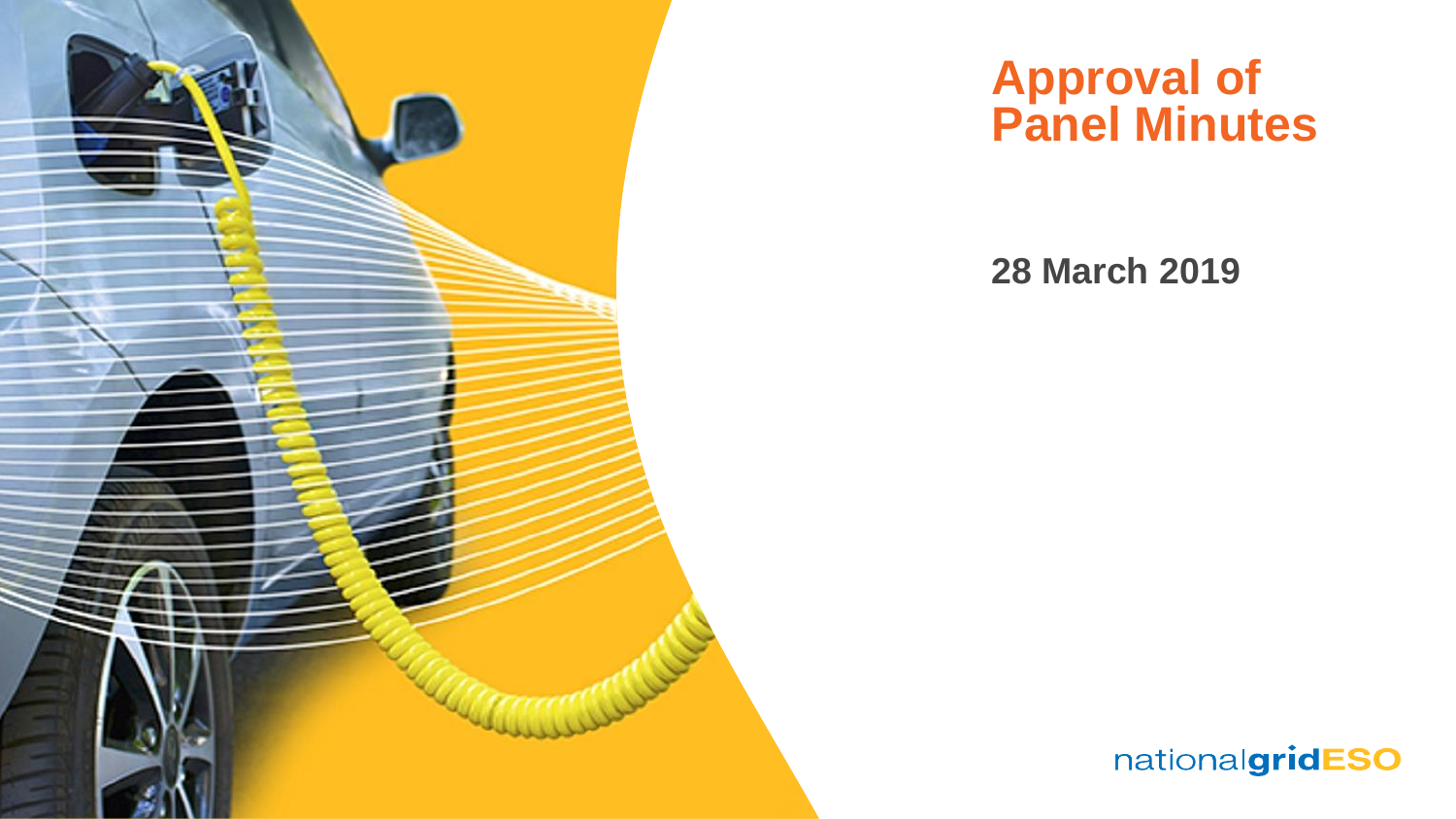

**Review of the actions log**



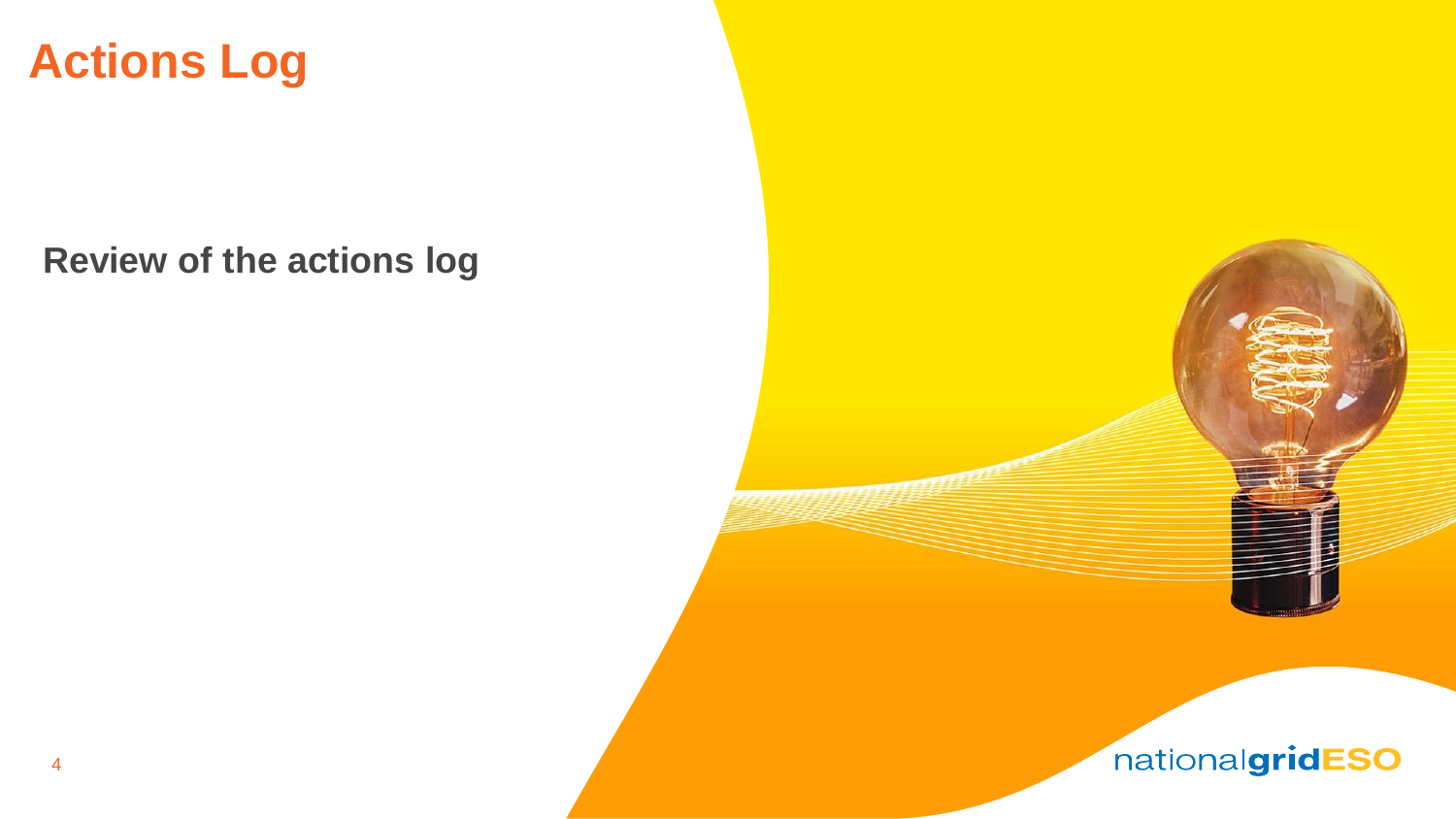

### **Chair's Update**

**An update from the Chair about ongoing relevant work, discussions etc***.*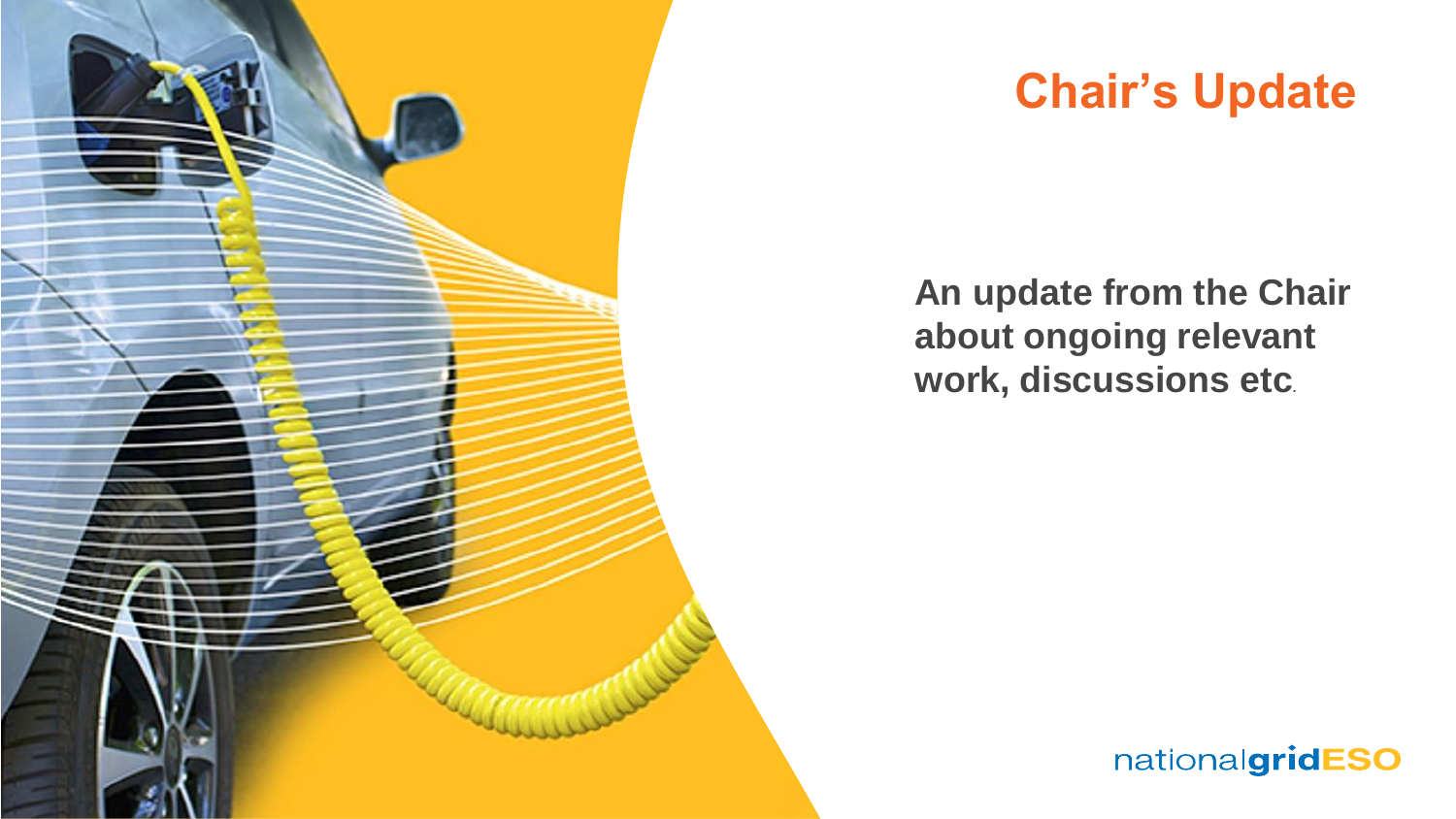## **Authority Decisions**

**Awaiting decision on GC0114**

**Awaiting decision on GC0118** 

nationalgridESO

11 圖景

白雪蘭

Ŧ

**SHET** 

橿

, e≅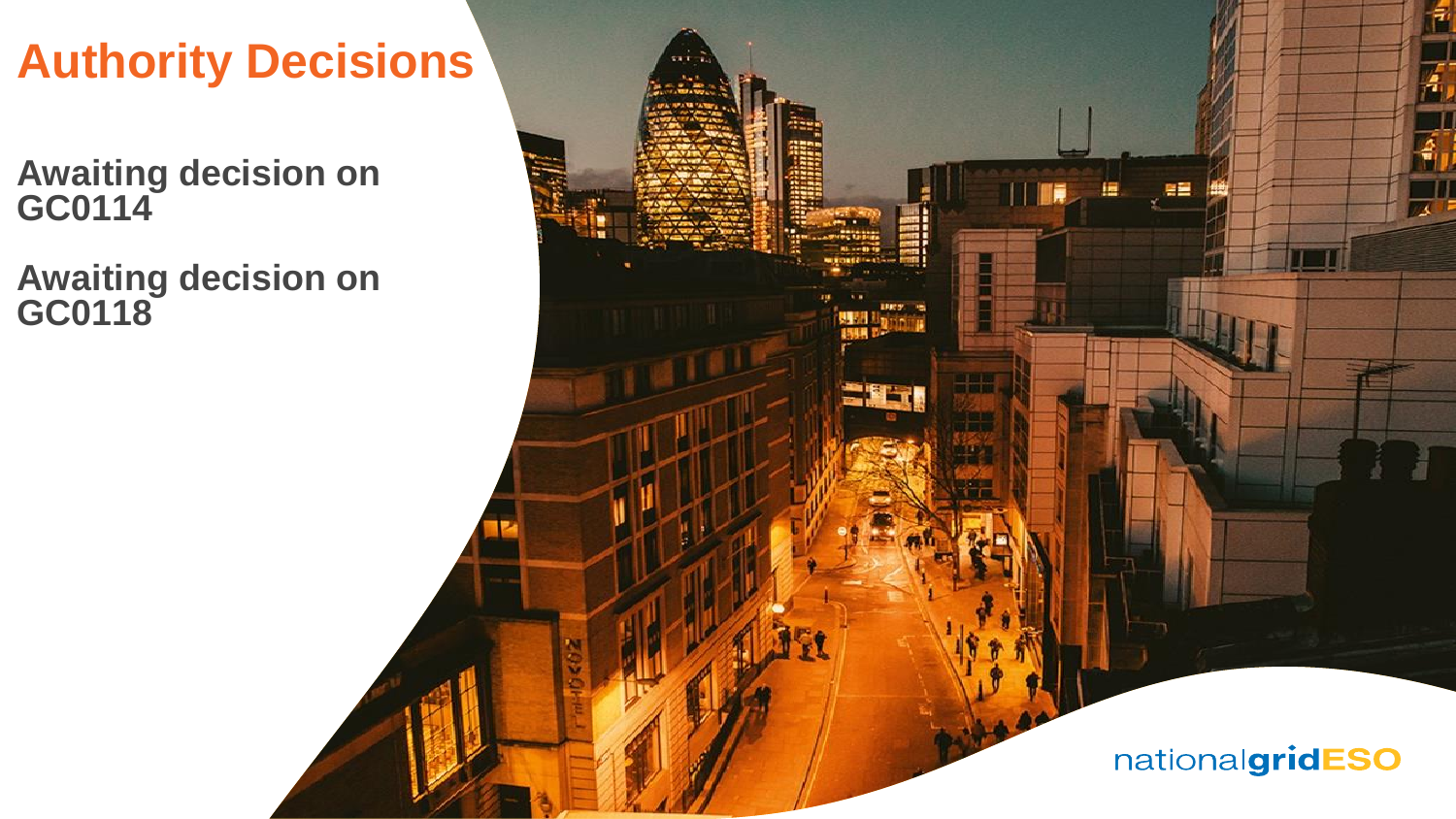### **New Modifications**

- **GC0127: EU Code Restoration – Requirements resulting from System Defence Plan**
- **GC0128: EU Code Emergency and Restoration – requirements resulting from System Restoration Plan**



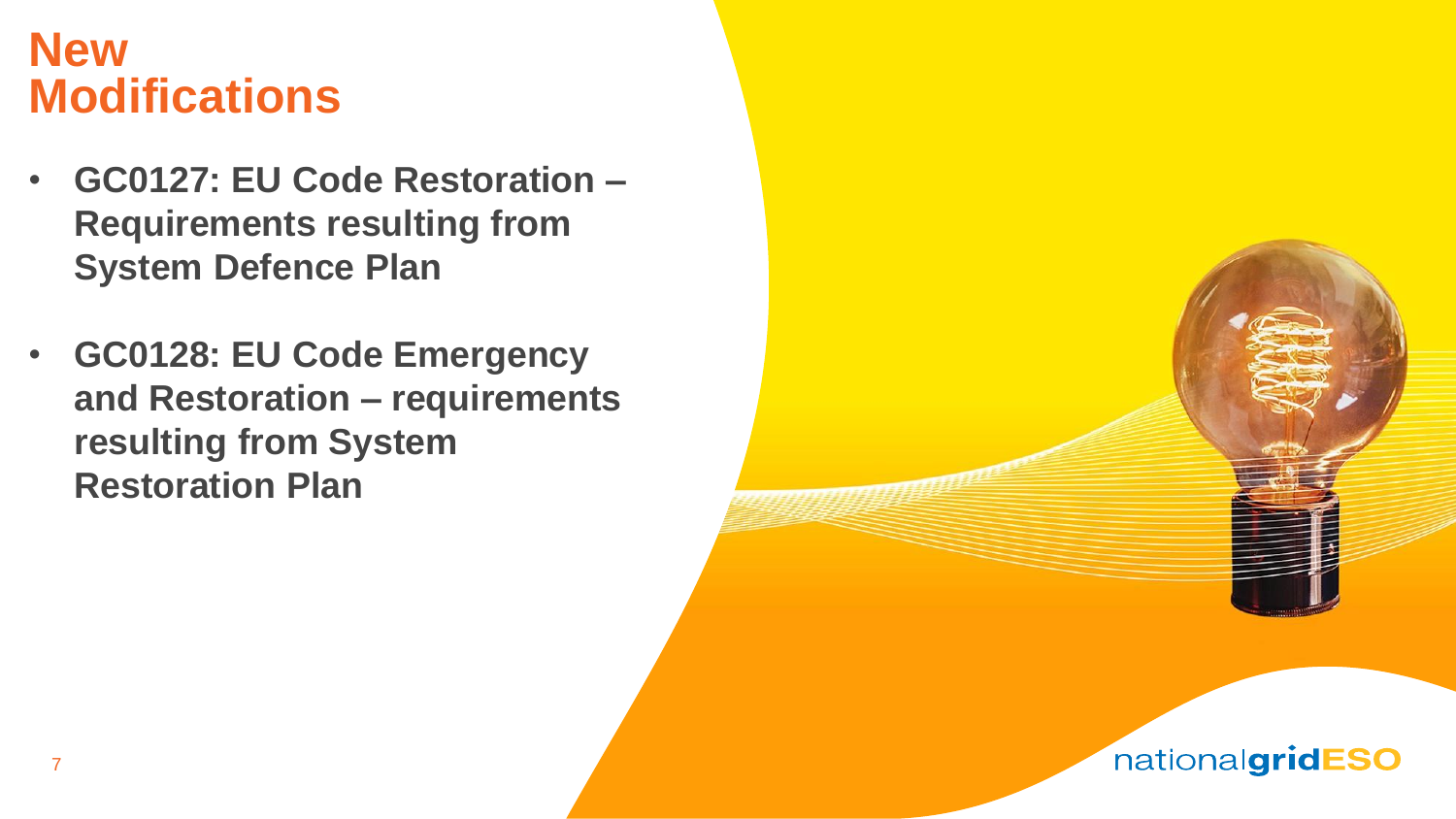### **GC0127: EU Code Restoration – Requirements resulting from System Defence Plan**

Rachel Woodbridge-Stocks **NGESO** 



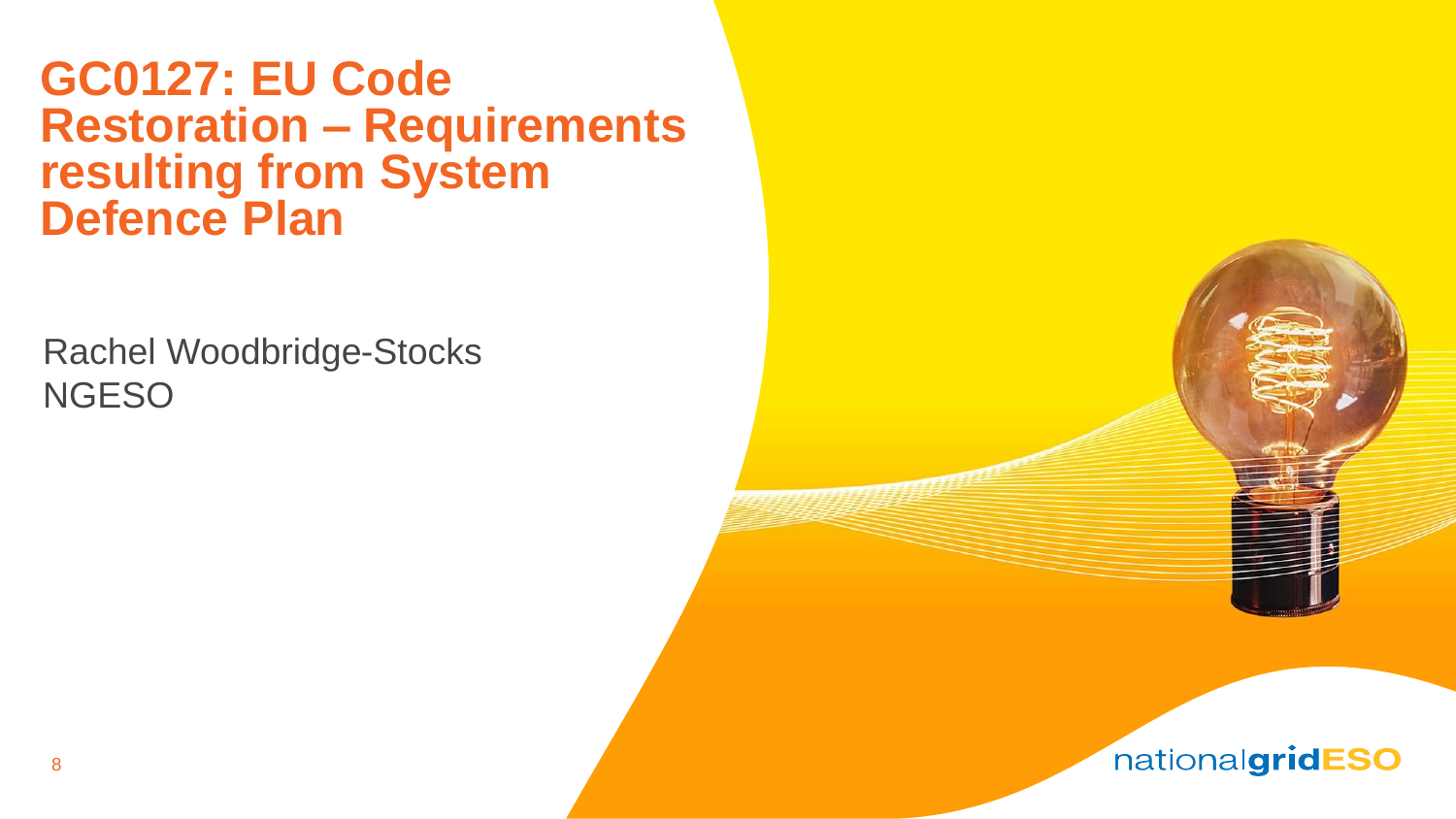### **Requirements resulting from System Defence Plan**

This modification seeks to align the GB Grid Code with the European Emergency and Restoration Code, specifically in relation to requirements resulting from the System Defence Plan (SDP).

#### **Defect**

The **Emergency and Restoration Code (E&R)** requires the Electricity System Operator to create a System [Defence Plan \(SDP\), which National Grid ESO produced and consulted on in September 2018. There are](https://www.nationalgrideso.com/codes/european-network-codes/meetings/emergency-and-restoration-consultation)  requirements on storage providers and SGUs in the SDP that are not currently in the Grid Code and so the two need to be aligned for transparency.

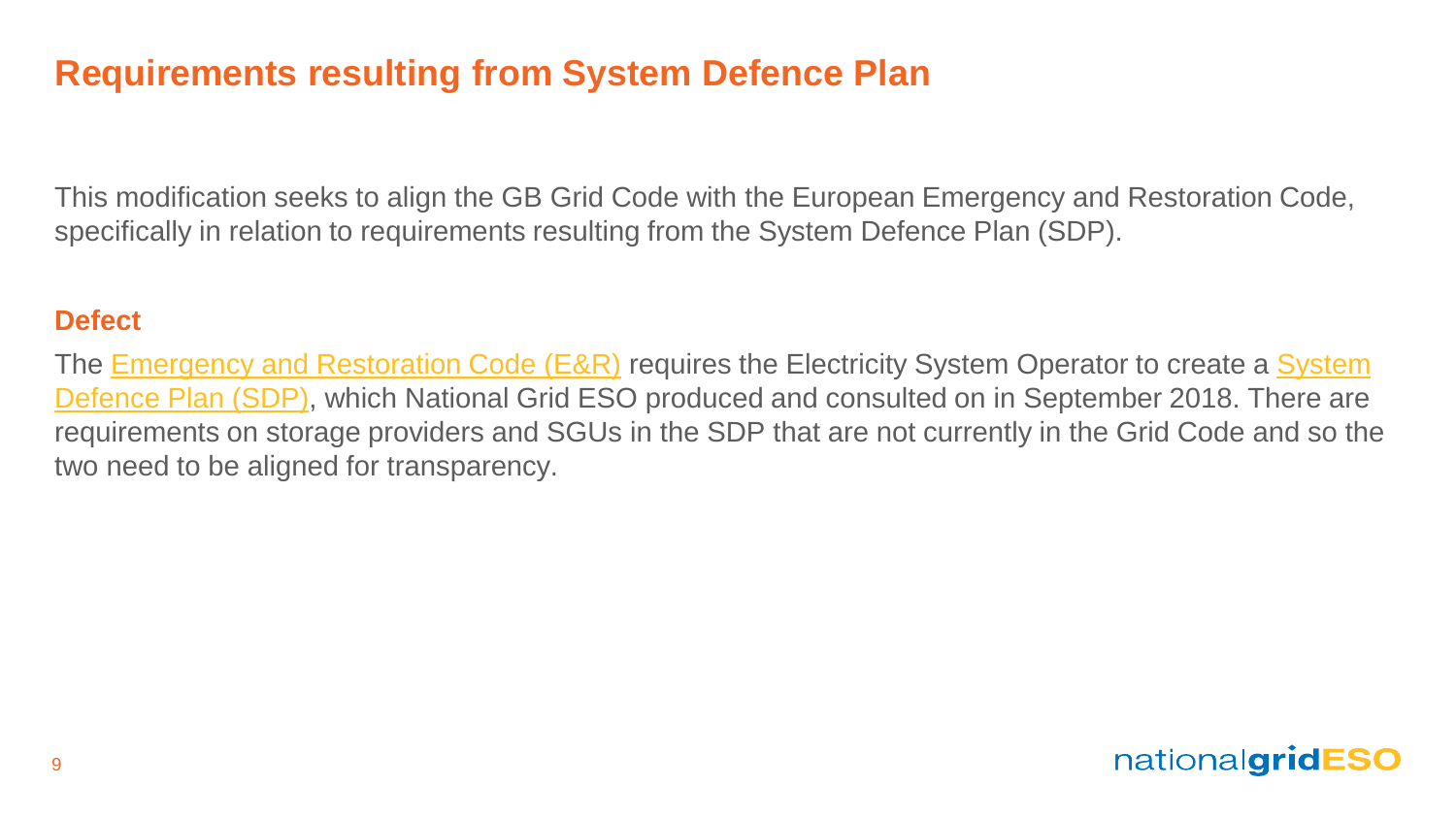#### **Proposer Recommended Governance Route**

The Proposer recommends that this modification follows the standard governance route with a workgroup.

#### **Recommended Timeline**

| <b>Date</b>       | <b>Activity</b>                                                                                           |
|-------------------|-----------------------------------------------------------------------------------------------------------|
| May - July 2019   | GC0127 Workgroup meetings                                                                                 |
| <b>July 2019</b>  | Workgroup Report submitted to Panel                                                                       |
| August 2019       | Code Administrator Consultation (15 working days)                                                         |
| 26 September 2019 | Draft Grid Code Modification Report will be presented to Panel                                            |
| 26 September 2019 | <b>Modification Panel Recommendation vote</b>                                                             |
| 11 October 2019   | Final Grid Code Modification Report submitted to the Authority for a decision (35<br><b>Working Days)</b> |
| 29 November 2019  | <b>Expected Authority decision</b>                                                                        |
| 18 December 2019  | Implementation within the Grid Code                                                                       |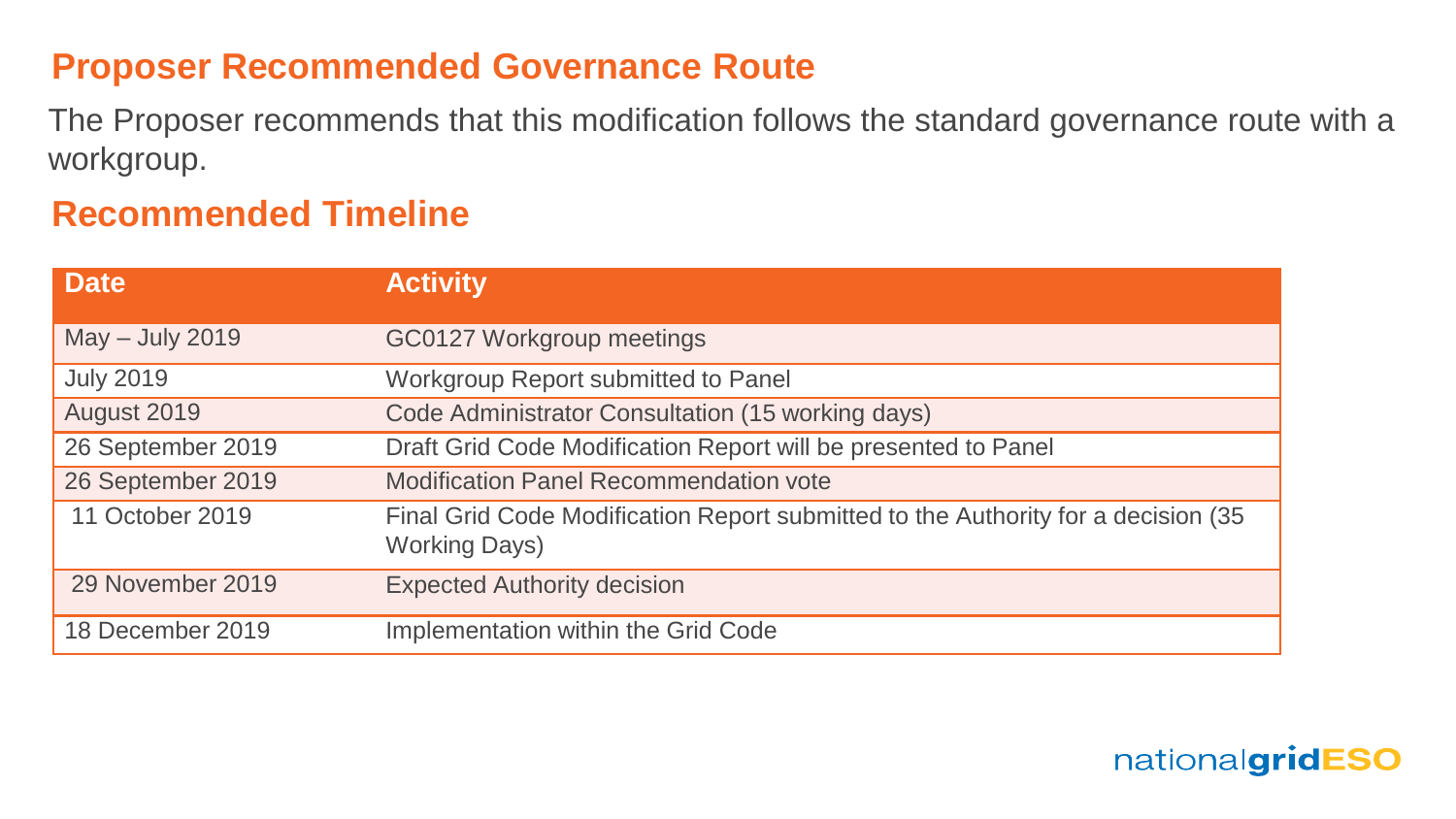#### **Does the Panel agree that GC0127 meets the Self Governance Criteria?**

#### **Self-Governance Criteria**

A proposed Modification that, if implemented,

- (a) is unlikely to have a material effect on:
	- (i) existing or future electricity consumers; and
	- (ii) competition in the generation, distribution, or supply of electricity or any commercial activities connected with the generation, distribution or supply of electricity; and
	- (iii) the operation of the National Electricity Transmission System; and
	- (iv) matters relating to sustainable development, safety or security of supply, or the management of market or network emergencies; and
	- (v) the Grid Code's governance procedures or the Grid Code's modification procedures, and
- (b) is unlikely to discriminate between different classes of Users

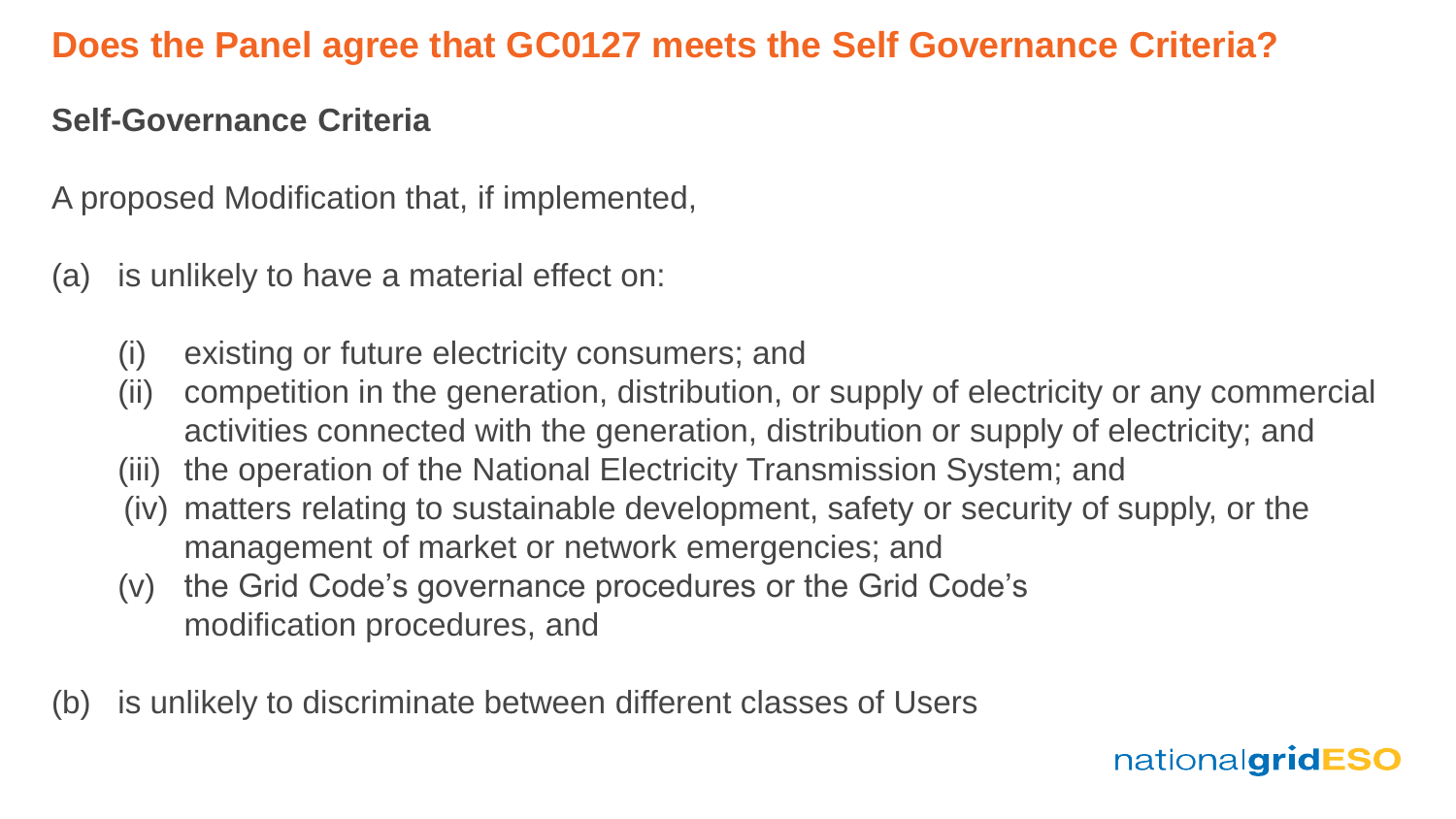#### **Next Steps**

Does the Panel agrees this is a standard governance modification with a Workgroup?

If so:

- The Code Administrator will open the Workgroup nomination window for GC0127 (15 working days).
- First Workgroup meeting anticipated to take place in End May/June 2019.

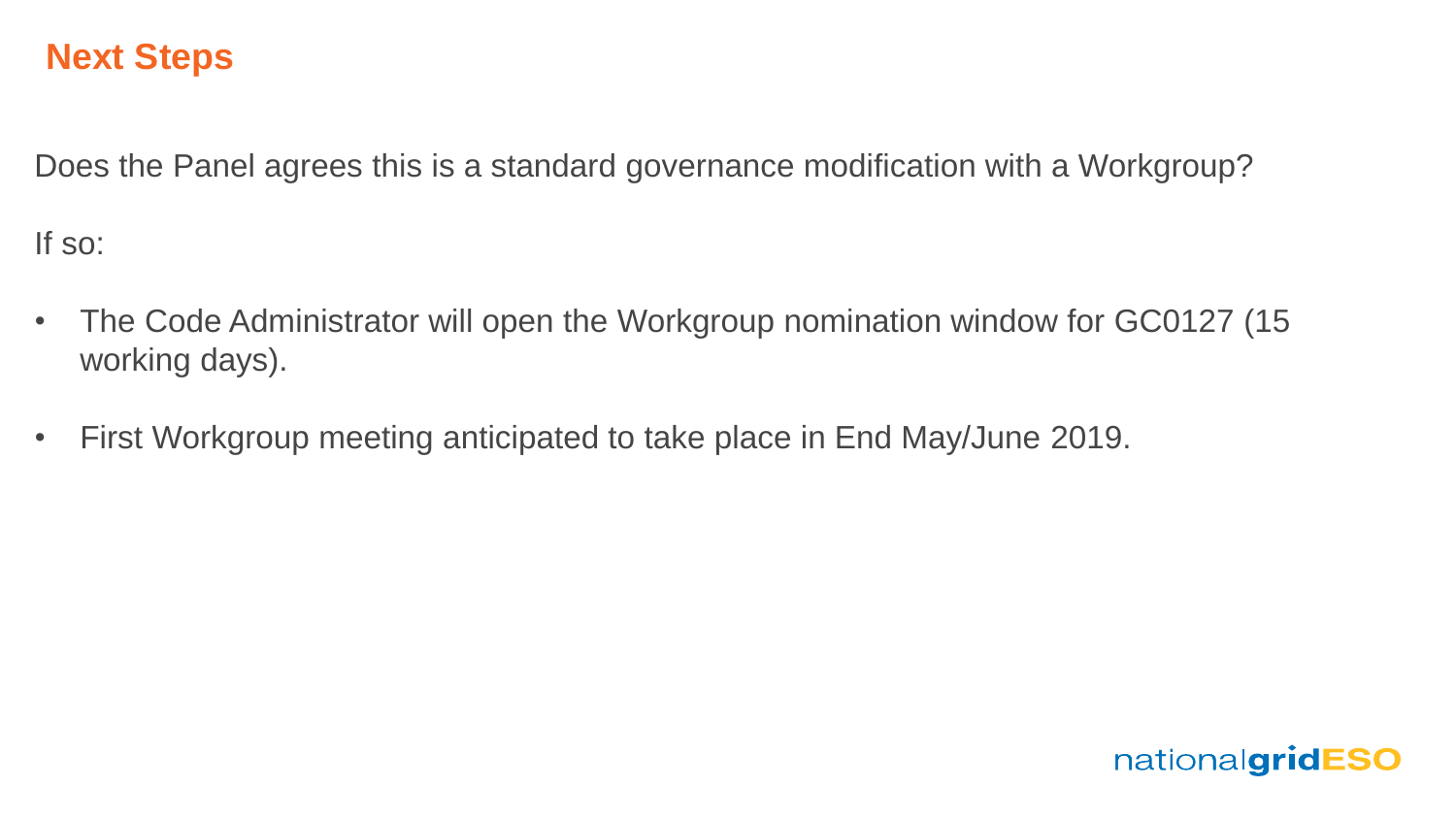**GC0128: EU Code Emergency and Restoration – requirements resulting from System Restoration Plan** 

Rachel Woodbridge Stocks **NGESO** 

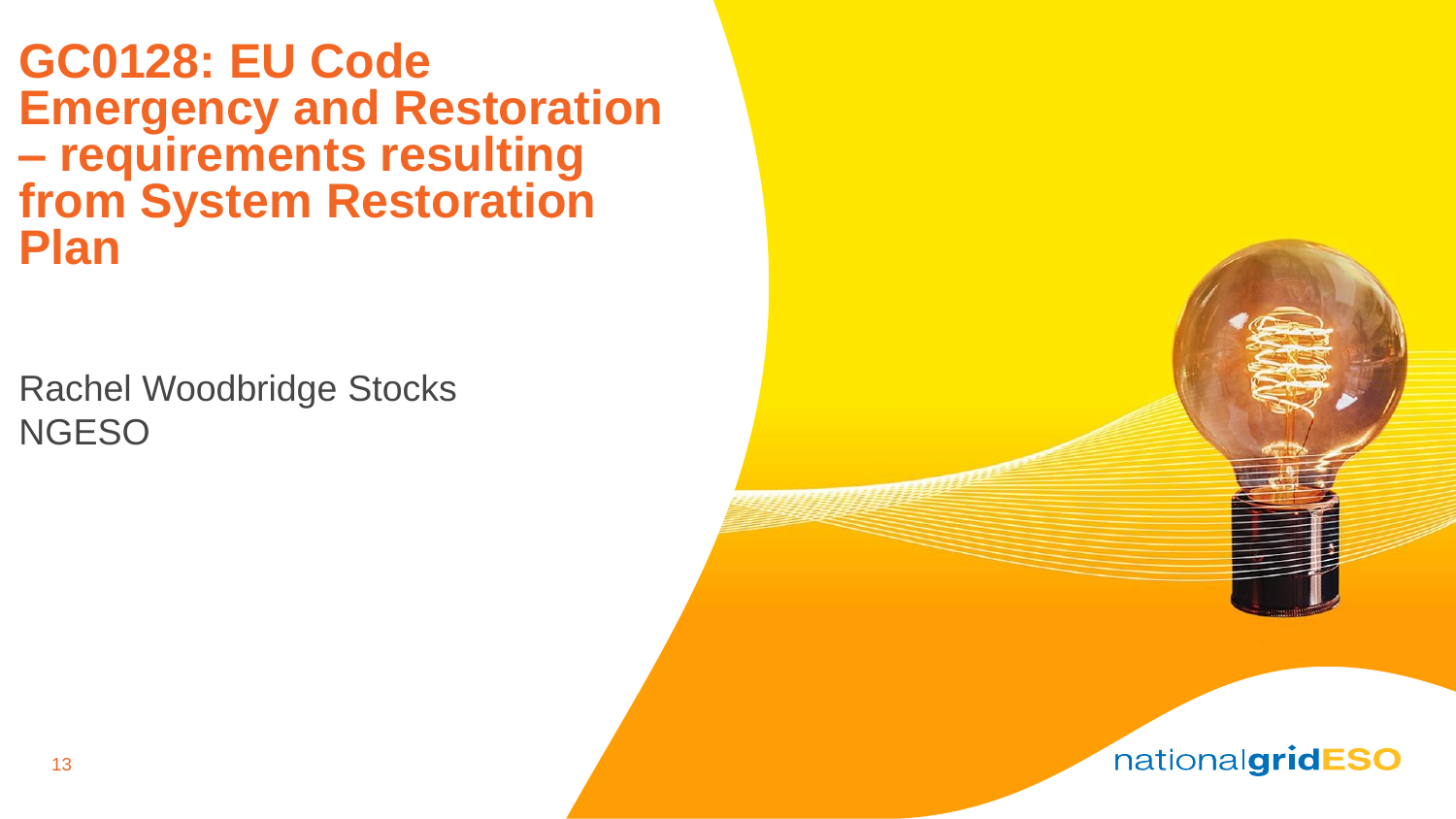### **Requirements resulting from System Restoration Plan**

This modification seeks to align the GB Grid Code with the European Emergency and Restoration Code, specifically in relation to requirements resulting from the System Restoration Plan (SRP).

#### **Defect**

The [Emergency and Restoration Code \(E&R\)](https://eur-lex.europa.eu/legal-content/EN/TXT/PDF/?uri=CELEX:32017R2196&from=EN) requires the Electricity System Operator to create a System [Restoration Plan \(SRP\), which National Grid ESO produced and consulted on in September 2018. There](https://www.nationalgrideso.com/codes/european-network-codes/meetings/emergency-and-restoration-consultation)  are requirements on SGUs and providers of Black Start in the SRP that are not currently in the Grid Code and so the two need to be aligned for transparency.

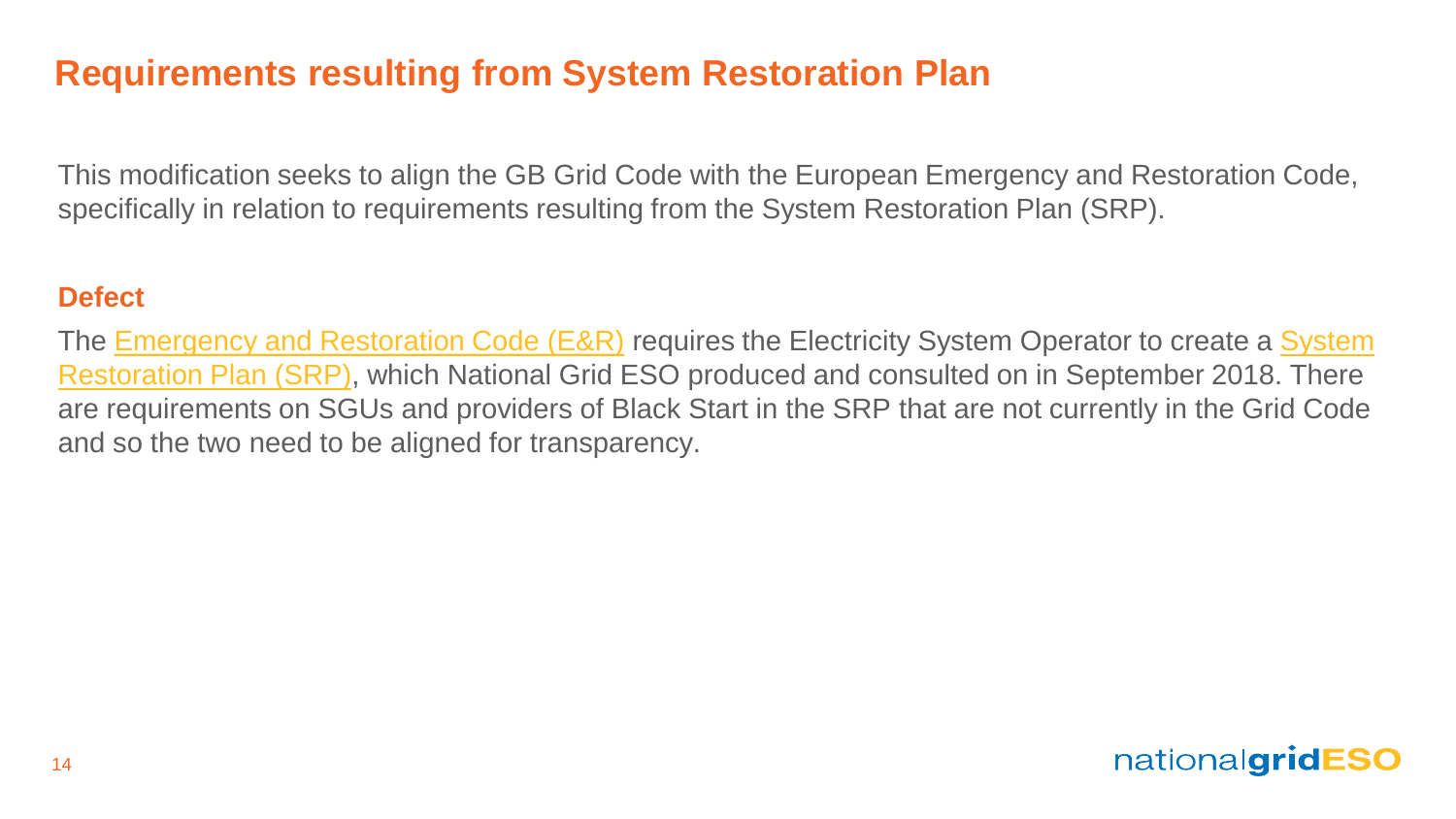#### **Proposer Recommended Governance Route**

The Proposer recommends that this modification follows the standard governance route with a workgroup.

#### **Recommended Timeline**

| <b>Date</b>       | <b>Activity</b>                                                                                           |
|-------------------|-----------------------------------------------------------------------------------------------------------|
| May - July 2019   | GC0128 Workgroup meetings                                                                                 |
| 30 July 2019      | Workgroup Report submitted to Panel                                                                       |
| August 2019       | Code Administrator Consultation (15 working days)                                                         |
| 26 September 2019 | Draft Grid Code Modification Report will be presented to Panel                                            |
| 26 September 2019 | <b>Modification Panel Recommendation vote</b>                                                             |
| 11 October 2019   | Final Grid Code Modification Report submitted to the Authority for a decision (25<br><b>Working Days)</b> |
| 29 November 2019  | <b>Expected Authority decision</b>                                                                        |
| 18 December 2019  | Implementation within the Grid Code                                                                       |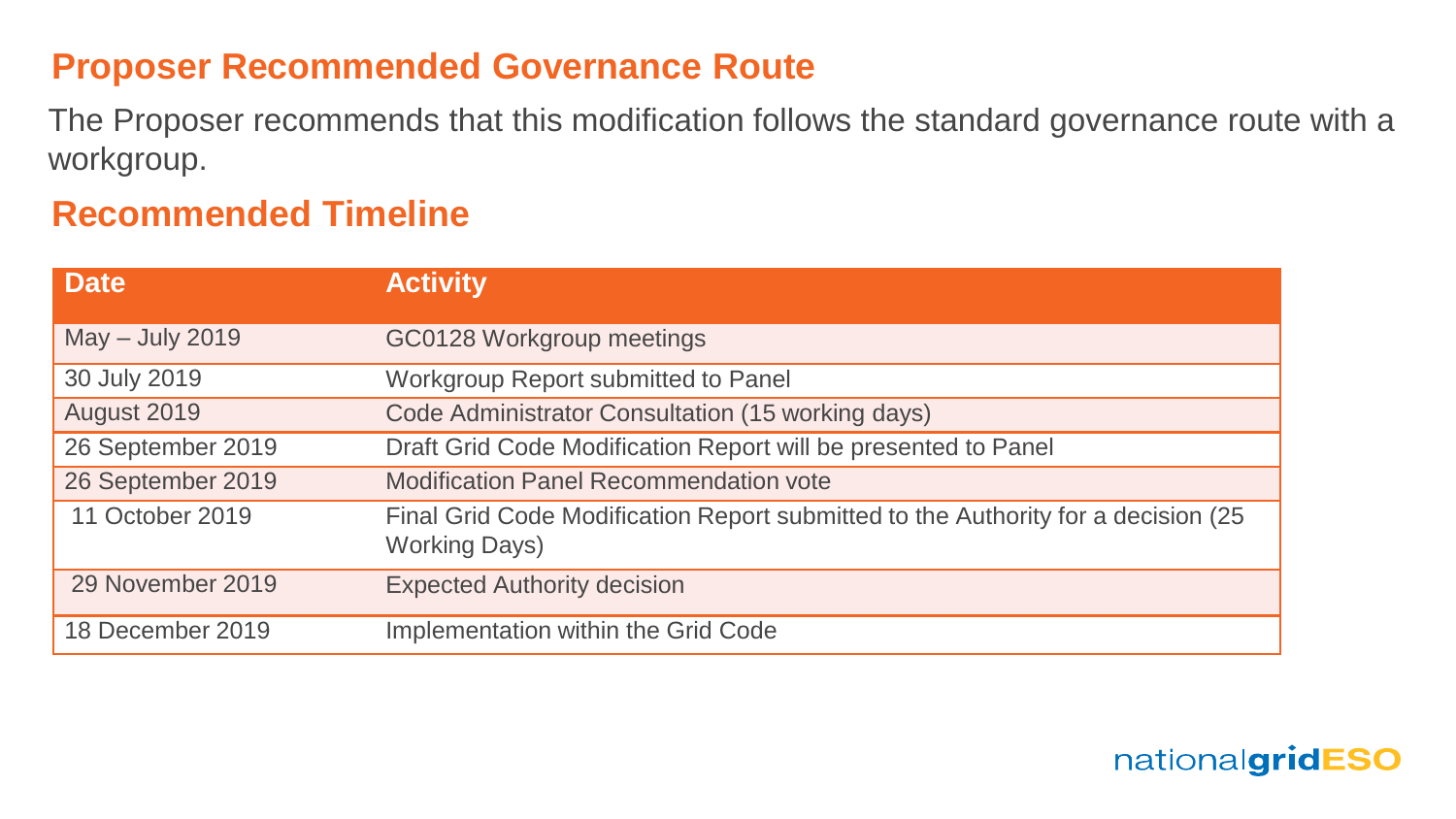#### **Does the Panel agree that GC0128 meets the Self Governance Criteria?**

#### **Self-Governance Criteria**

A proposed Modification that, if implemented,

- (a) is unlikely to have a material effect on:
	- (i) existing or future electricity consumers; and
	- (ii) competition in the generation, distribution, or supply of electricity or any commercial activities connected with the generation, distribution or supply of electricity; and
	- (iii) the operation of the National Electricity Transmission System; and
	- (iv) matters relating to sustainable development, safety or security of supply, or the management of market or network emergencies; and
	- (v) the Grid Code's governance procedures or the Grid Code's modification procedures, and
- (b) is unlikely to discriminate between different classes of Users

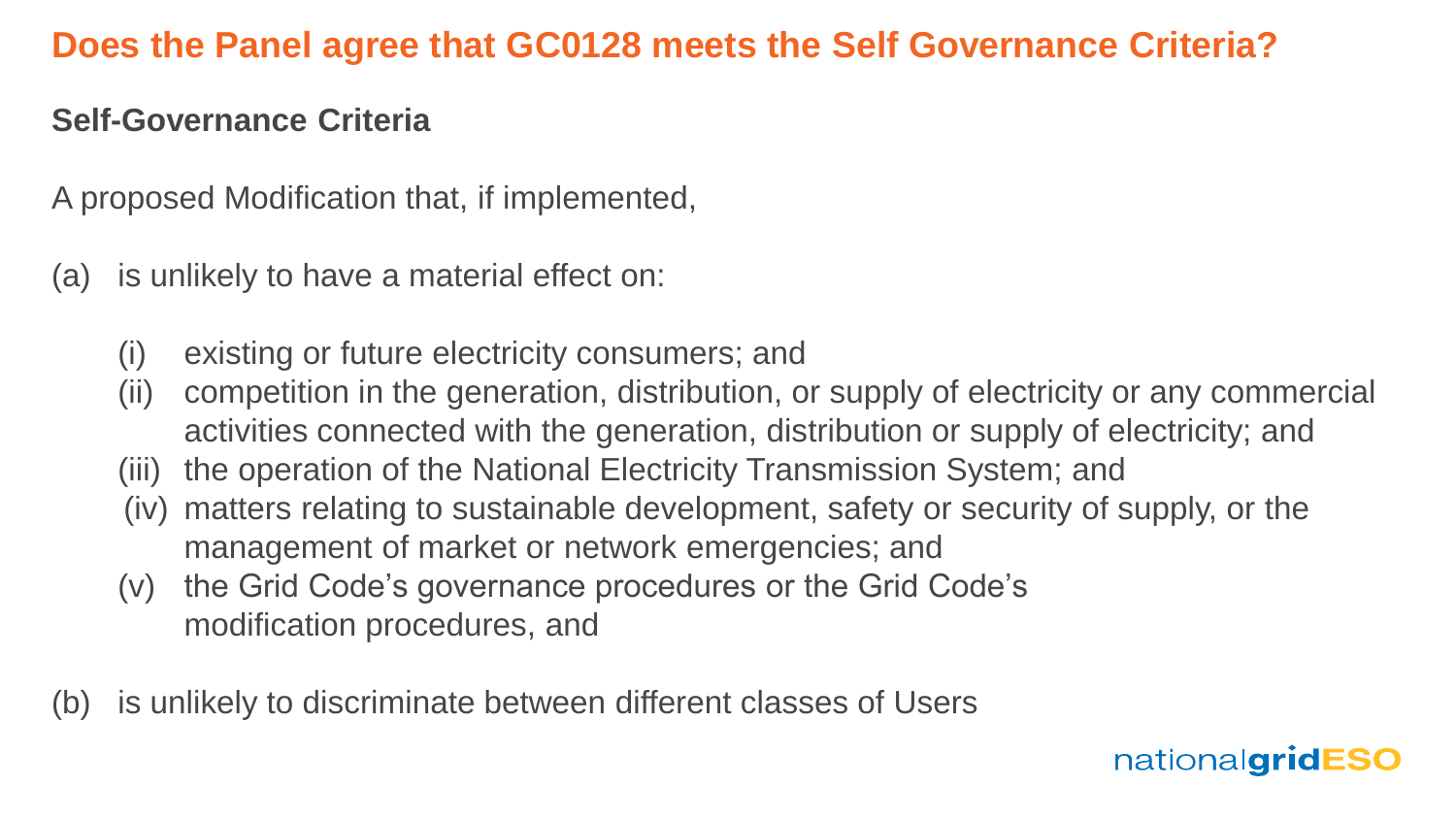#### **Next Steps**

Does the Panel agrees this is a standard governance modification with a Workgroup?

If so:

- The Code Administrator will open the Workgroup nomination window for GC0128 (15 working days).
- First Workgroup meeting anticipated to take place in End May/June 2019.

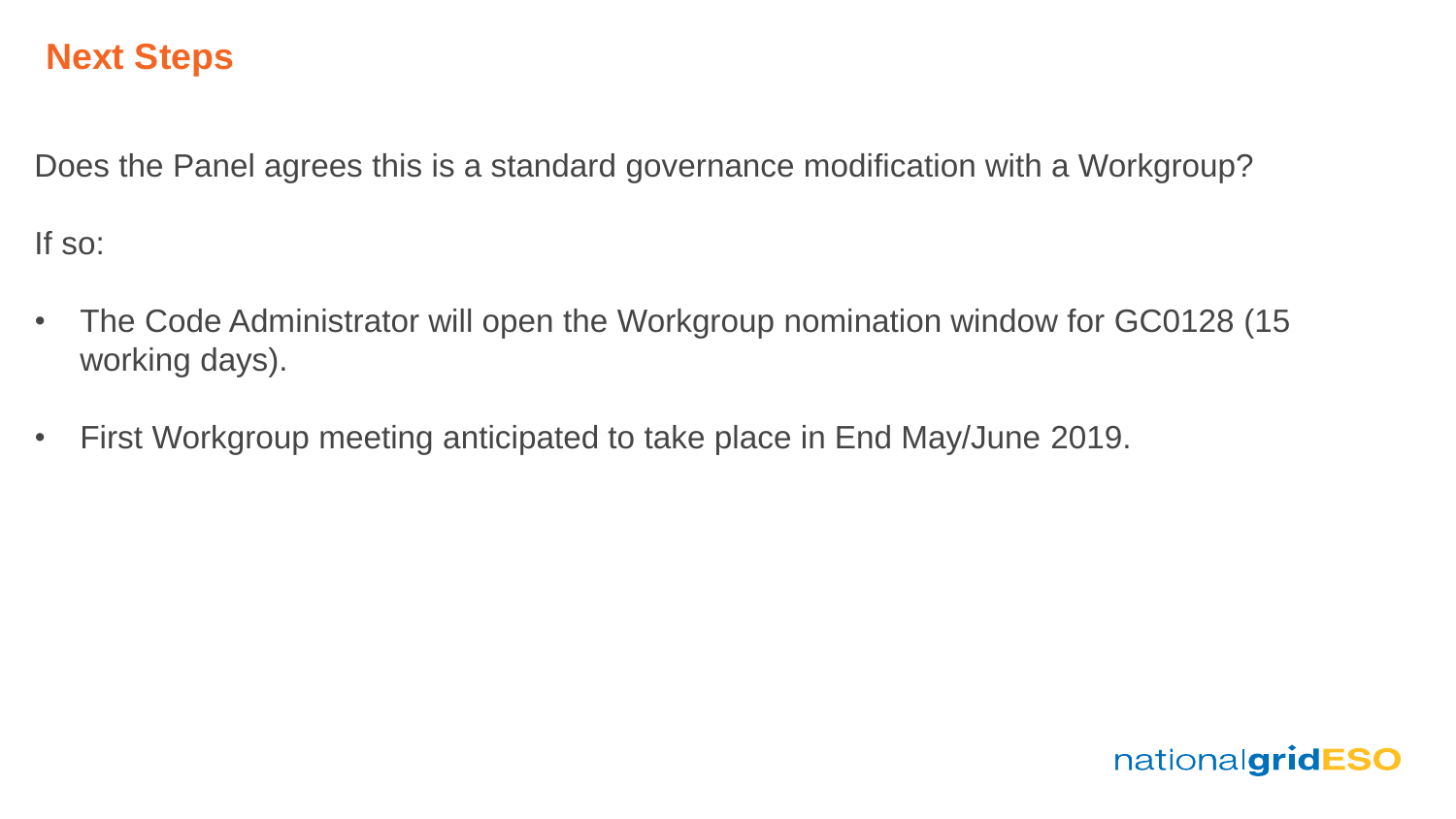

## **In Flight Modification Updates**

**Review of all Grid Code modifications with current status, next steps and any Panel recommendations**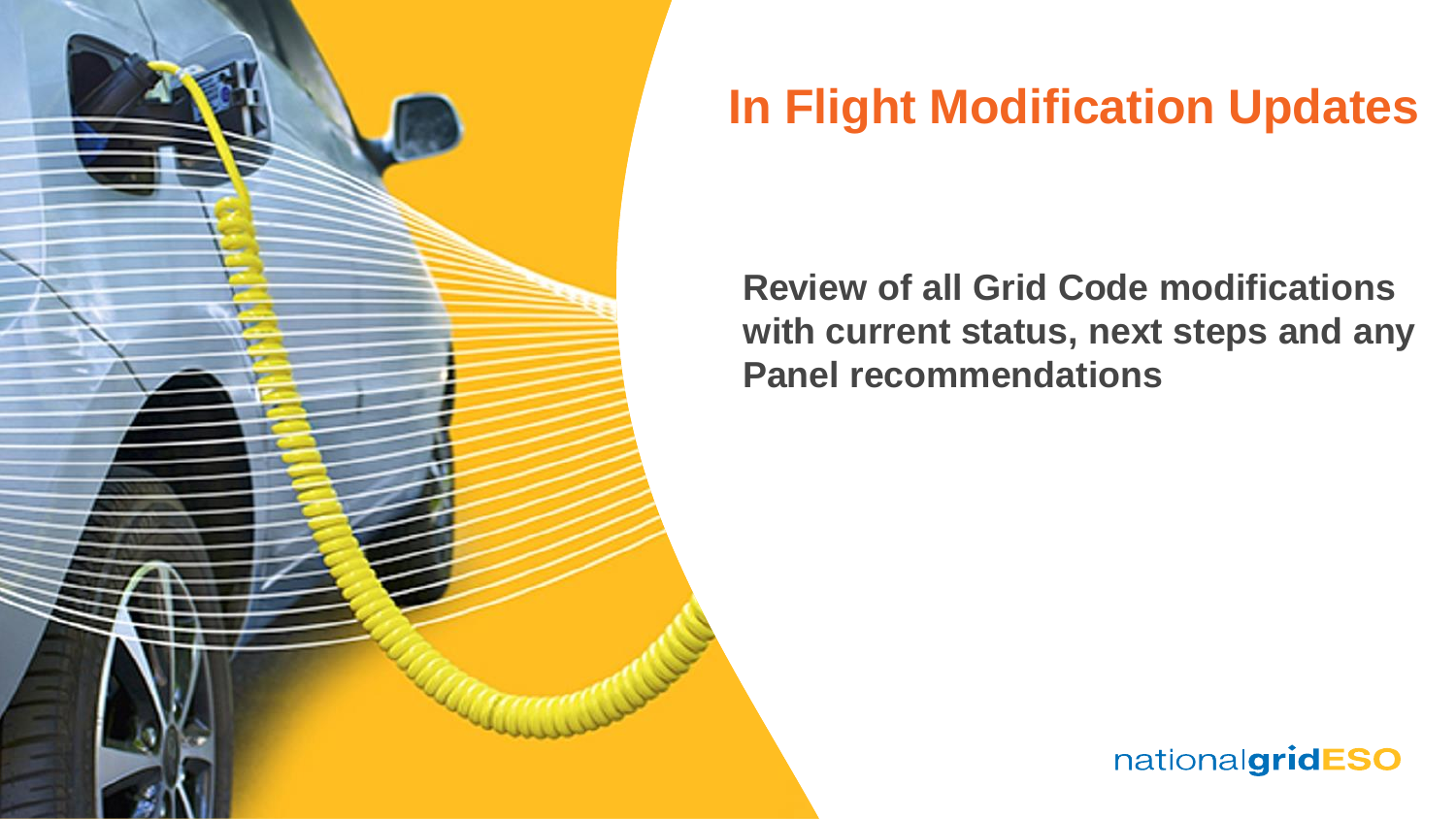### **GC0125 -** EU Code Emergency & Restoration: Black Start testing requirements for **Interconnectors**

- **Last meeting held: First Workgroup scheduled for 9 May 2019**
- **Workgroup Report due: 26 September 2019**
- **Status: Out for Workgroup nominations (this closes on 26 April 2019)**
- Next steps: A introductory webinar is being held on the 18 April 2019
- **Panel action required: No action requested from Panel.**
- **[Link: https://www.nationalgrideso.com/codes/grid-code/modifications/gc0125-eu-code-emergency](https://www.nationalgrideso.com/codes/grid-code/modifications/gc0125-eu-code-emergency-restoration-black-start-testing-requirements)restoration-black-start-testing-requirements**

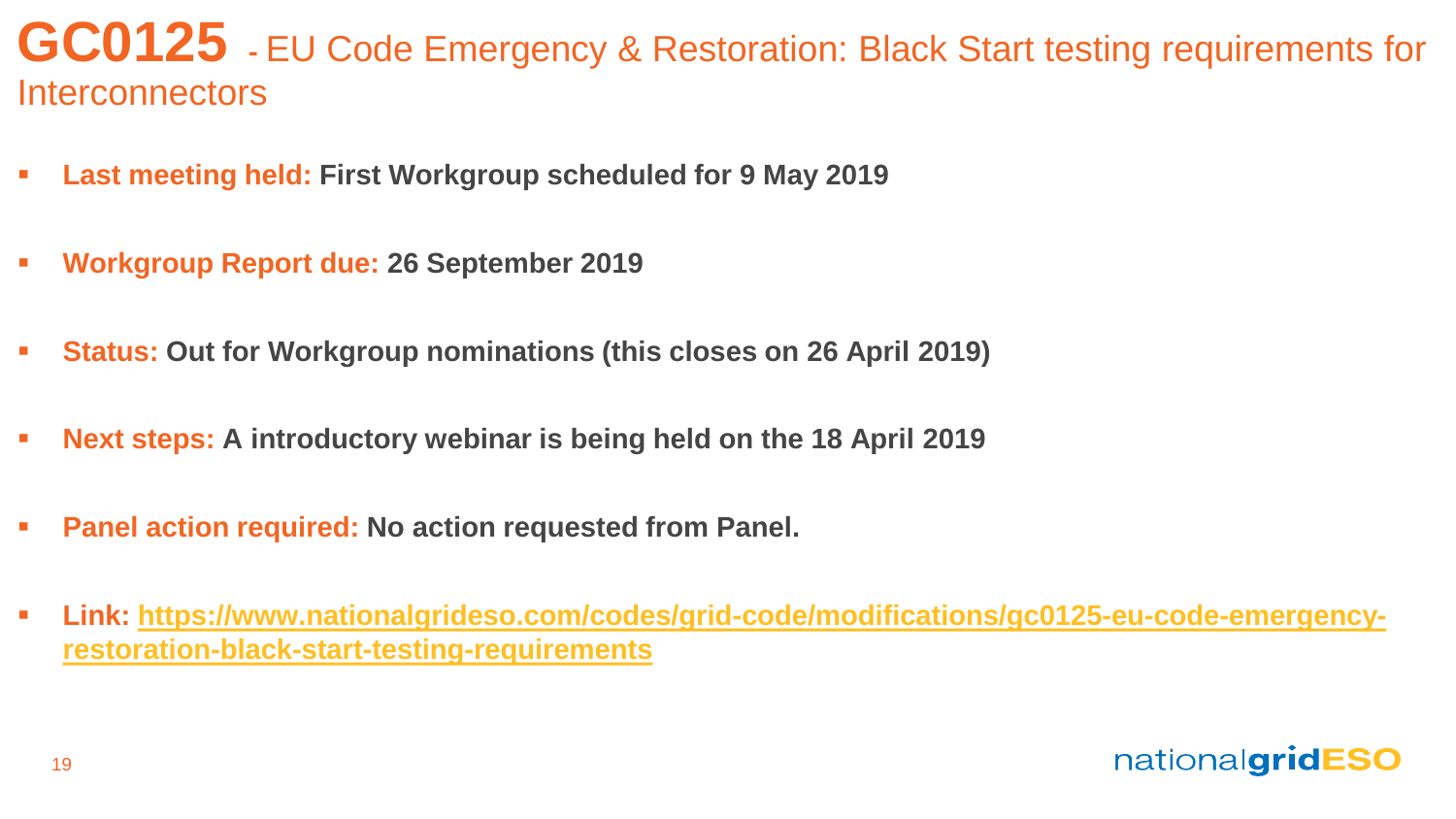## **GC0123 -** Clarifying references to NGET and Relevant Transmission Licensees

- **Last meeting held: First Workgroup scheduled for 8 May 2019**
- **Workgroup Report due: 30 May 2019**
- **Status: Out for Workgroup nominations (this closes on 26 April 2019)**
- **Next steps: A introductory webinar is being held on the 18 April 2019**
- **Panel action required: No action requested from Panel.**
- **[Link: https://www.nationalgrideso.com/codes/grid-code/modifications/gc0123-clarifying-references](https://www.nationalgrideso.com/codes/grid-code/modifications/gc0123-clarifying-references-nget-and-relevant-transmission-licensees)nget-and-relevant-transmission-licensees**

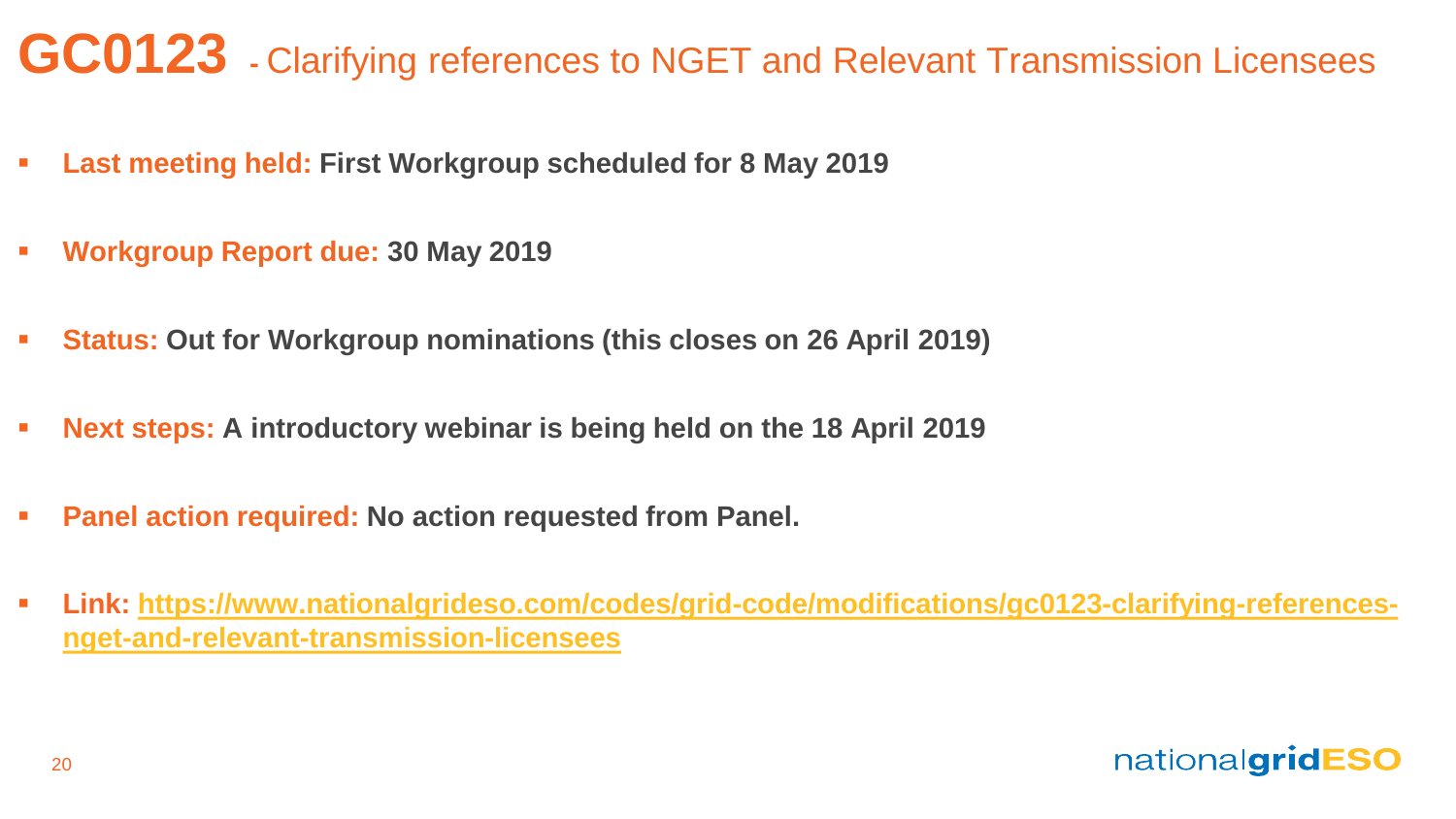**GC0109 -** The open, transparent, nondiscriminatory and timely publication of the various GB electricity Warnings or Notices or Alerts or Declarations or Instructions or Directions etc., issued by or to the Network Operator(s).

- **Last meeting held: 27 March 2019**
- **Workgroup Report due: 29 August 2019**
- **Status: On track to meet the Panel timetable for the Workgroup report**
- **Next steps: Workgroup to meet to finalise Workgroup Consultation.**
- **Panel action required: No action requested from Panel.**
- **More information on modification:** [https://www.nationalgrideso.com/codes/grid-code/modifications/gc0109-open](https://www.nationalgrideso.com/codes/grid-code/modifications/gc0109-open-transparent-non-discriminatory-and-timely-publication)transparent-non-discriminatory-and-timely-publication

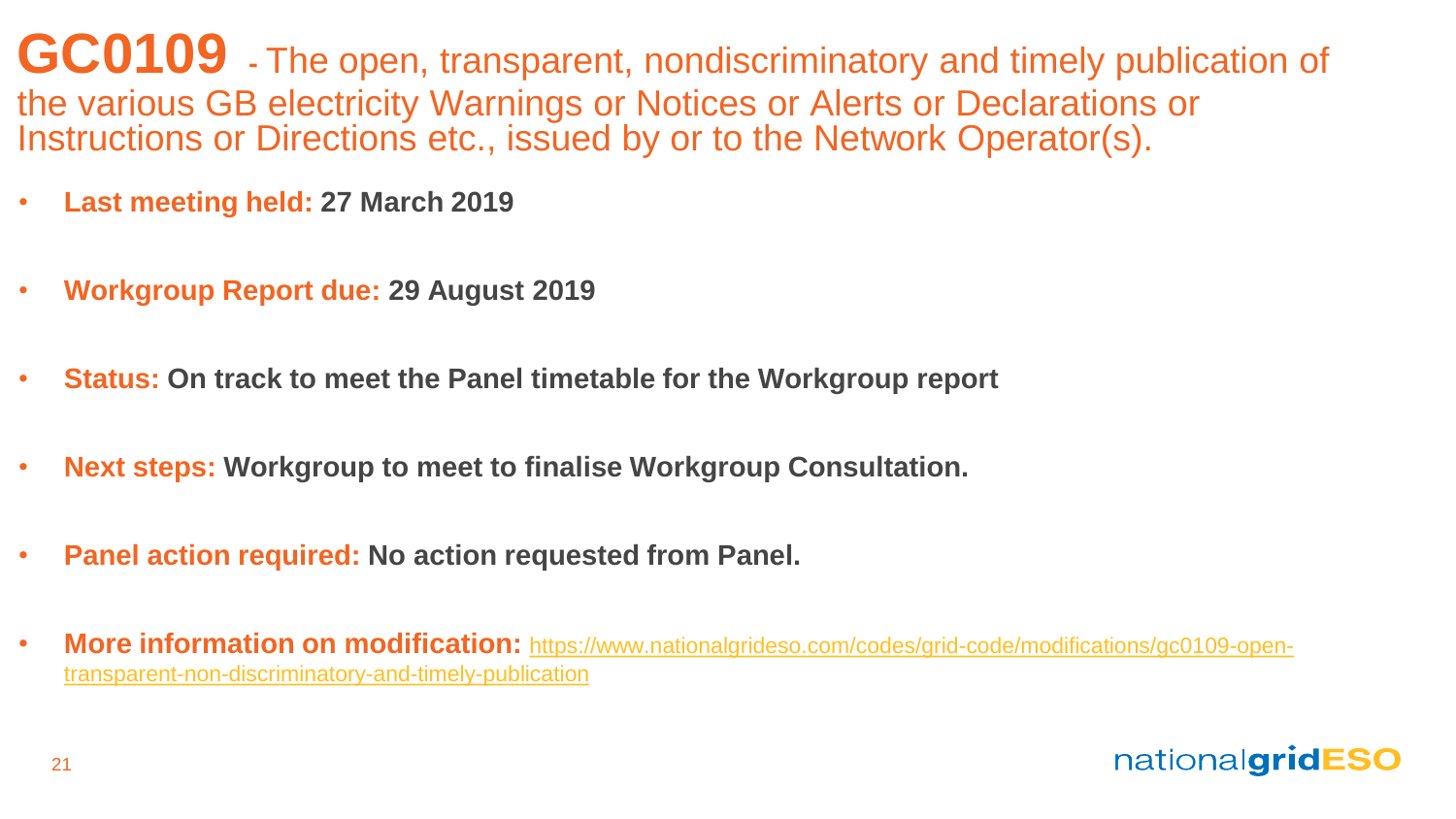## **GC0103 -** Introduction of Harmonised Applicable Electrical Standards

- **Last meeting held: 8 February 2019**
- **Workgroup Report due: 25 July 2019**
- **Status: Currently on track to meet the Panel timetable.**
- **Next steps: Code Administrator seeking dates to hold the next Workgroup meeting as the last planned meeting failed to meet quoracy (11 April 2019).**
- **Panel action required: No action requested from Panel.**
- **More information on modification:** [https://www.nationalgrideso.com/codes/grid-code/modifications/gc0103](https://www.nationalgrideso.com/codes/grid-code/modifications/gc0103-introduction-harmonised-applicable-electrical-standards-gb) introduction-harmonised-applicable-electrical-standards-gb

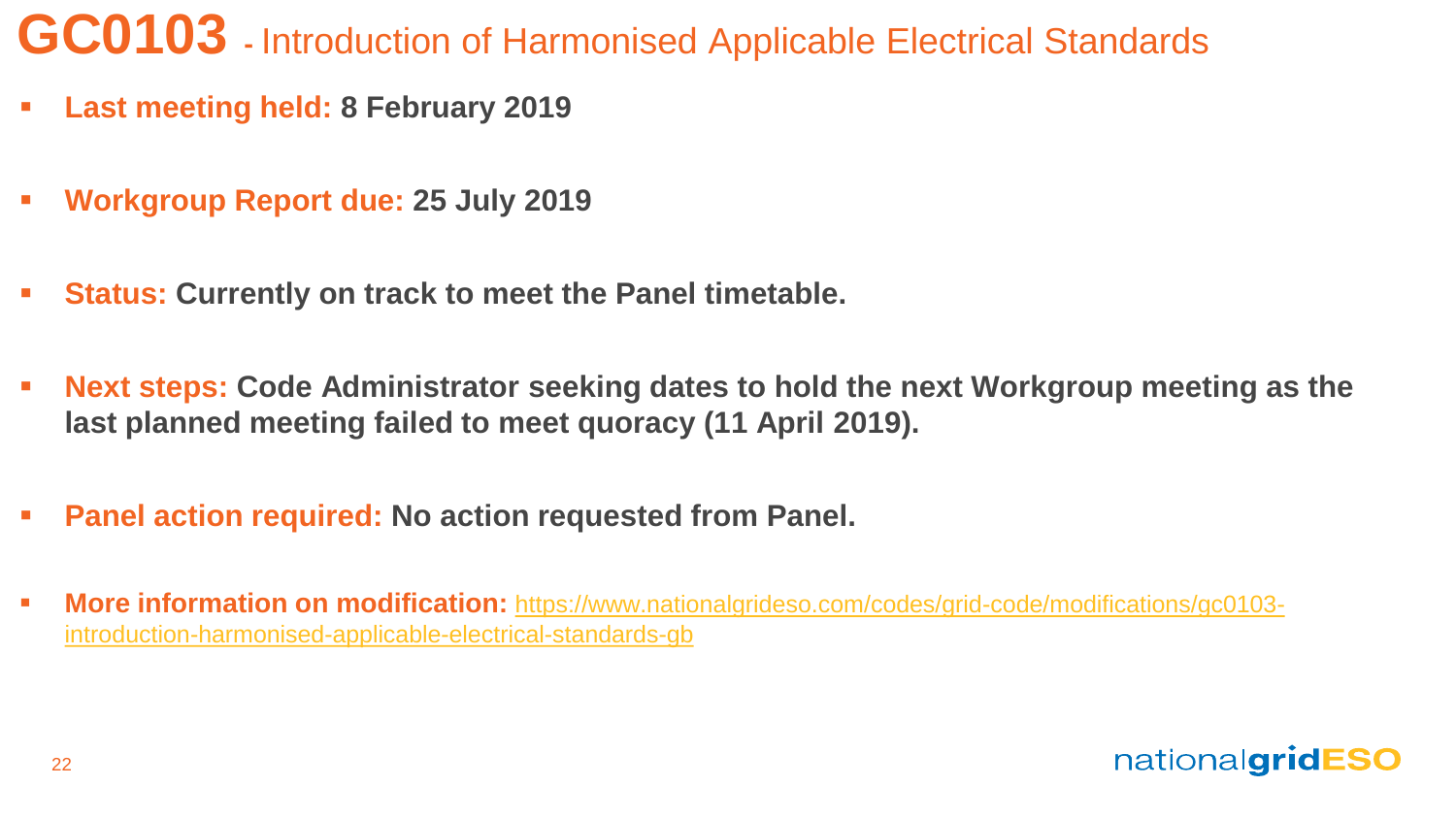# **GC0107/ GC0113**

GC0107 - The open, transparent, non discriminatory and timely publication of the generic and/ or PGM specific values required to be specified by the relevant TSO(s) and / or relevant system operator et al., in accordance with the RFG.

GC0113 - The open, transparent, non-discriminatory and timely publication of the generic and user specific values required to be specified by the relevant TSO(s) and / or relevant system operator et al., in accordance with the DCC.

- **Last meeting held: 10 April 2019**
- **Workgroup Report due: 27 June 2019**
- **Next steps: Workgroup finalising the solution and progressing actions to progress this modification.**
- **Panel action required: No action requested from Panel.**

#### **More information on modification:**

**GC0107 - [https://www.nationalgrideso.com/codes/grid-code/modifications/gc0107-open-transparent-non-discriminatory-and-timely](https://www.nationalgrideso.com/codes/grid-code/modifications/gc0107-open-transparent-non-discriminatory-and-timely-publication)publication**

**GC0113 - [https://www.nationalgrideso.com/codes/grid-code/modifications/gc0113-open-transparent-non-discriminatory-and-timely](https://www.nationalgrideso.com/codes/grid-code/modifications/gc0113-open-transparent-non-discriminatory-and-timely-publication)publication**

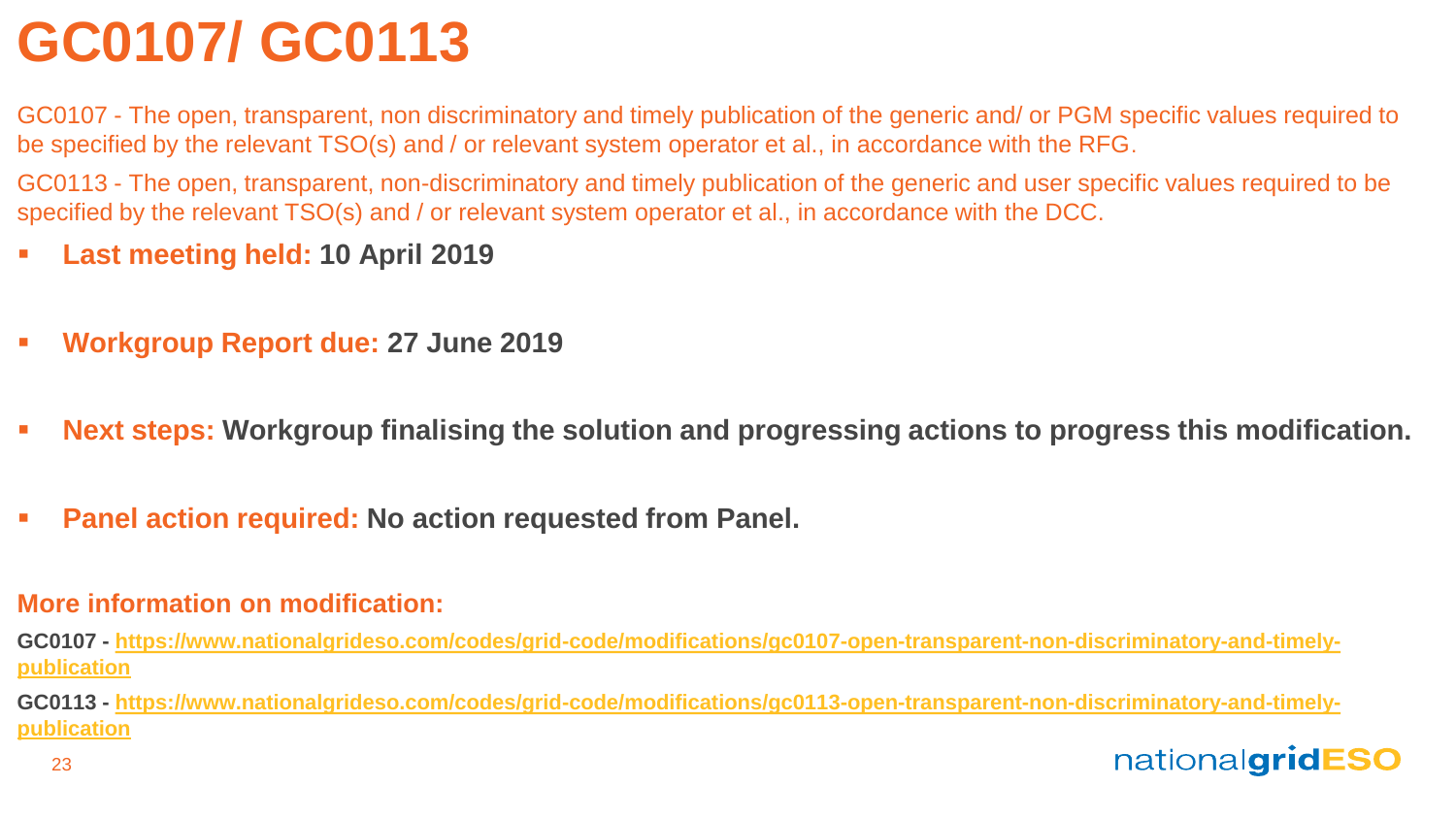GC0117 **-** Improving transparency and consistency of access arrangements across GB by the creation of a pan-GB commonality of PGM requirements.

- **Last meeting held: 10 April 2019**
- **Workgroup Report due: 30 July 2019**
- **Status: On track to meet the Panel timetable for the Workgroup report top be submitted**
- **EXECT:** Next steps: Workgroup further developing the solutions from the initial assessment.
- **Panel action required: No action requested from Panel.**
- **More information on modification:** https://www.nationalgrideso.com/codes/grid[code/modifications/gc0117-improving-transparency-and-consistency-access-arrangements](https://www.nationalgrideso.com/codes/grid-code/modifications/gc0117-improving-transparency-and-consistency-access-arrangements)

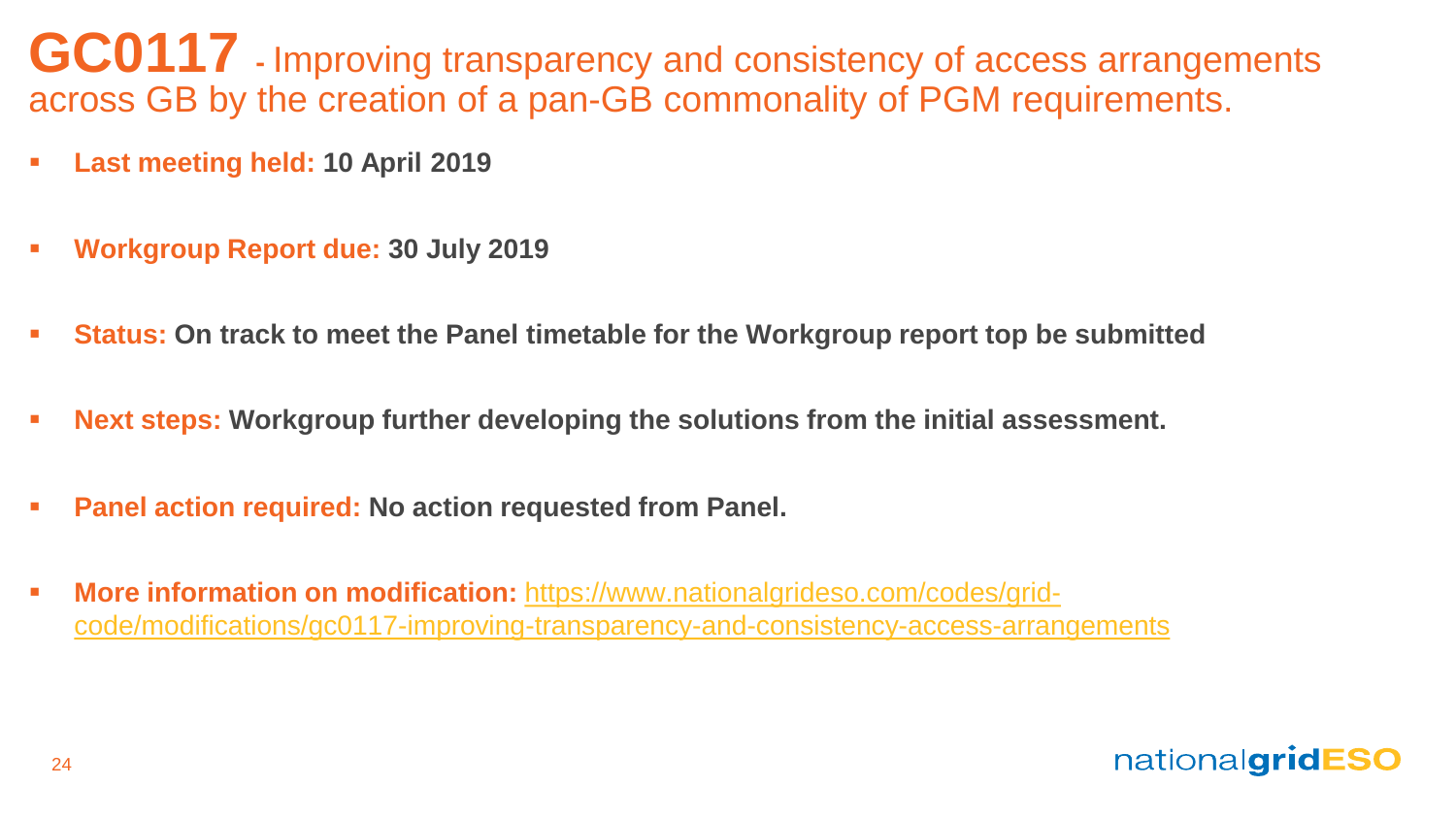## **GC0105 -** System Incidents Reporting

- **Last meeting held: 13 March 2019**
- **Workgroup Report due: 30 May 2019**
- **Status: Risk to the current Panel timetable in relation to the Workgroup Report to Panel. This is due to quoracy issues for the Workgroup to meet.**
- **Next steps: Currently seeking the next Workgroup date for the Workgroup vote. Based on workgroup availability, this is likely to be May for the next meeting.**
- **Panel action required: No action requested from Panel.**
- **Eink:** <https://www.nationalgrideso.com/codes/grid-code/modifications/gc0105-system-incidents-reporting>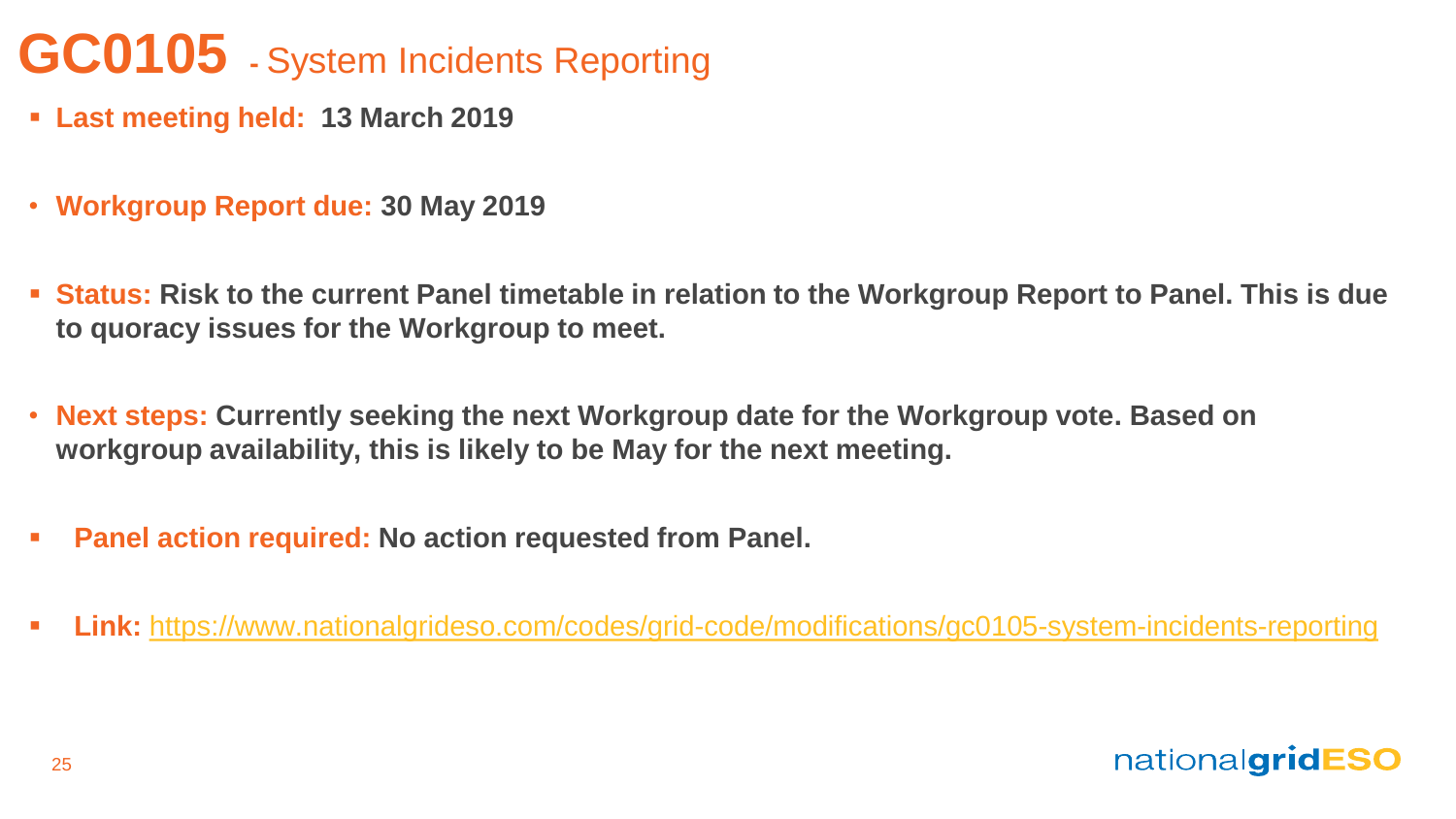### **GC0126 -** Implementing Profiled Stable Import and Export Limits, and reversing unimplemented aspects of GC0068

- **Last meeting held: First Workgroup scheduled for 9 May 2019**
- **Workgroup Report due: To be confirmed as agreed by the Panel.**
- **Status: Out for Workgroup nominations (this closes on 26 April 2019)**
- **Next steps: A introductory webinar is being held on the 18 April 2019**
- **Panel action required: No action requested from Panel.**
- **[Link: https://www.nationalgrideso.com/codes/grid-code/modifications/gc0126-implementing-profiled](https://www.nationalgrideso.com/codes/grid-code/modifications/gc0126-implementing-profiled-stable-import-and-export-limits-and)stable-import-and-export-limits-and**

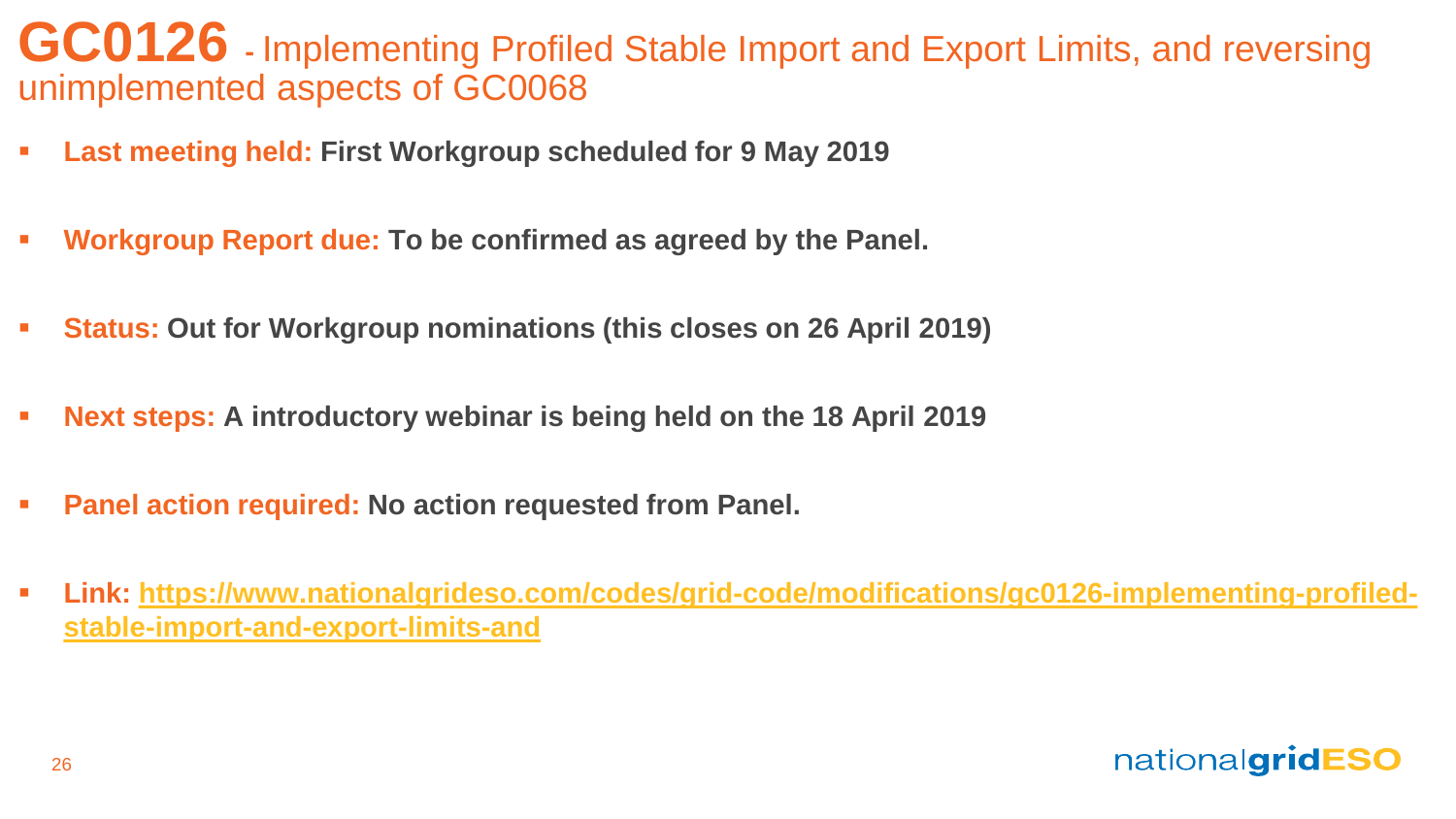#### **Blockers on Modification Progression – For information only**

| <b>Description</b>                                | <b>Occurrences</b> |                |               |                | <b>Commentary</b>                                                                                                                                          |  |
|---------------------------------------------------|--------------------|----------------|---------------|----------------|------------------------------------------------------------------------------------------------------------------------------------------------------------|--|
|                                                   | $Jan-19$           | <b>Feb-19</b>  | <b>Mar-19</b> | $Apr-19$       |                                                                                                                                                            |  |
| Impact of Open Governance (Mods to Code<br>Admin) |                    |                |               |                |                                                                                                                                                            |  |
| Stakeholder Led delay (need to be specific)       | $\mathbf{1}$       | $\overline{1}$ |               |                | 1) GC0103 solution change (also applies to<br>unanticipated complexity of mod)                                                                             |  |
| <b>Code Administrator Led Delay</b>               |                    |                |               |                |                                                                                                                                                            |  |
| Availability of Workgroup / industry              | $\mathbf{1}$       | $\overline{2}$ | 2             | $\overline{2}$ | 1) GC0107/GC0113 proposer availability<br>2) GC0109 quoracy<br>3) GC0105 gaining quoracy to vote<br>4) GC0105 gaining quoracy to vote<br>5) GC0103 quoracy |  |
| Delays in agreeing legal text                     |                    | $\mathbf{1}$   | $\mathbf{1}$  |                | 1) GC0105 the Workgroup didn't feel the legal text was<br>of good enough quality<br>2) GC0111                                                              |  |
| Delays in agreeing alternatives                   |                    |                |               |                |                                                                                                                                                            |  |
| Delay caused by other priority mods               |                    |                |               |                |                                                                                                                                                            |  |
| Unreasonable timescales set at outset             |                    |                |               |                |                                                                                                                                                            |  |
| Unanticipated complexity of code mods             |                    |                |               |                |                                                                                                                                                            |  |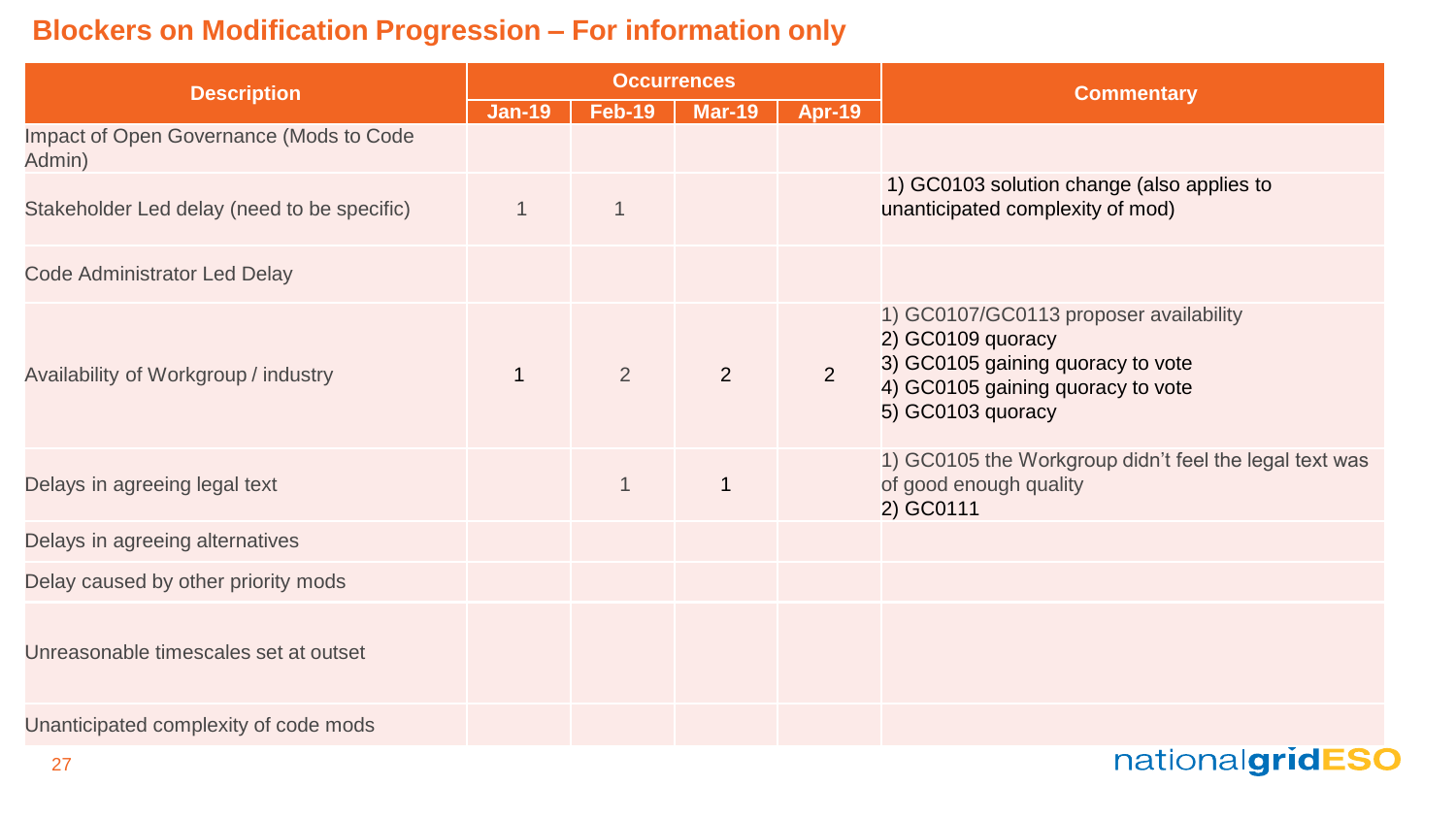### **Prioritisation principles**

- **Complexity The defect addressed by the proposed modification has implications for many different areas of the energy system which need to be taken into consideration throughout the process. The technical complexity and cross code impact of the modification will most likely require significant use of industry time and a higher than average number of workgroups to conclude the process.**
- **Importance The perceived value and risk associated with the proposed modification. The value / risk could be considered from a number of different perspectives i.e. financial / regulatory / licence obligations both directly for customer and end consumers more generally.**
- **Urgency A proposed modification which requires speedy consideration within the code governance process, as well as the timescales for implementation within the respective code.** nationalgridESO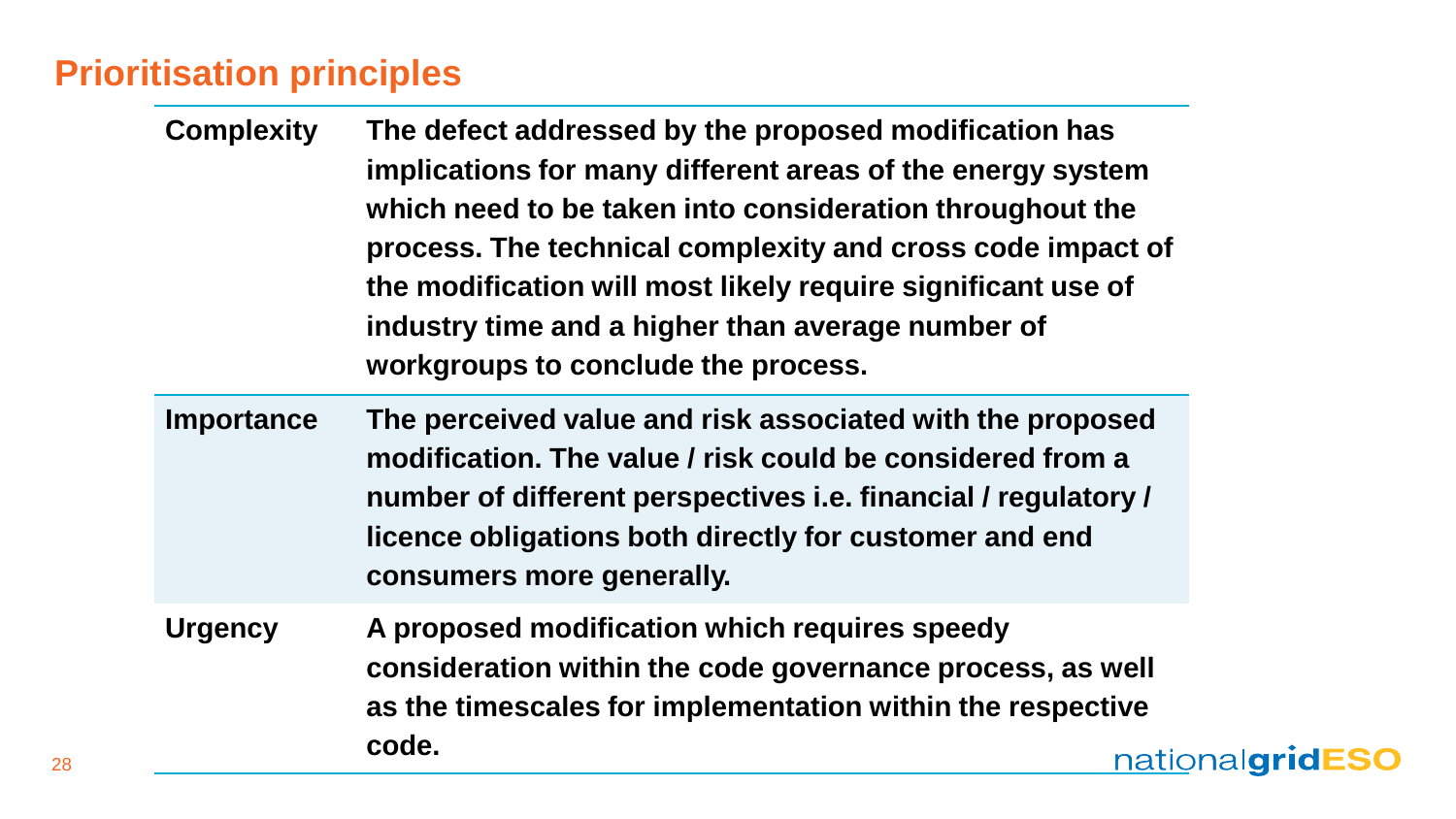### **Prioritisation Stack**

#### \*\* = Code Admin have faced issues with quoracy

| <b>Movement</b>            | Date Raised | <b>Modifications at Workgroup Stage</b>                                                                                                                                                                                                                                    | <b>Panel Comments on Prioritisation</b>                                                            |
|----------------------------|-------------|----------------------------------------------------------------------------------------------------------------------------------------------------------------------------------------------------------------------------------------------------------------------------|----------------------------------------------------------------------------------------------------|
| <b>New</b><br>Modification | 20/03/2019  | GC0125: EU Code Emergency & Restoration: Black Start testing requirements<br>for Interconnectors                                                                                                                                                                           | Linked to European Network Codes compliance                                                        |
| <b>New</b><br>Modification | 20/03/2019  | <b>GC0123:</b> Clarifying references to NGET and Relevant Transmission<br>Licensees                                                                                                                                                                                        | Instruction given by the Authority                                                                 |
|                            | 14/02/2018  | GC0109: The open, transparent, non discriminatory and timely publication of the<br>various GB electricity Warnings or Notices or Alerts or Declarations or<br>Instructions or Directions etc., issued by or to the Network Operator(s).                                    | Urgent Decision Request from Proposer **                                                           |
|                            | 21/07/2017  | GC0103: Introduction of Harmonised Applicable Electrical Standards                                                                                                                                                                                                         | With other Modification having Legal<br>requirements this modification has been placed<br>here.    |
|                            | 18/04/2018  | GC0113/107: The open, transparent, non discriminatory and timely publication of the<br>generic and/ user specific values required to be specified by the relevant TSO(s) and / or<br>relevant system operator et al., in accordance with the Demand Connection Code (DCC). | With other Modification having Legal<br>requirements this modification has been placed<br>here. ** |
|                            | 20/06/2018  | GC0117 - Improving transparency and consistency of access arrangements<br>across GB by the creation of a pan-GB commonality of PGM requirements.                                                                                                                           | With other Modification having Legal<br>requirements this modification has been placed<br>here.    |
|                            | 10/10/2017  | <b>GC0105:</b> System Incidents Reporting                                                                                                                                                                                                                                  | $**$                                                                                               |
| <b>New</b><br>Modification | 20/03/2019  | GC0126: Implementing Profiled Stable Import and Export Limits, and reversing<br>unimplemented aspects of GC0068                                                                                                                                                            | Longer timescale to deliver                                                                        |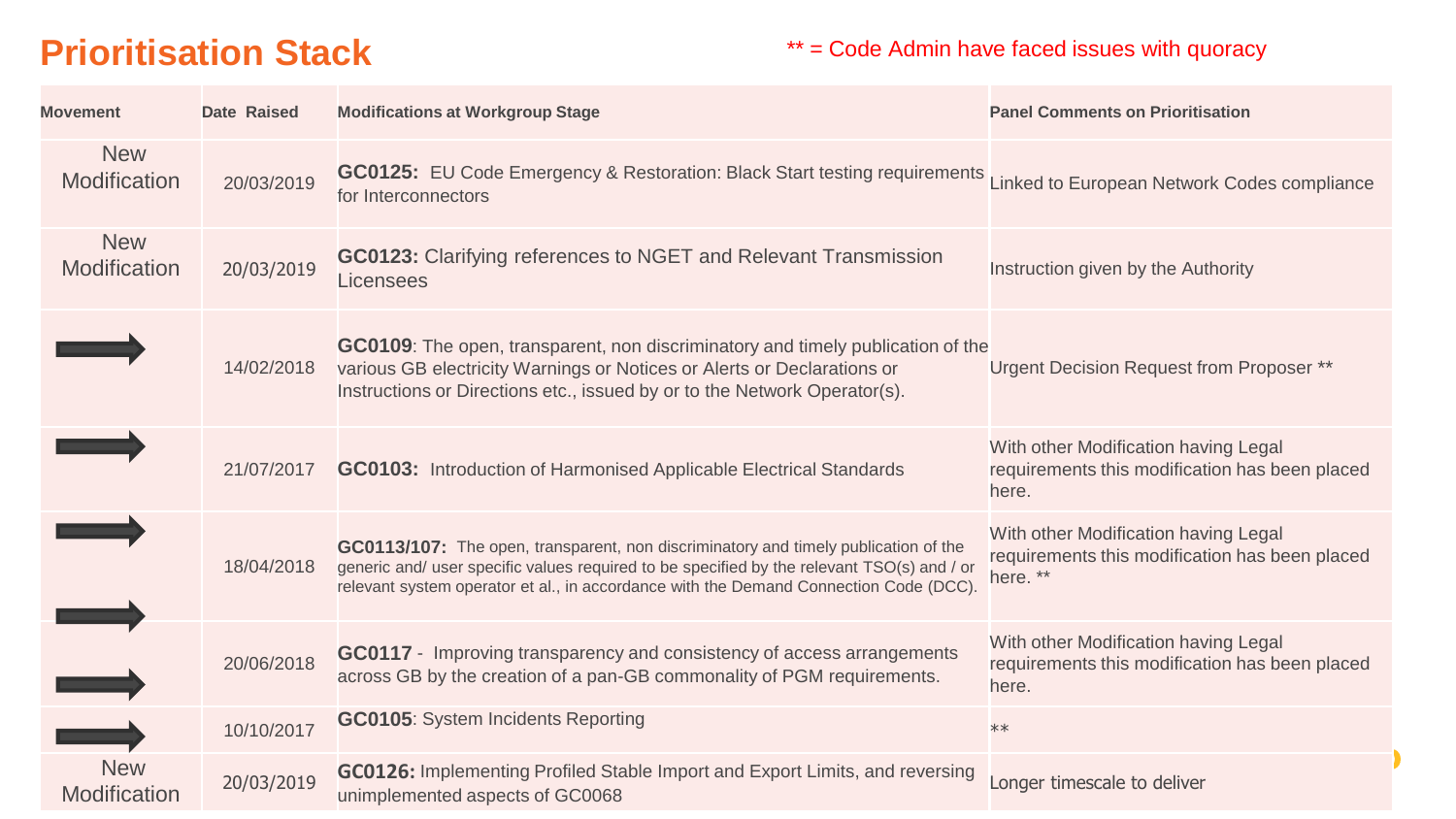### **Fast Track Self Governance Modifications**

|     | <b>Date Raised Modifications title</b> | <b>Status</b> | <b>Anticipated implementation date</b><br>subject to no appeals |
|-----|----------------------------------------|---------------|-----------------------------------------------------------------|
| N/A | <b>None</b>                            | N/A           | N/A                                                             |

#### **Self Governance Modifications**

| <b>Date</b><br><b>Raised</b> | <b>Modifications title</b>                                                                               | <b>Status</b>                      | <b>Anticipated Implementation Date</b> |
|------------------------------|----------------------------------------------------------------------------------------------------------|------------------------------------|----------------------------------------|
|                              | <b>GC0121:</b> Grid Code changes in<br>18/04/2019 the event the UK leaves the EU<br>without an agreement | On hold, pending outcome of Brexit | To be confirmed                        |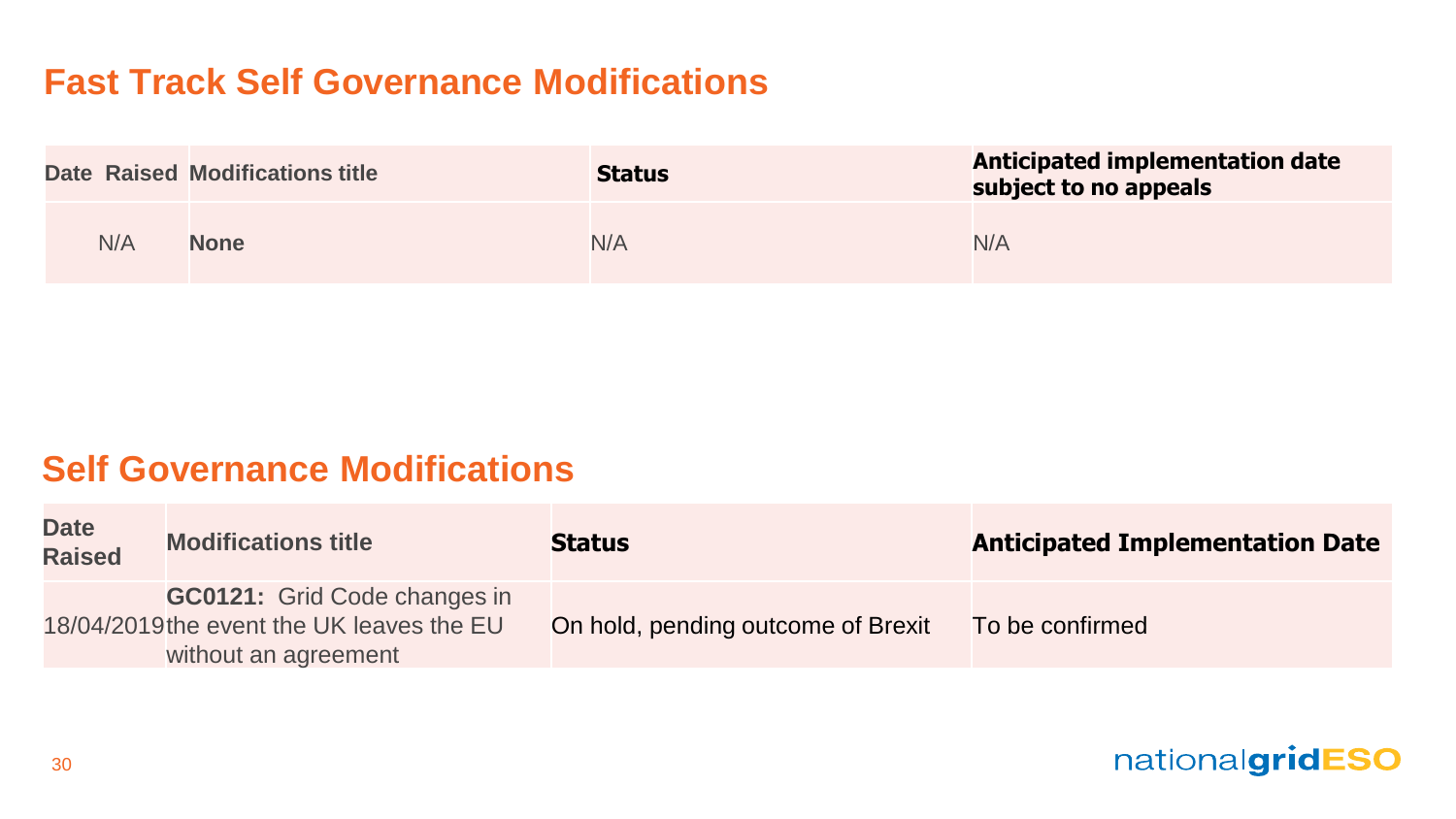

## **Workgroup Reports**

### **GC0096**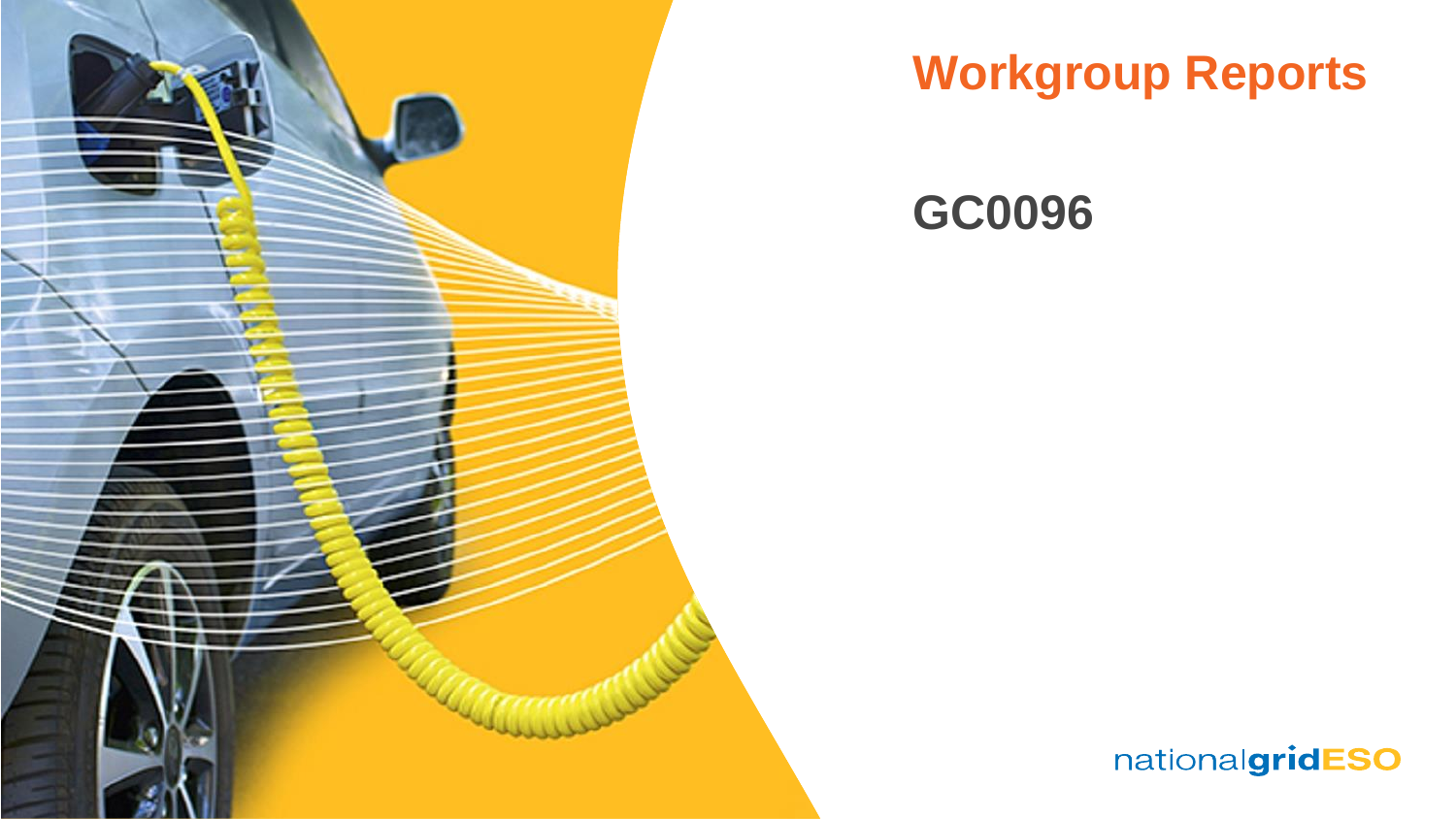# **GC0096 Background**

- GC0096 was raised by National Grid ESO and was submitted to the Grid Code Modification Panel for their consideration in May 2016.
- A Workgroup Consultation took place and 8 responses were received.
- No alternative Workgroup Alternative Grid Code Modifications were raised.
- The Workgroup unanimously agreed that the Original solution better facilitates the Grid Code objectives and should be implemented.

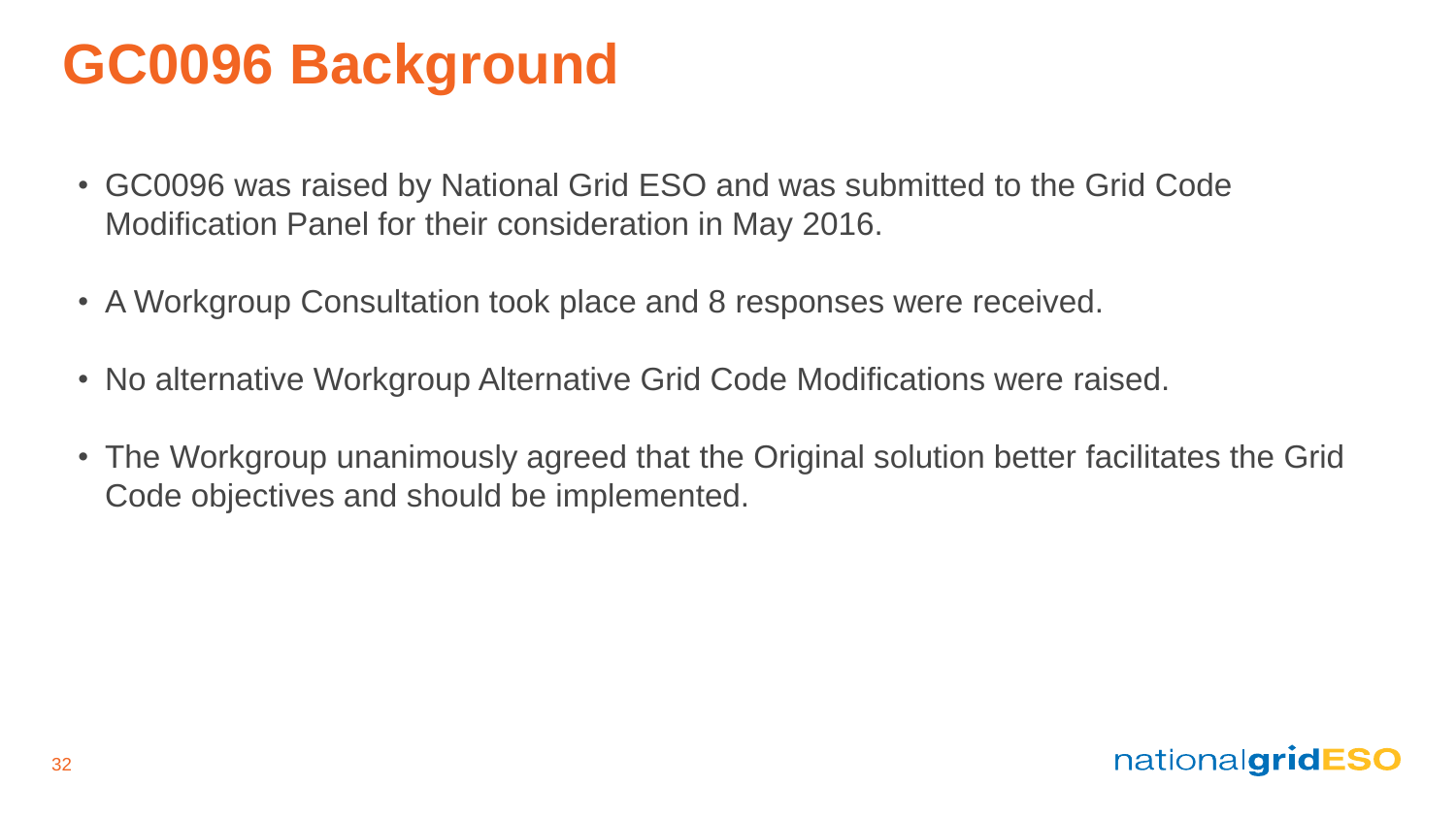# **GC0096 Terms of Reference**

| <b>Areas the Workgroup shall consider</b>                                                                                                                                                                                                                                                                                                                                                                                                                                                                                            | <b>Location in the report</b> |
|--------------------------------------------------------------------------------------------------------------------------------------------------------------------------------------------------------------------------------------------------------------------------------------------------------------------------------------------------------------------------------------------------------------------------------------------------------------------------------------------------------------------------------------|-------------------------------|
| a) Workgroup meeting one: "Definitions" We will determine which<br>Storage categories shall be the focus of the workgroup; either "Energy<br>Storage" or "Electricity Storage", or both. Once agreed, we will form a<br>high-level working definition (noting the link to the BEIS/Ofgem call for<br>evidence) to set the context for delivering the next workgroup<br>deliverables. We will also consider how this definition links with<br>existing Transmission Generation or Demand users looking to co-<br>locate with Storage. | Section 3 and 4               |
| b) Workgroup meeting two-to-three - "Technical and Planning<br>Requirements" We will form the minimum Grid Code technical<br>requirements applicable to Storage equipment defined above - either<br>via a stand-alone connection or co-located with an existing user,<br>ensuring consistency and transparency with other classes of<br>Transmission System user.                                                                                                                                                                    | Section 3 and 4               |
| c) Workgroup meeting four – "Structure" consideration of how<br>(or if), the outcomes from the previous workgroup meetings<br>need to be structured in the Grid Code via legal text changes.                                                                                                                                                                                                                                                                                                                                         | Section 3 and 4               |
| 33                                                                                                                                                                                                                                                                                                                                                                                                                                                                                                                                   | nationalgridESO               |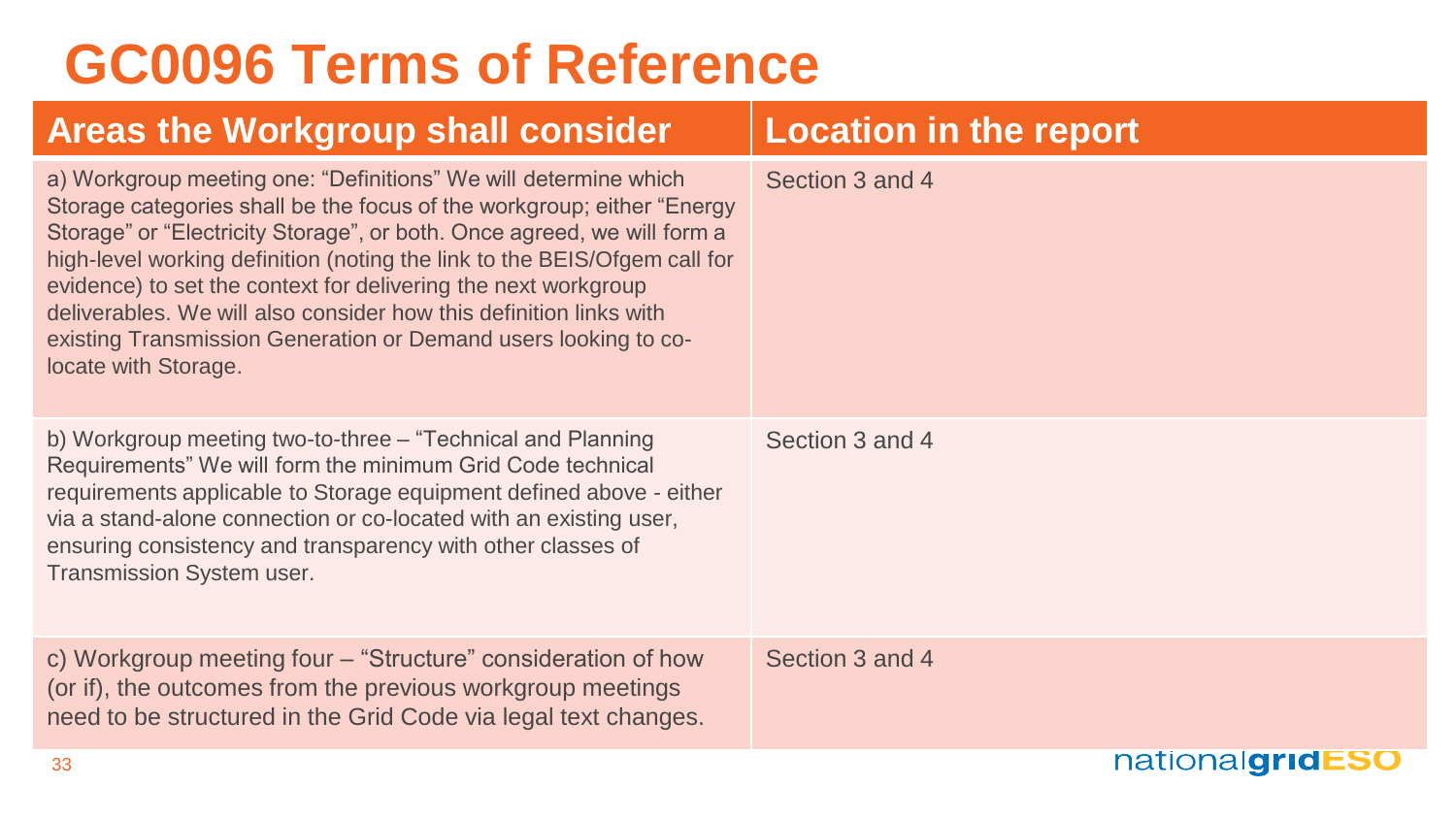# **GC0096 Terms of Reference**

| <b>Areas the Workgroup shall consider</b>                                                                                                                                                                                                                                                                                                                                                                                                                                                                                                                                                                                                  | <b>Location in the report</b> |
|--------------------------------------------------------------------------------------------------------------------------------------------------------------------------------------------------------------------------------------------------------------------------------------------------------------------------------------------------------------------------------------------------------------------------------------------------------------------------------------------------------------------------------------------------------------------------------------------------------------------------------------------|-------------------------------|
| d) Workgroup meeting five – "Next steps" this will be an open<br>attendance meeting allowing a full review of the outputs from the<br>previous workgroups to confirm what will be written up in<br>reports/consultations to progress any Grid Code Mod proposals.<br>It will also check the outcomes of GC0096 against the<br>BEIS/Ofgem call for evidence published outcomes (if available)<br>This meeting will also set out what additional arrangements (see<br>'Out of Scope' below) may need to be considered in other GB<br>frameworks to support Storage, and recommend items for<br>escalation if not currently being considered. | Section 3 and 4               |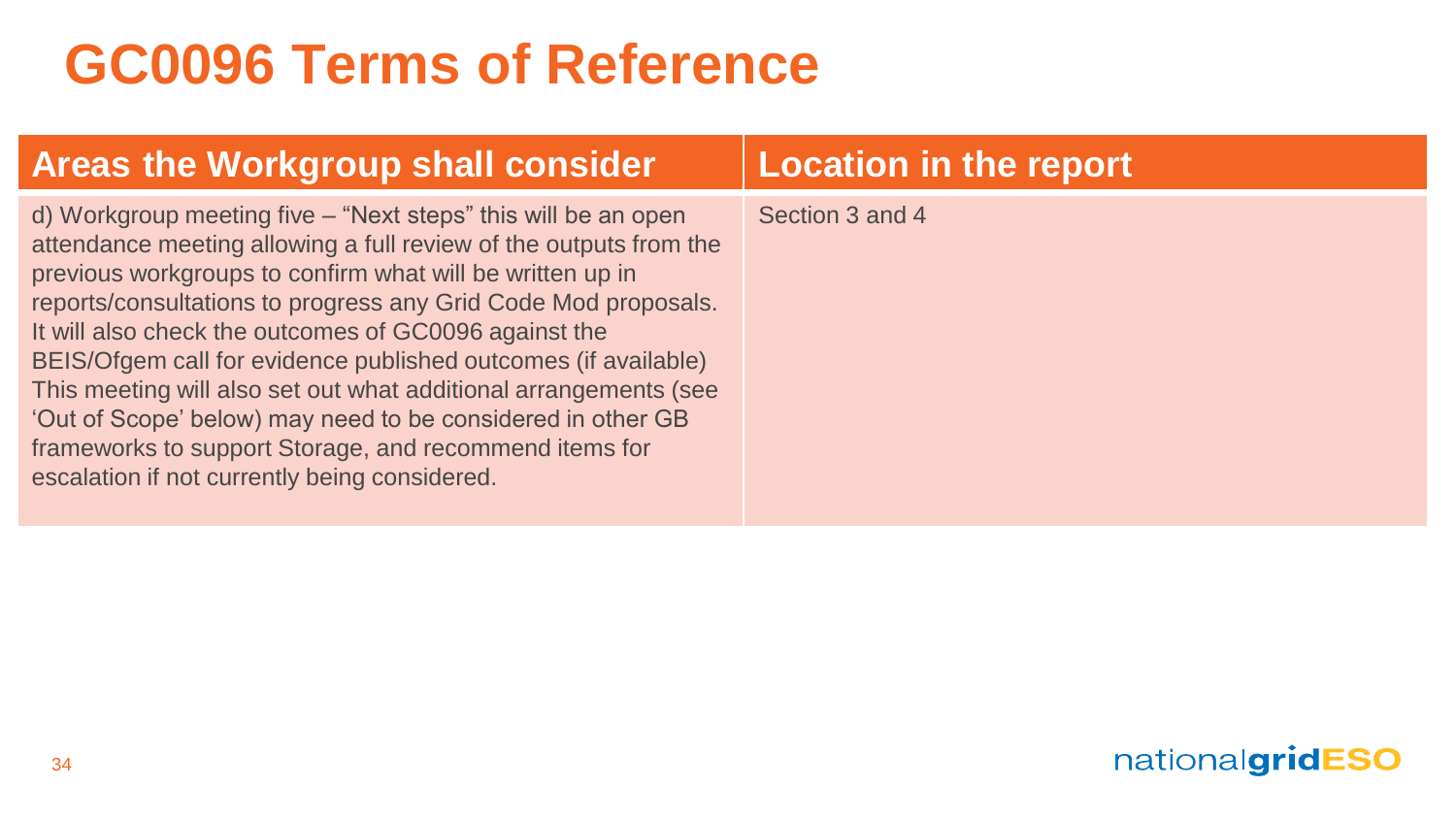

The Panel is invited to:

- Consider whether the Workgroup has met its terms of reference
- Agree for GC0096 to proceed to Code Administrator Consultation

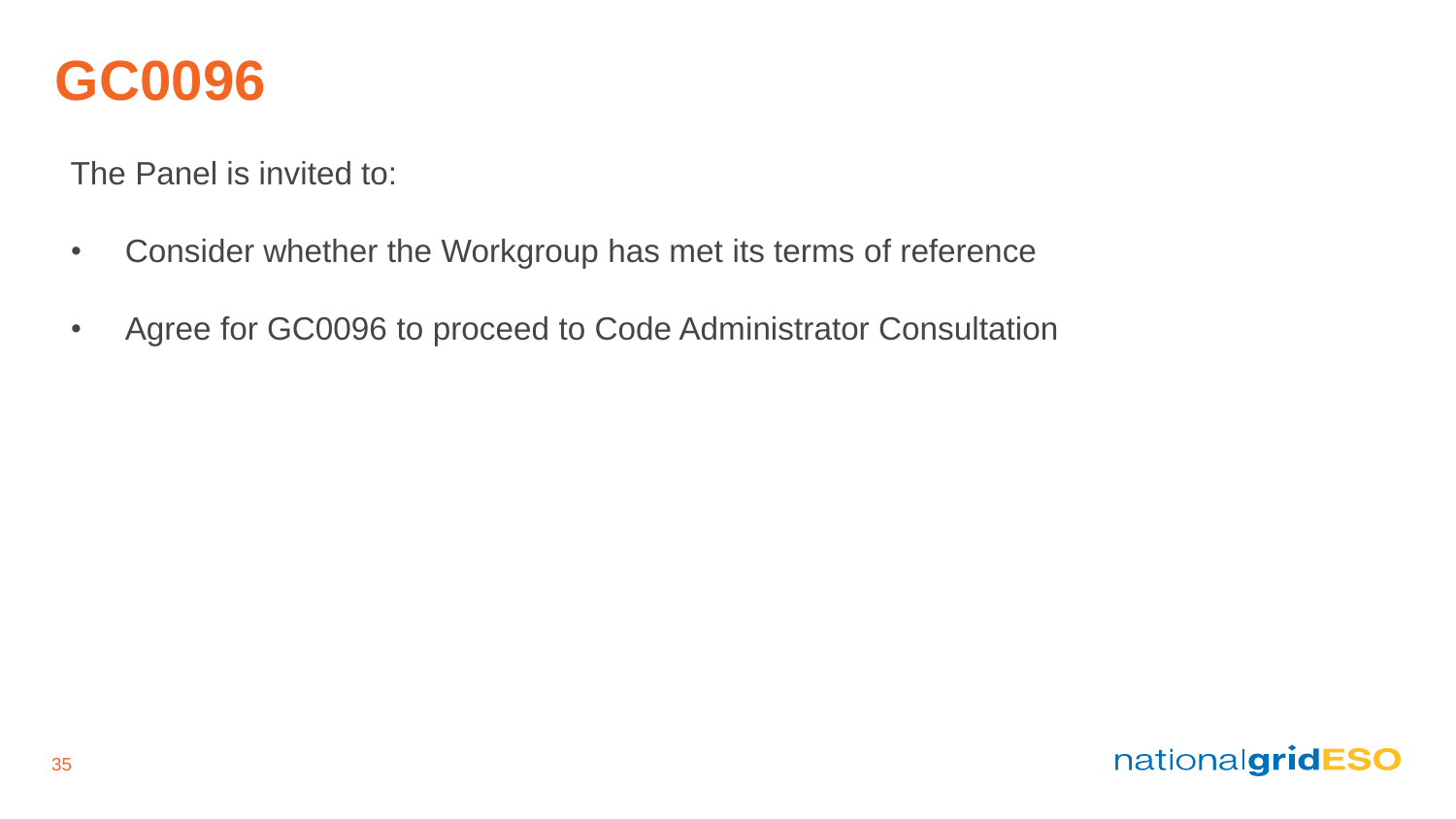# **GC0096 Timeline**

| 25 April 2019         | <b>Workgroup Report presented to Grid Code Review Panel</b>                                                                                                         |
|-----------------------|---------------------------------------------------------------------------------------------------------------------------------------------------------------------|
| 3 May 2019            | Code Admin Consultation Report issued (minimum 15 Working Days -<br>proposing 20 working days due to volume of legal text changes with a close<br>date 4 June 2019) |
| 27 June 2019          | Draft Final Modification Report presented to Panel and Recommendation<br>Vote carried out                                                                           |
| 1 July 2019           | <b>Circulated to Panel</b>                                                                                                                                          |
| 8 July 2019           | Sent to Ofgem for decision (25 Working days)                                                                                                                        |
| <b>12 August 2019</b> | <b>Ofgem Decision</b>                                                                                                                                               |
| <b>23 August 2019</b> | Implementation (10 working days from decision)                                                                                                                      |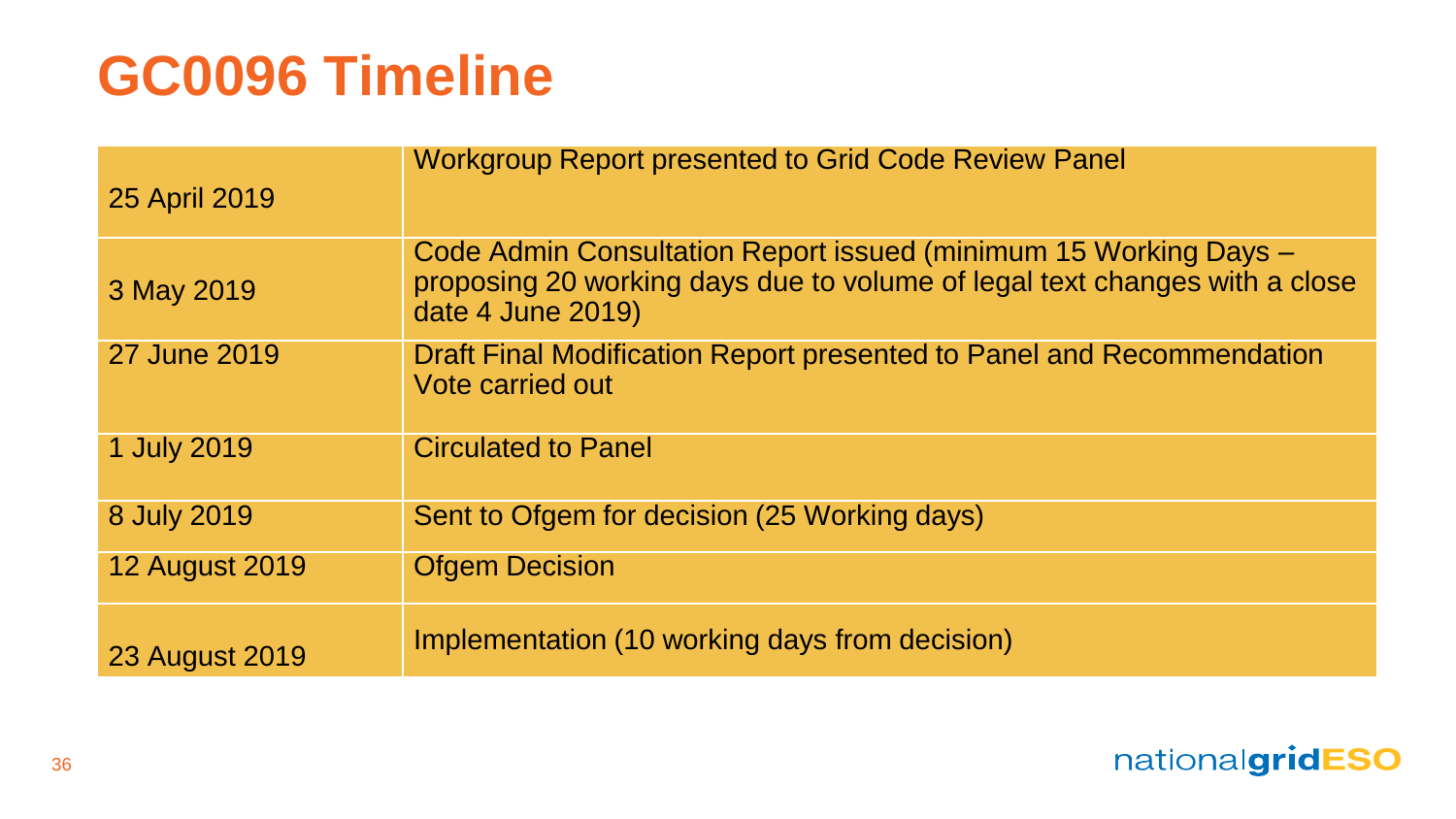### **Lunch Break**

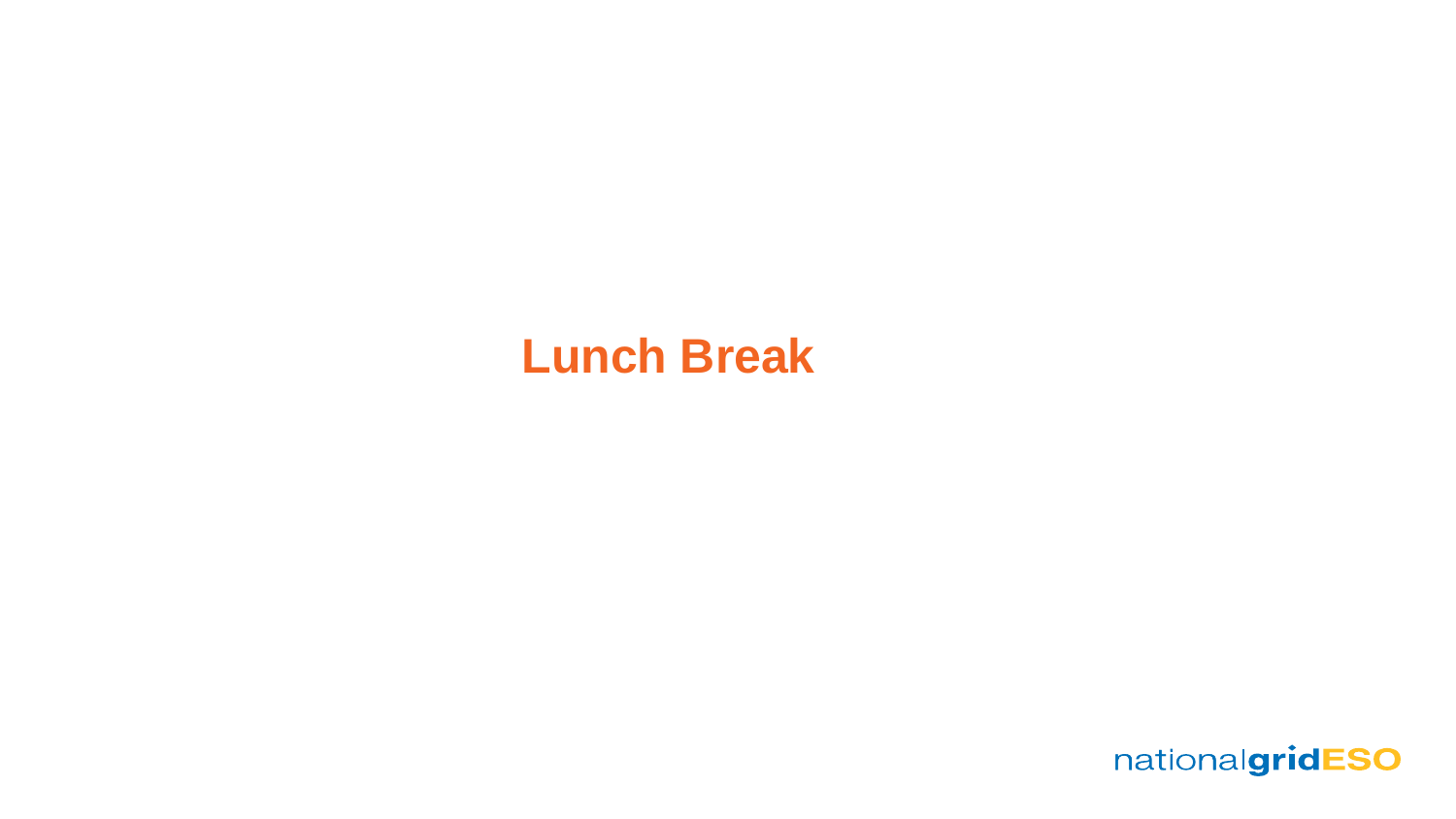### **Draft Final Modification Reports**

**None**

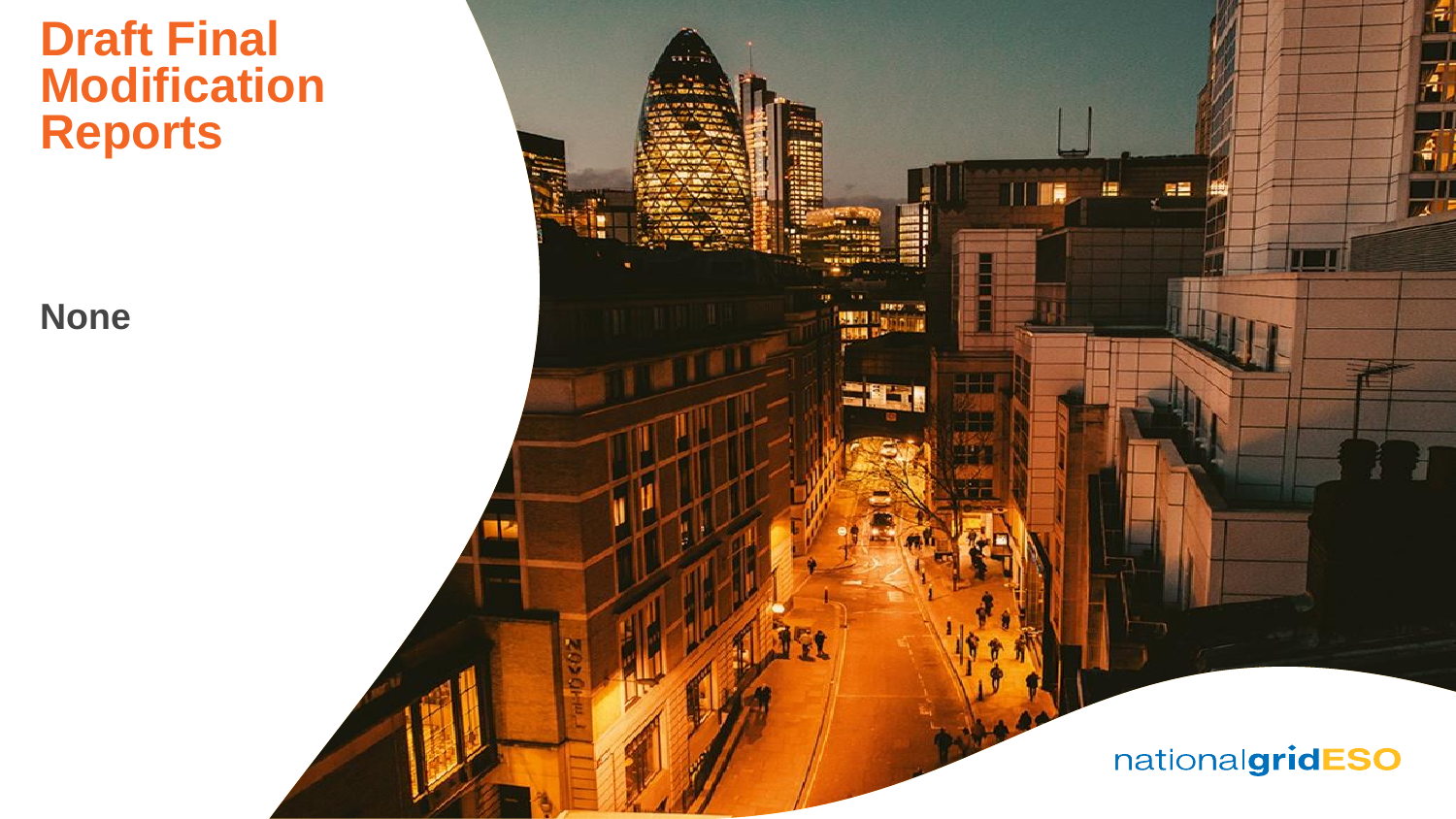## **Reports to the Authority**

### **None**

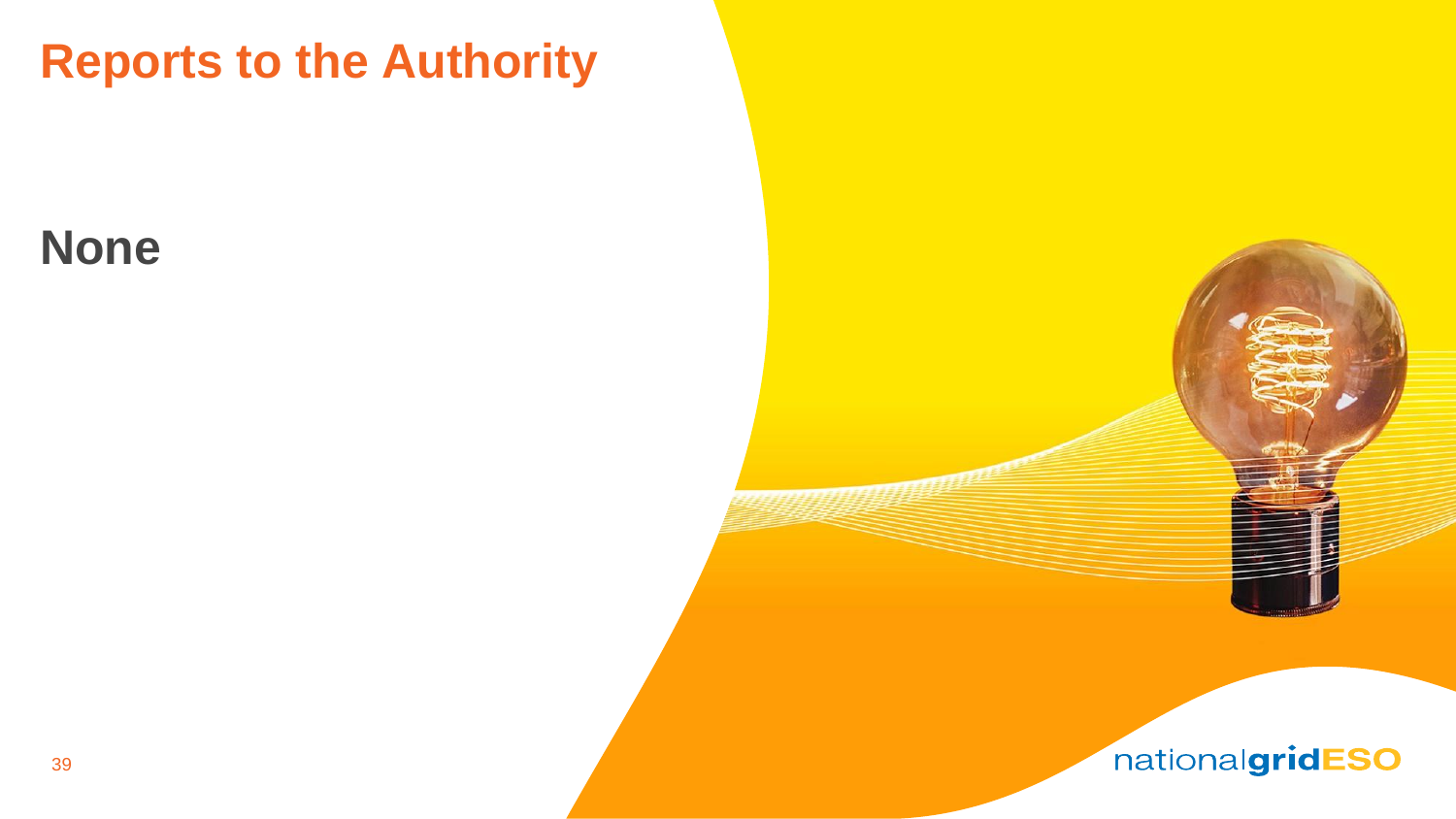### **Implementation Updates**

- **GC0112**
- **GC0120**
- **GC0122**

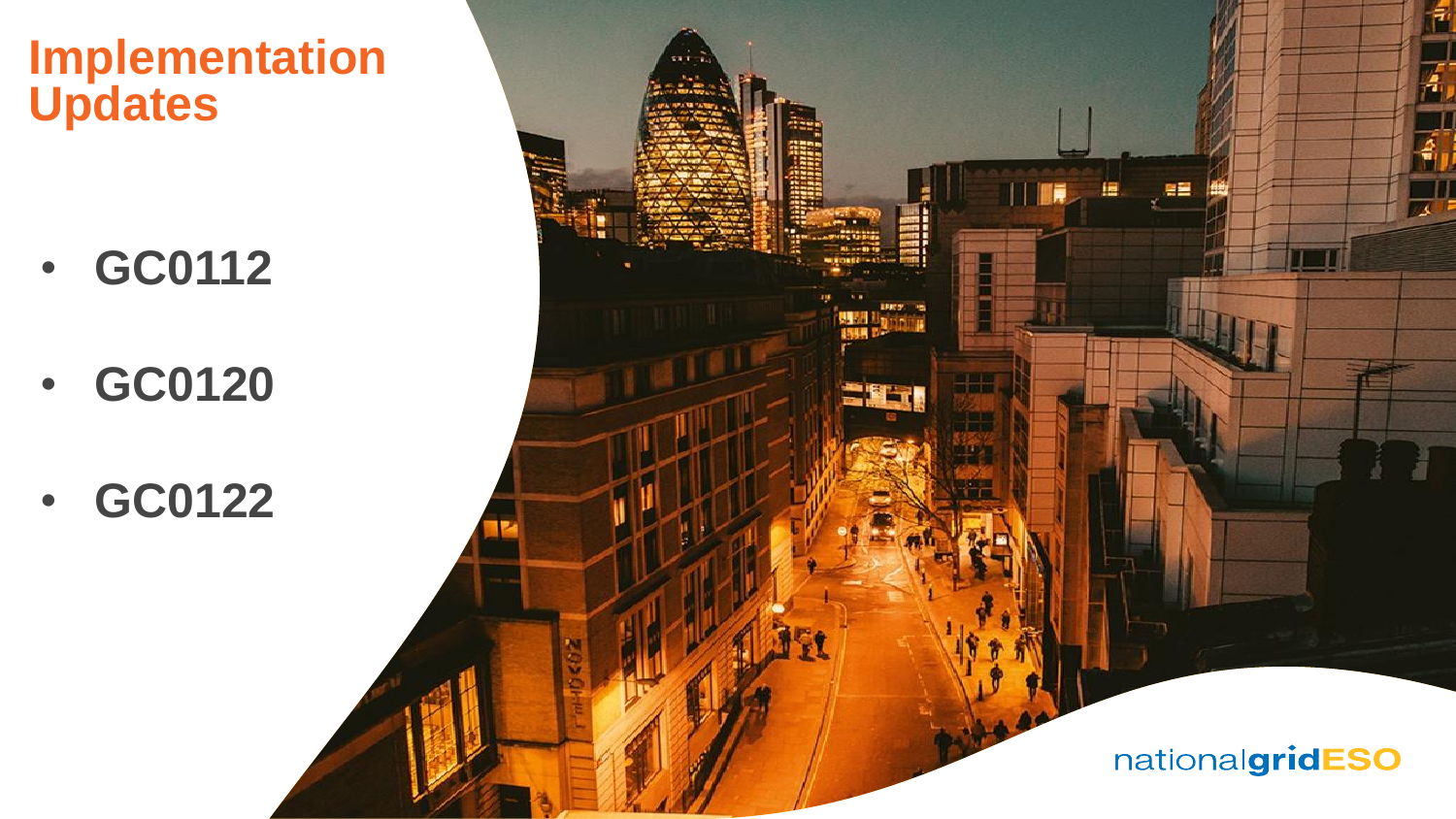### **Electrical Standards**

### **Communication Standards – National Grid ESO**



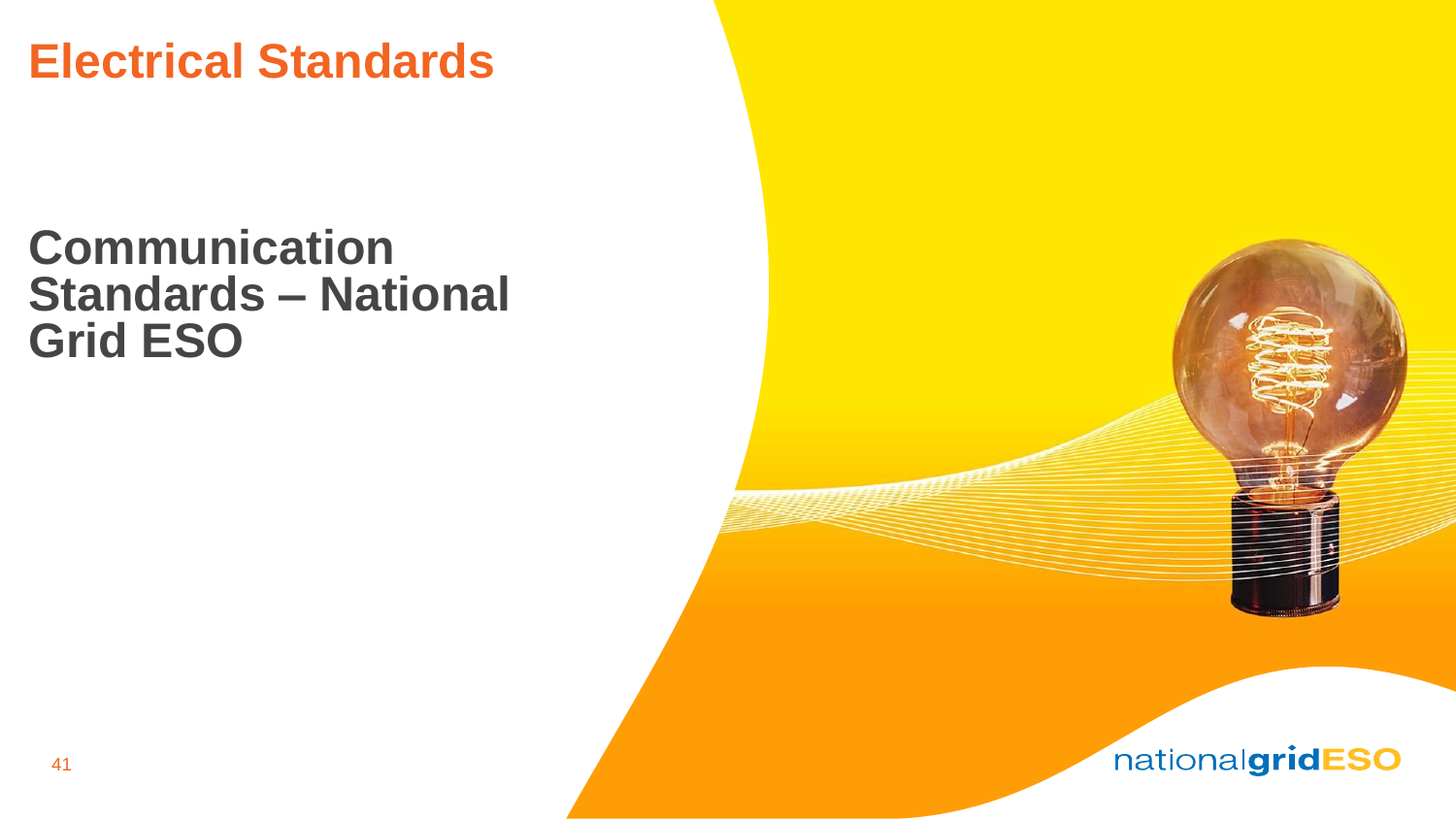### **Governance**

### **Discussion about the Panel's role in modification extensions**

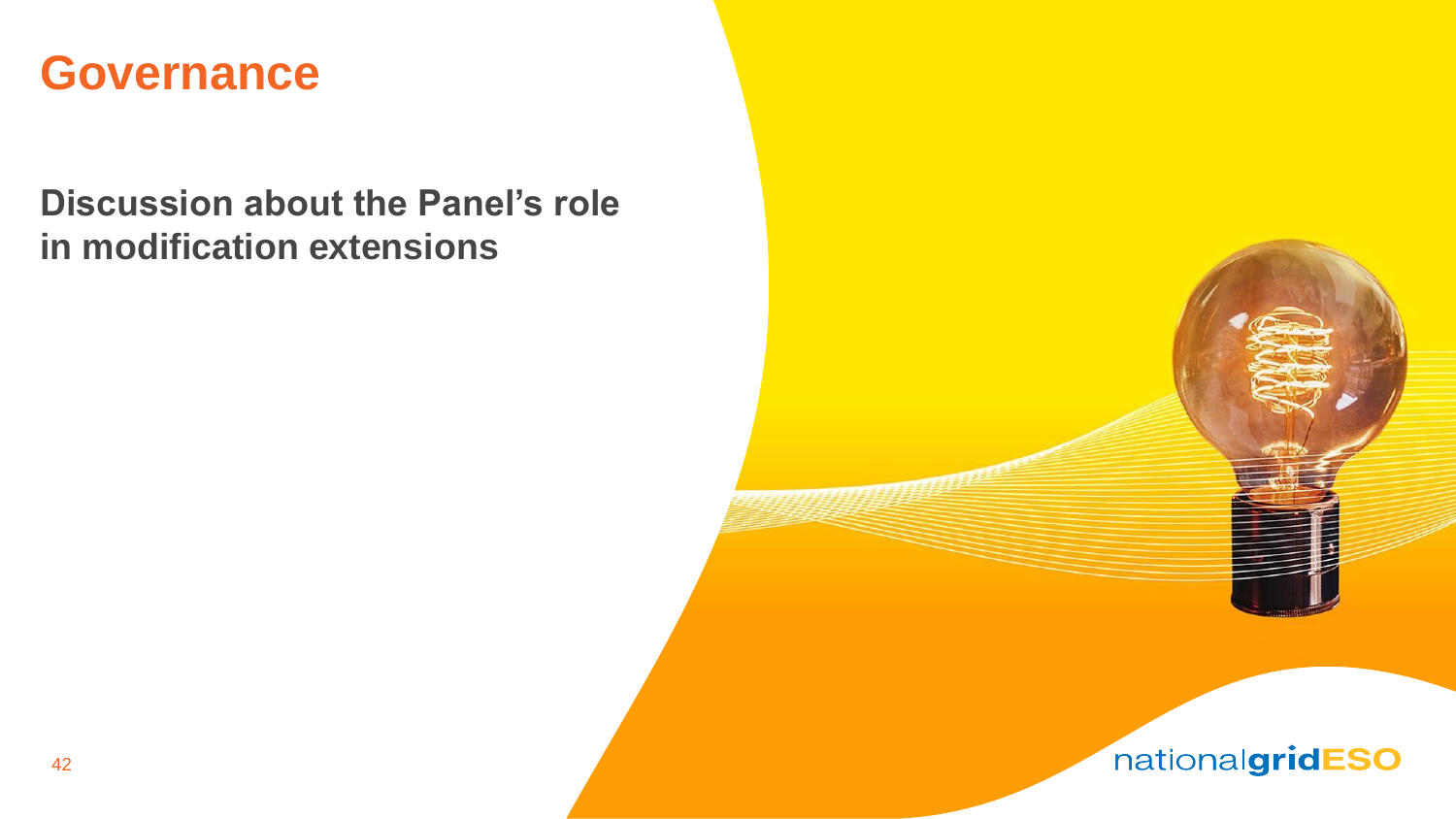

### **Grid Code Development Forum and Workgroup Day**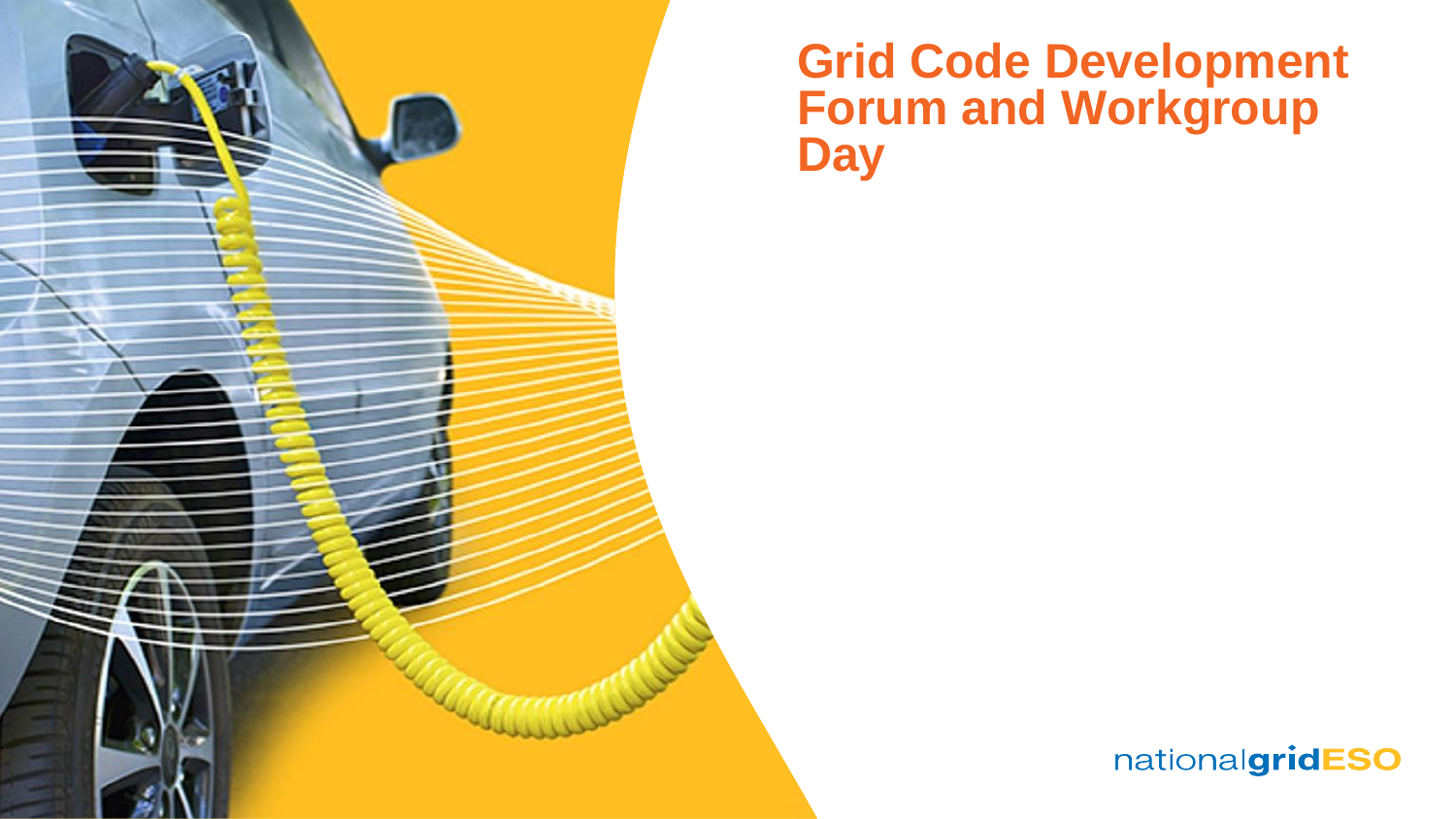## **Grid Code Development Forum and Workgroup Day(s)**

**Grid Code Development Forum and Workgroup Day – 10 & 11 April 2019** GCDF

• Cancelled due to lack of business

#### Workgroup Day

- GC0107/113 (half day on 10 April 2019)
- GC0117 (half day on 10 April 2019)
- GC0103 (scheduled for 10 April 2019 but cancelled due to quoracy)
- **Next Grid Code Development Forum and Workgroup Day – 8 & 9 May 2019**

Workgroup Days

- GC0123 (8 May 2019)
- GC0125 (half day on 9 May 2019)
- GC0126 (half day on 9 May 2019)

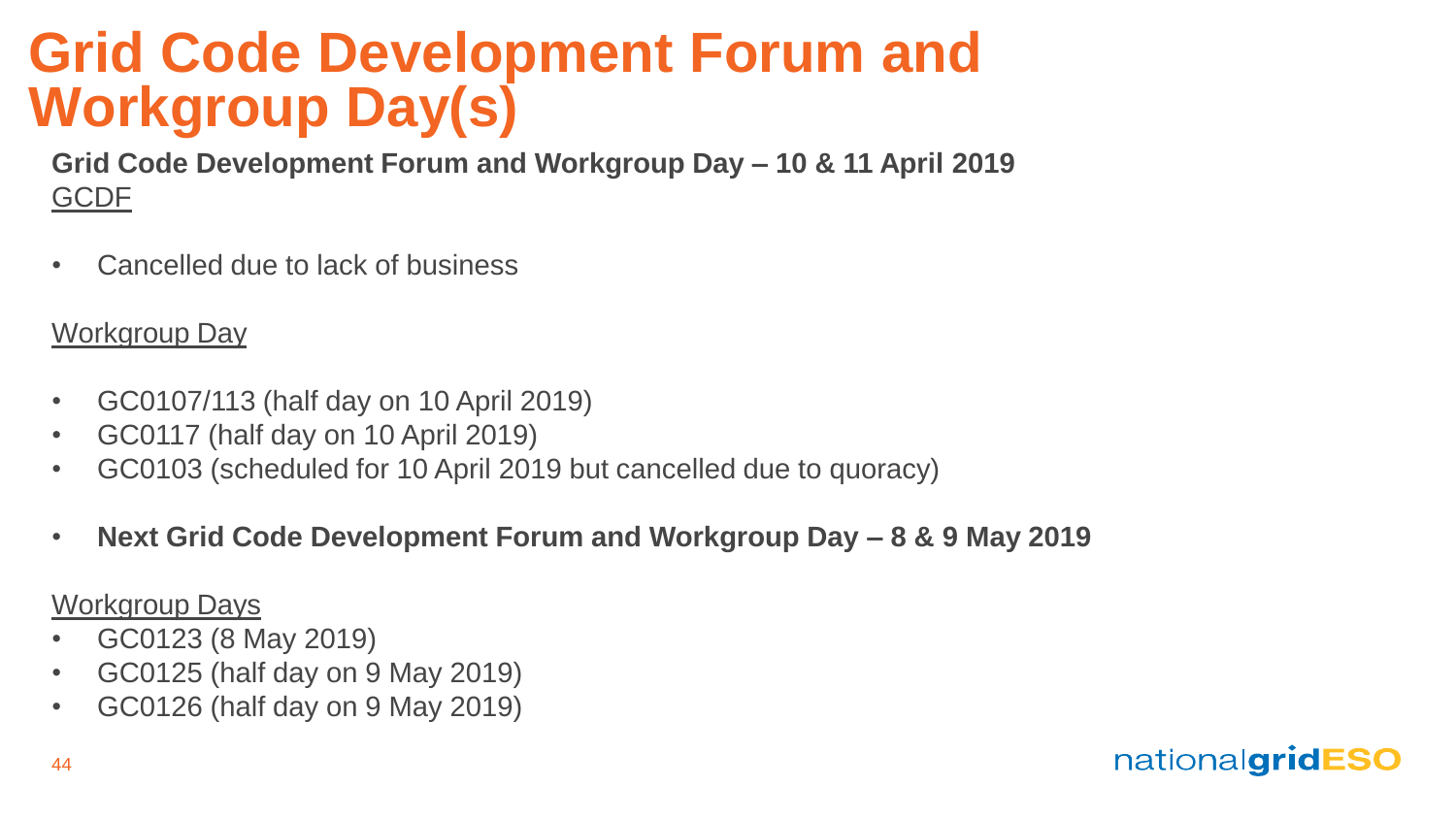

## **Standing Items**

- **Distribution Code Panel update**
- **JESG Update**

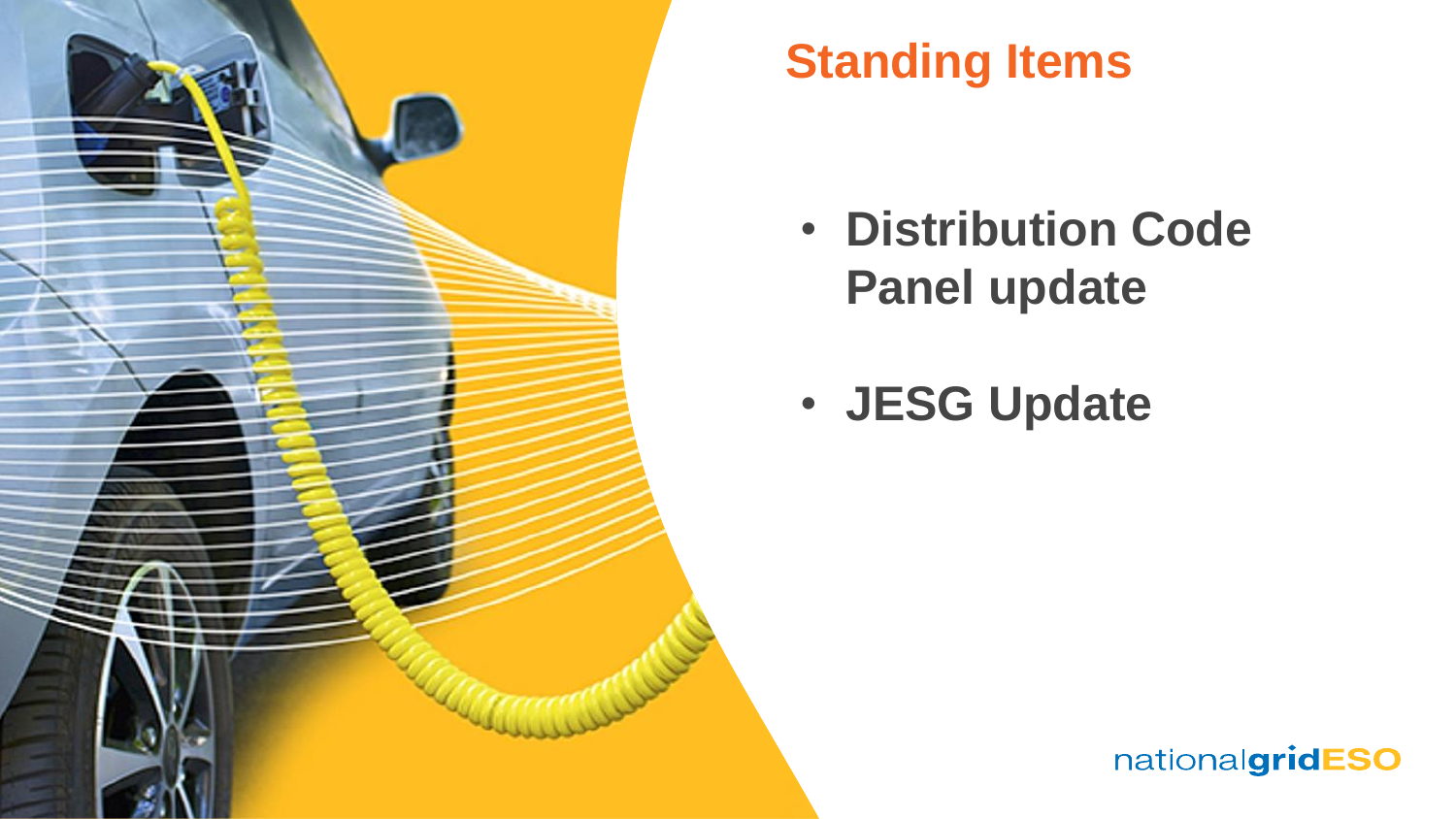

## **Horizon Scanning**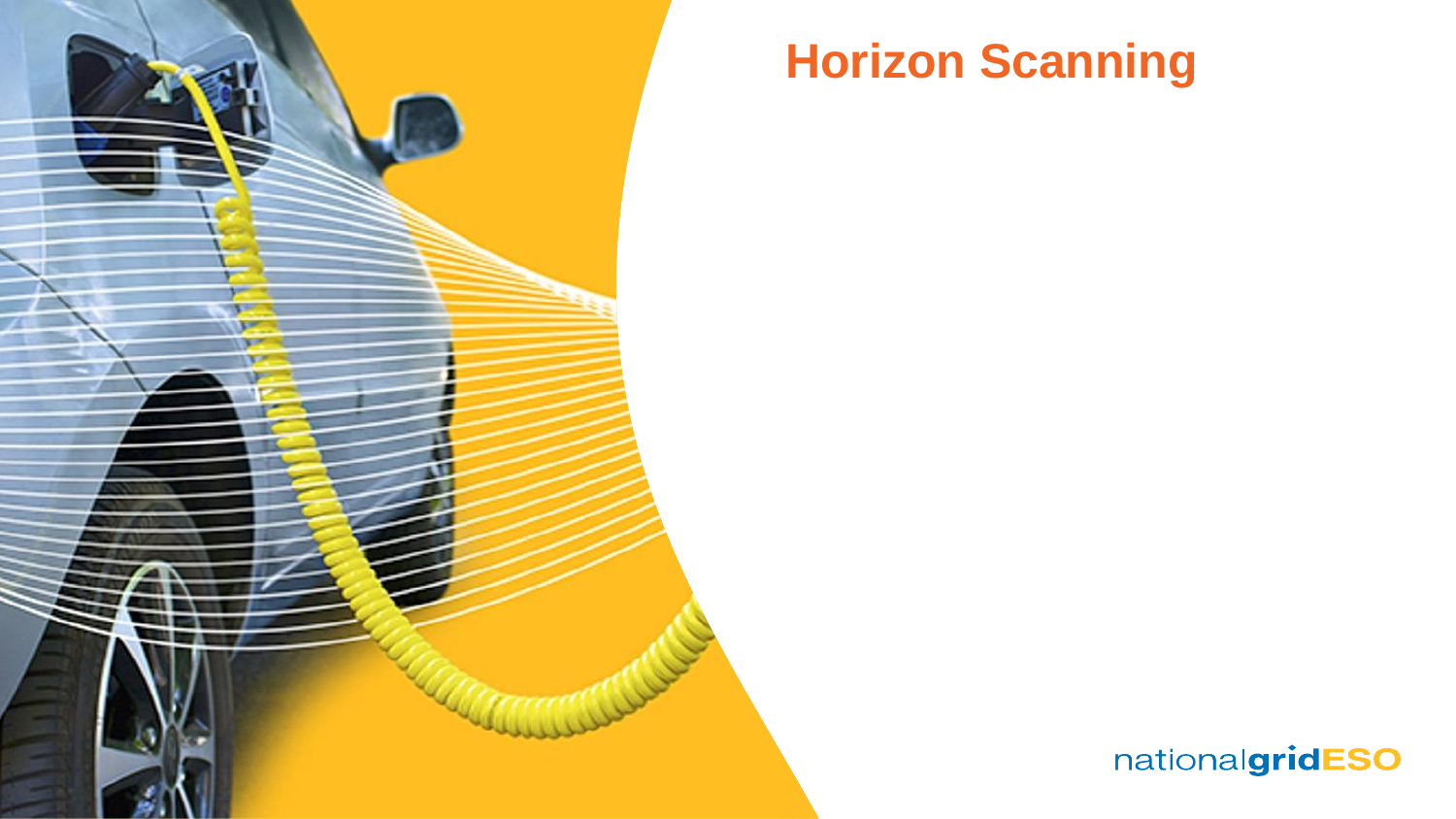#### **Grid Code Horizon Scan\* ~ April 2019**



\*This information is true at the point of publication and is intended for indicative purposes only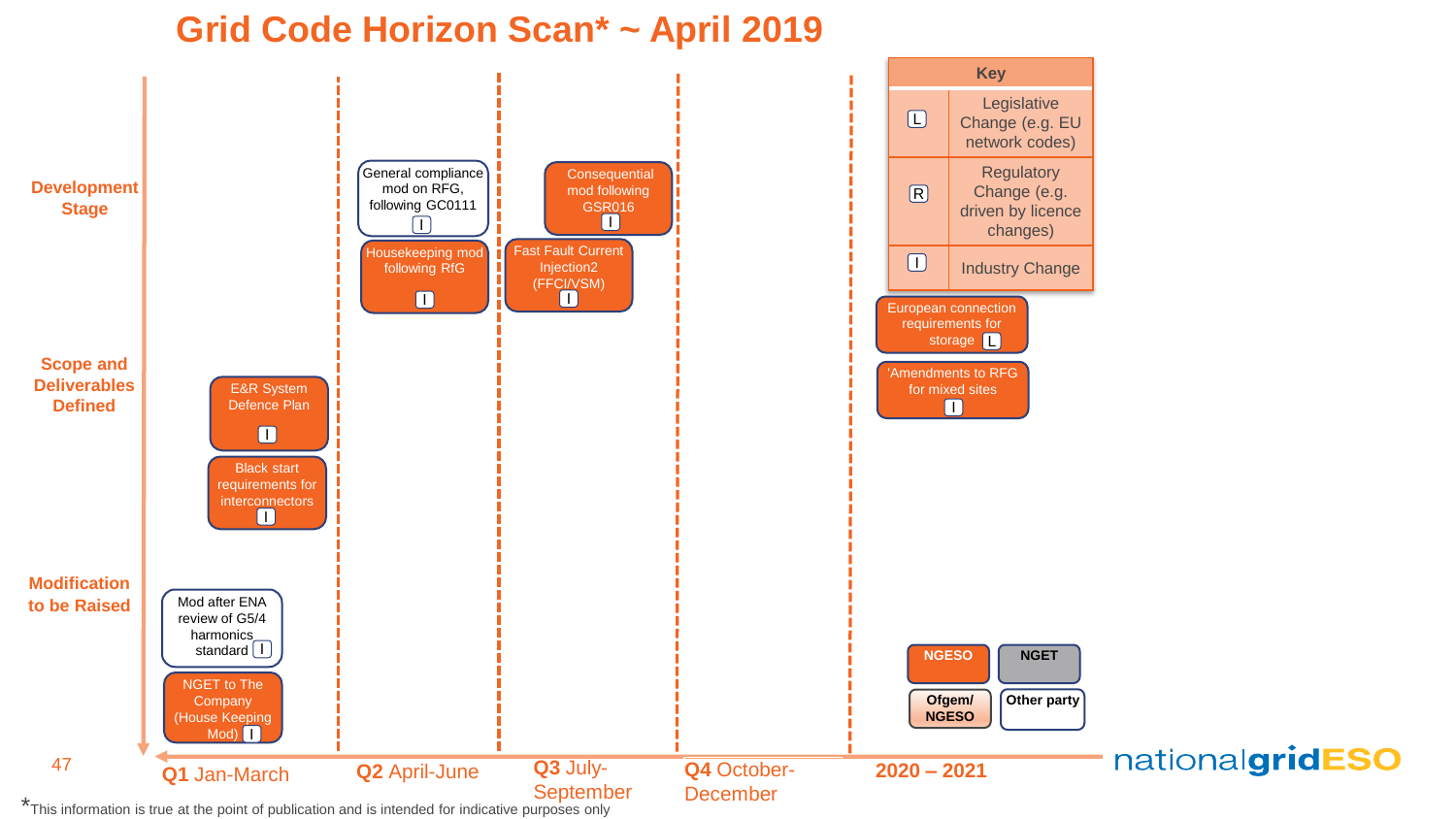

Joseph Henry, National Grid ESO

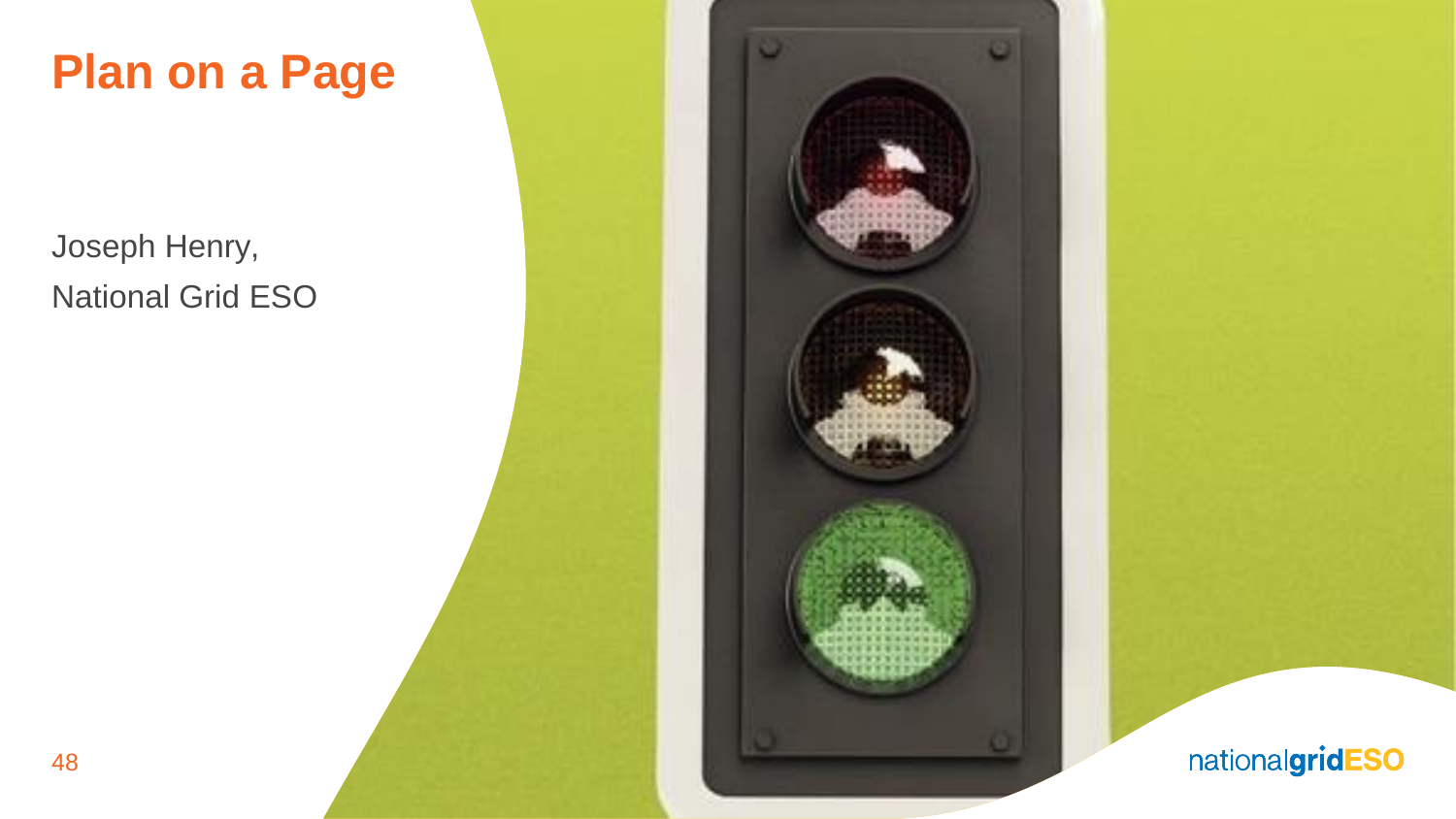## **Plan on a Page - Context**

- Plan on a Page (POAP) has been traditionally used in order give Panels and Industry a view of upcoming change on each code.
- As part of your customer journey work, we are looking to enhance this part of your panel/forum
- We have put together two prototypes for which we are seeking feedback.
- N.B All data is test data and not indicative of current modifications.
- Option 1 Interactive POAP
- Option 2 Improvements to Traditional POAP (Linear)

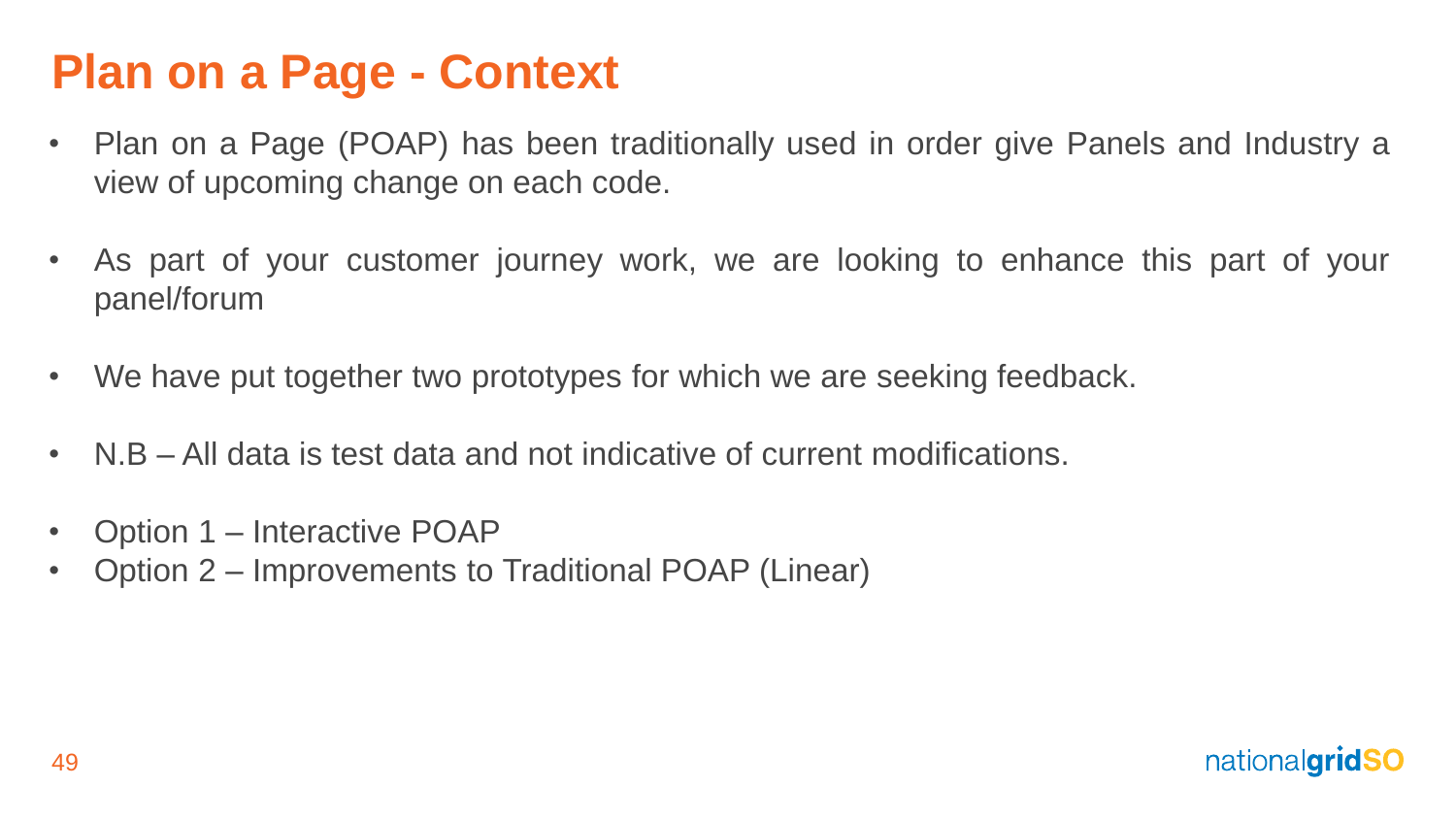### **Plan on a Page - Interactive**

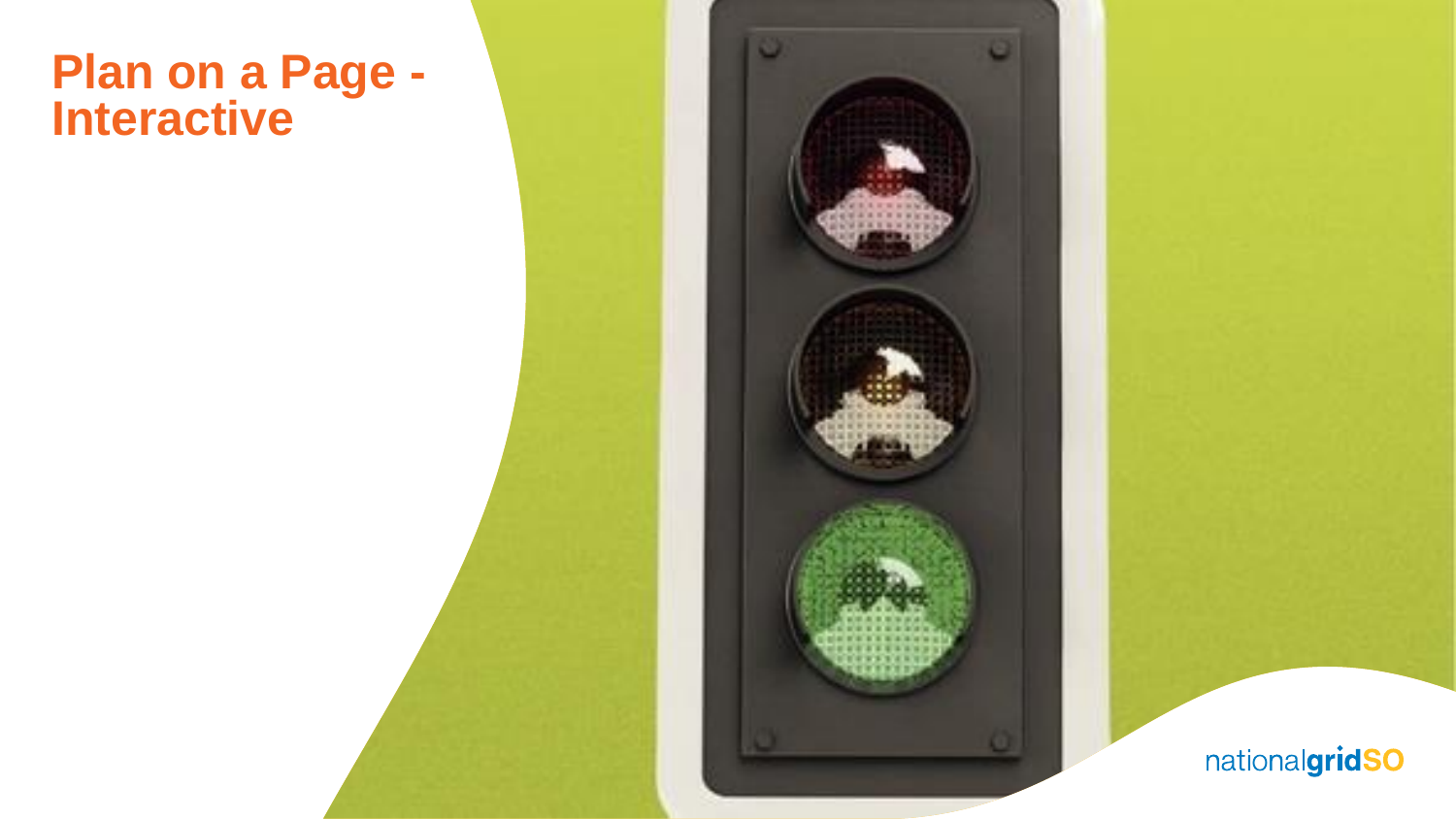## **Plan on a Page - Interactive**

- Bubbles representing modifications are given RAG statuses to indicate if they are on track
- Modifications mapped on to 6 Grid Code stage gates
- Truncated 3 month timescale used to drive actions
- POAP becomes interactive bubbles are hyperlinked to more granular information for each modification
- Clearly tracks modifications through stage gates
- I will now walk you through how this could work

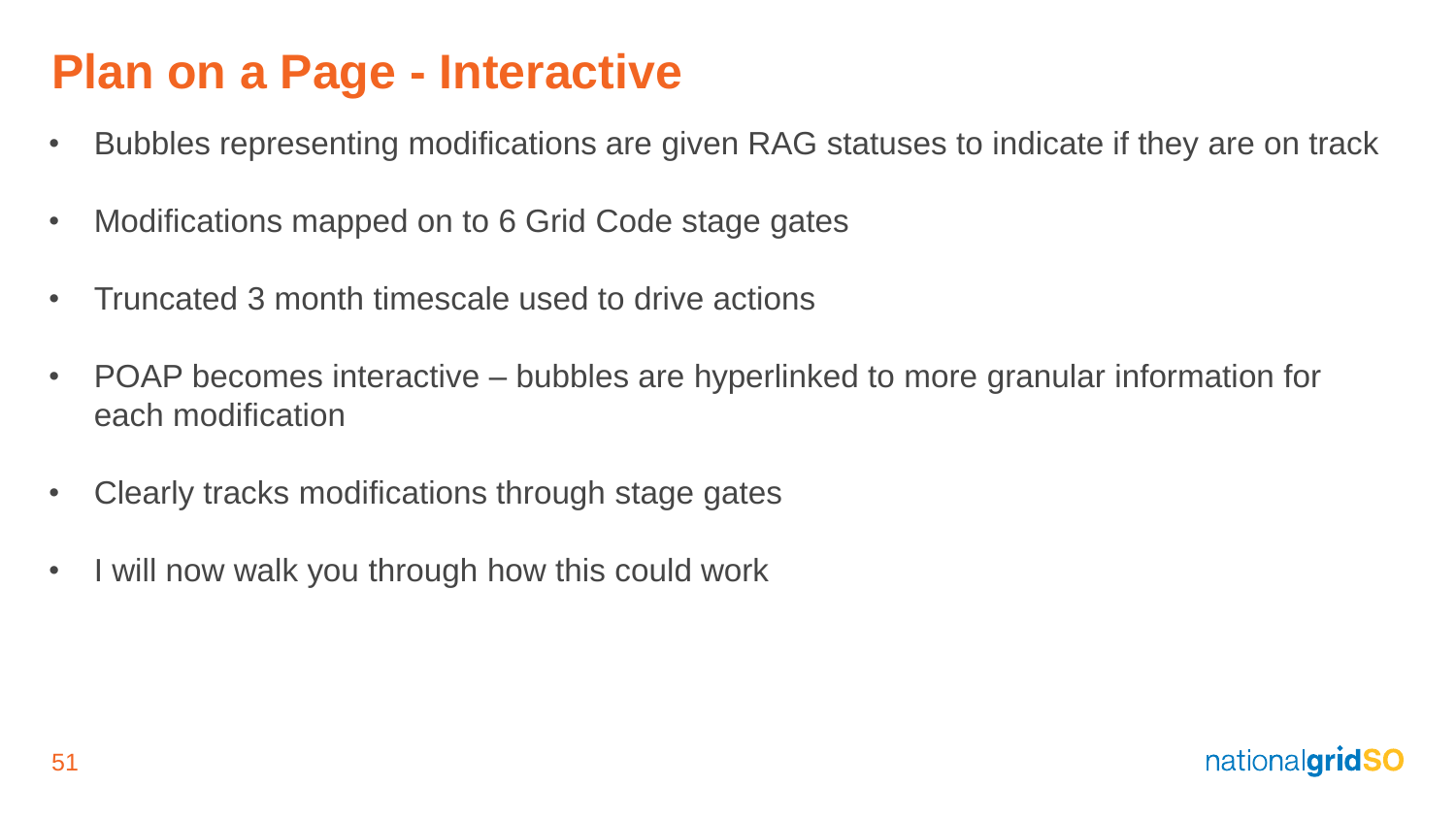<span id="page-51-0"></span>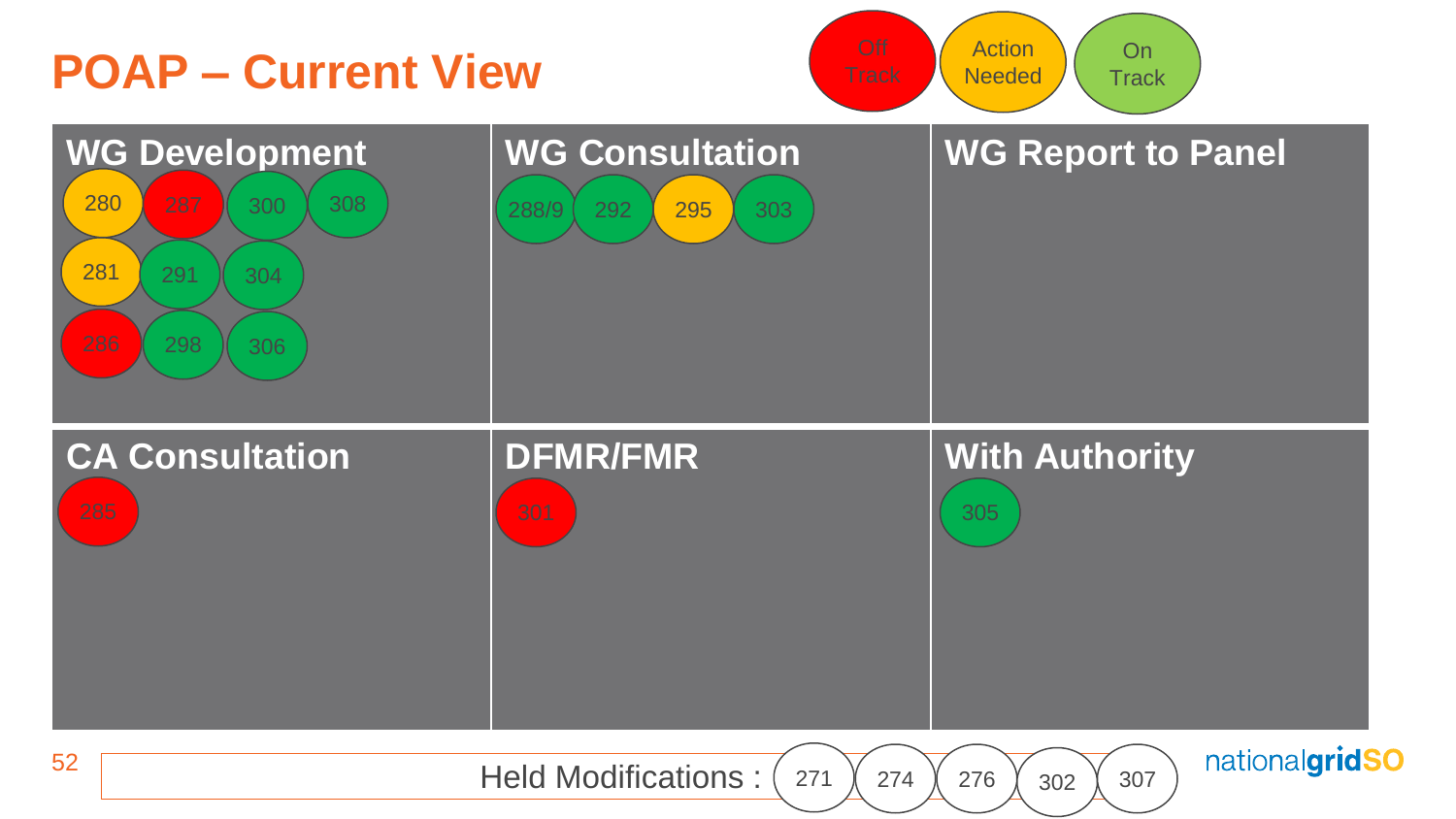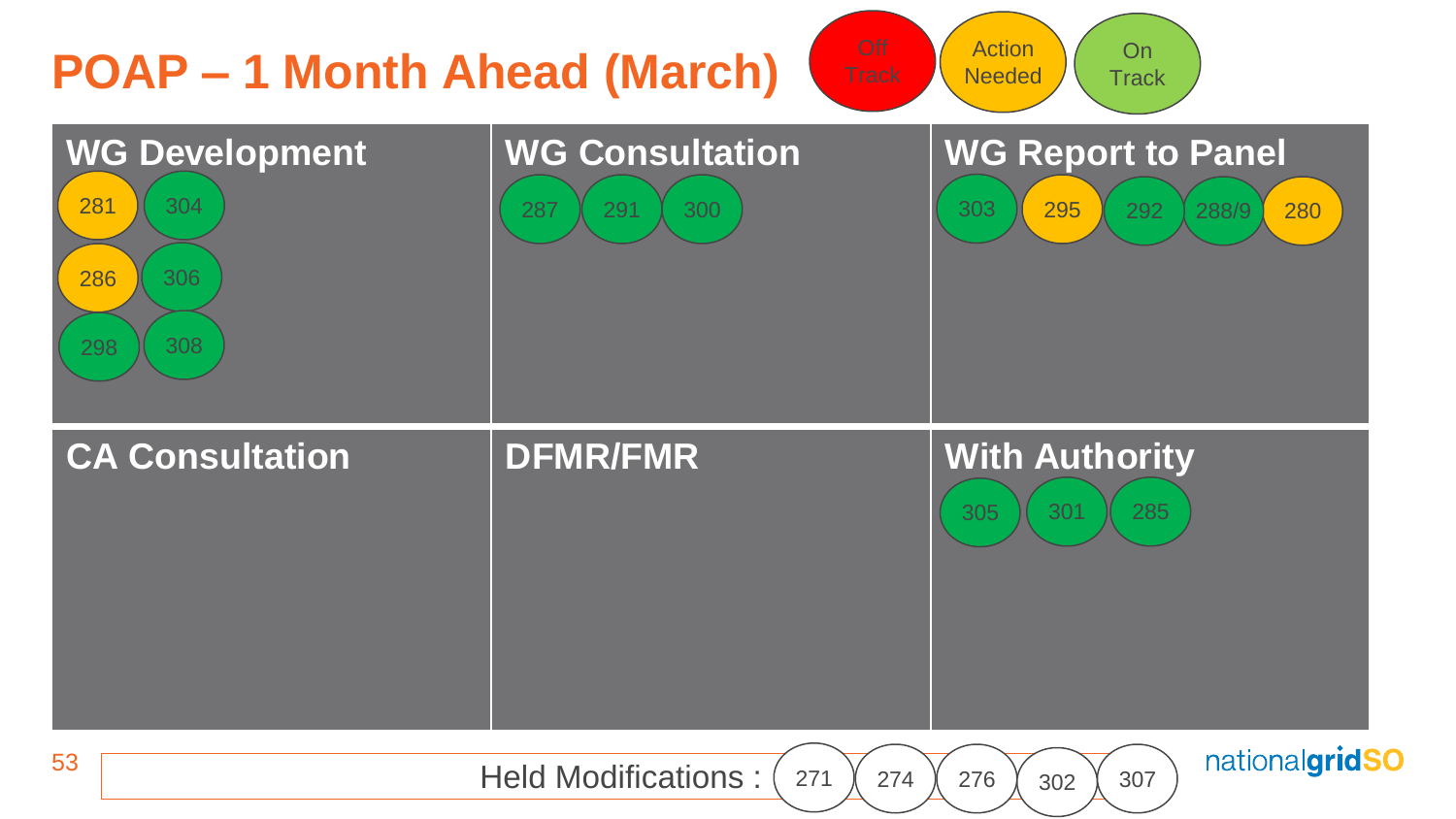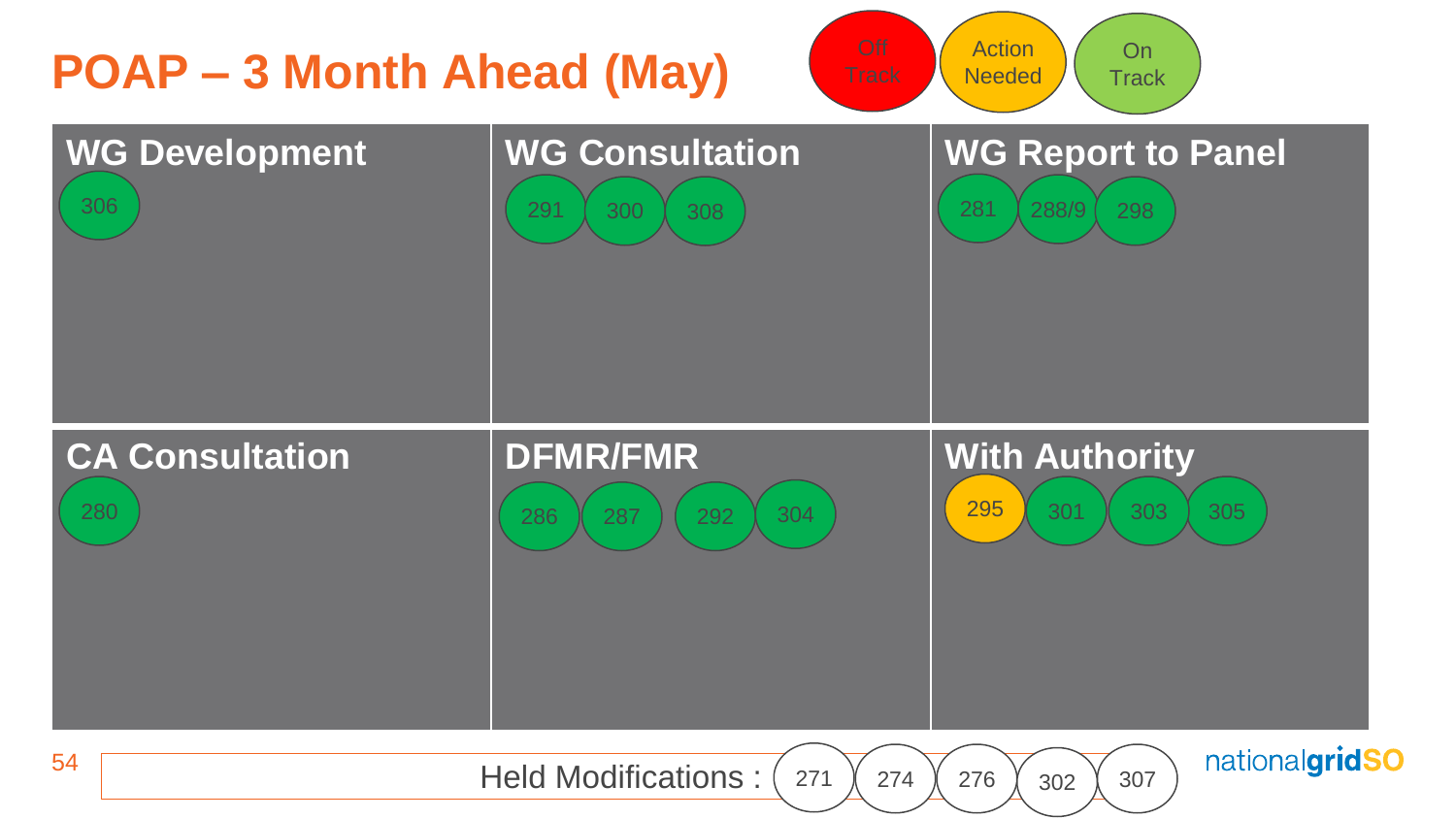### <span id="page-54-0"></span>**CMP280 -** 'Removal of BSUoS Charges From Energy Taken From the National Grid System by Storage Facilities'

#### **Purpose of Modification:**

**The Modification aims to remove liability from Generator and Storage Parties for the Demand Residual element of the TNUoS tariff.**

|                                                     | <b>Developments Since</b><br><b>Last Panel:</b>                             | <b>Next Steps</b>                                              |                                                  |
|-----------------------------------------------------|-----------------------------------------------------------------------------|----------------------------------------------------------------|--------------------------------------------------|
| <b>Modification Stage:</b><br><b>Post Workgroup</b> | 2 Workgroups held in<br>January. SVA solution<br>has been developed         | WG to be held in<br>March 2019 - Report<br>due before panel in | <b>Indicative</b><br><b>Implementation Date:</b> |
| <b>Consultation</b>                                 | by the workgroup.<br><b>Extension Granted by</b><br><b>Panel in January</b> | <b>May 2019</b>                                                | <b>APRIL 2020</b>                                |

**Proposer: Drax (Previously Scottish Power) Raised: June 2017** 

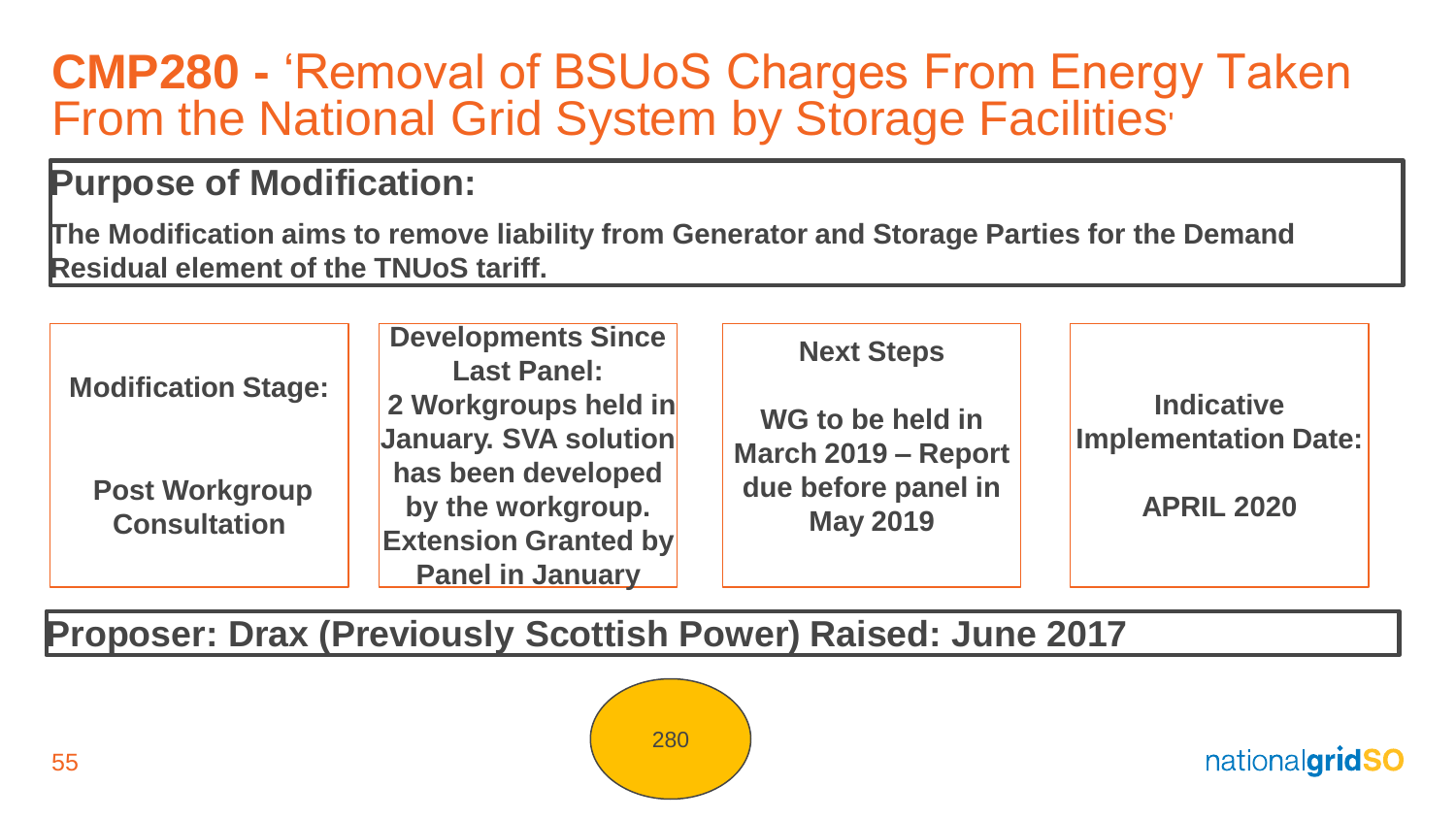### <span id="page-55-0"></span>**CMP281 -** 'Removal of BSUoS Charges From Energy Taken From the National Grid System by Storage Facilities'

#### **Purpose of Modification:**

**The Modification aims to remove BSUoS charges from energy taken to operate storage facilities. This modification will have a CVA and SVA solution.**

|                                              | <b>Developments Since</b><br><b>Last Panel:</b>                                                   | <b>Next Steps</b>                       |                                                  |
|----------------------------------------------|---------------------------------------------------------------------------------------------------|-----------------------------------------|--------------------------------------------------|
| <b>Modification Stage:</b>                   | 2 Workgroups held in<br>January. SVA solution                                                     | WG to be held in<br>March 2019 - Report | <b>Indicative</b><br><b>Implementation Date:</b> |
| <b>Post Workgroup</b><br><b>Consultation</b> | has been developed<br>by the workgroup.<br><b>Extension Granted by</b><br><b>Panel in January</b> | due before panel in<br><b>May 2019</b>  | <b>April 2020</b>                                |

**Proposer: Engie (Previously Scottish Power) Raised: June 2017** 

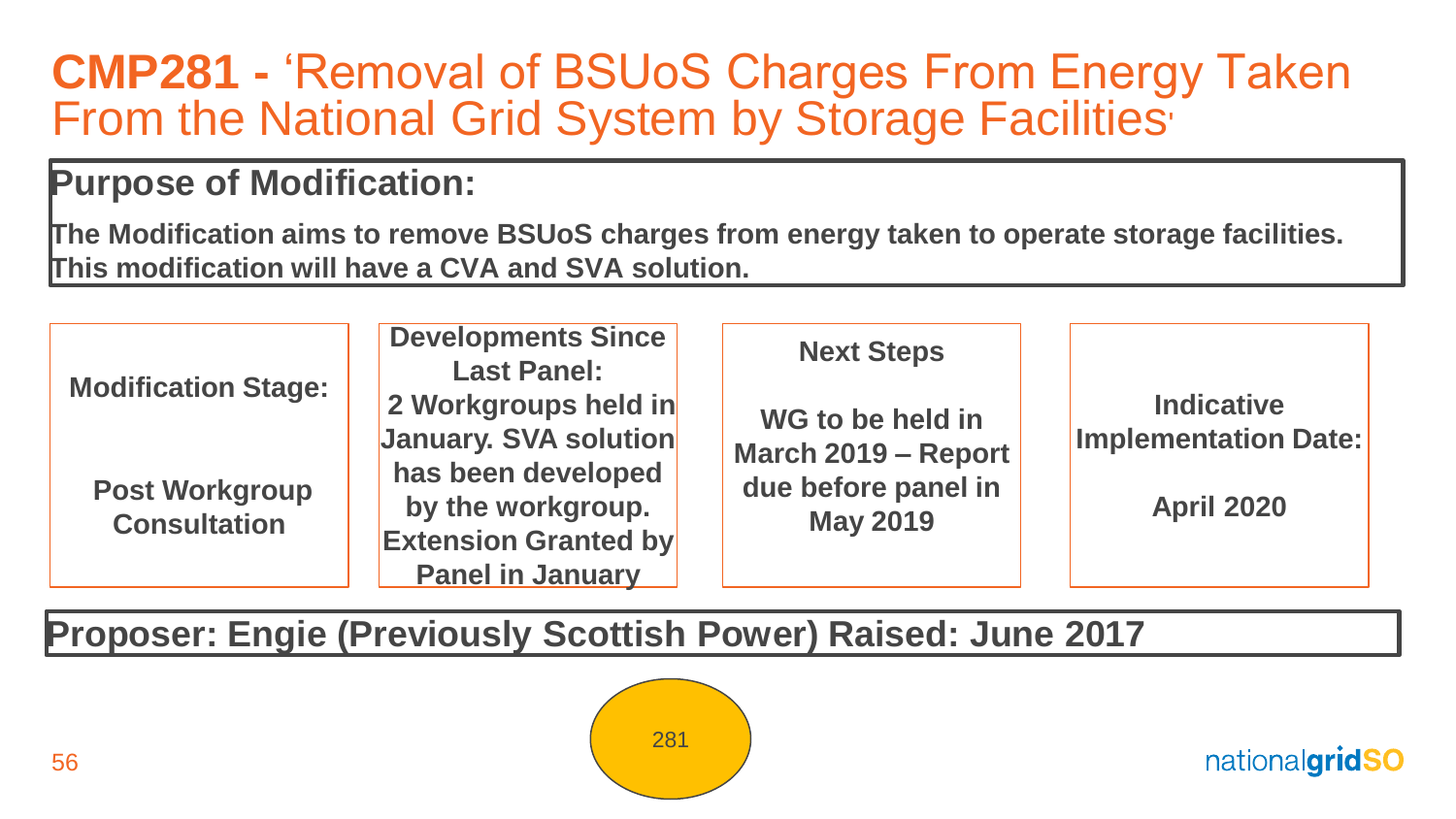### <span id="page-56-0"></span>**CMP285 -** CUSC Governance Reform – Leveling the Playing Field

### **Purpose of Modification:**

**This modification seeks to reform CUSC governance to enhance the independence and diversity of Panel members and ensure wider engagement from CUSC signatories.**

| <b>Modification Stage:</b><br><b>Code Admin</b><br><b>Consultation</b> | <b>Developments Since</b><br><b>Last Panel:</b><br><b>Issued for CAC after</b><br>legal text problems<br><b>identified</b> | <b>Next Steps</b><br><b>Bring before panel</b><br>and submit to<br><b>Authority</b> | <b>Indicative</b><br><b>Implementation Date:</b><br>10 days after<br>authority decision |
|------------------------------------------------------------------------|----------------------------------------------------------------------------------------------------------------------------|-------------------------------------------------------------------------------------|-----------------------------------------------------------------------------------------|
|------------------------------------------------------------------------|----------------------------------------------------------------------------------------------------------------------------|-------------------------------------------------------------------------------------|-----------------------------------------------------------------------------------------|

#### **Proposer: UK Power Reserve Raised: August 2017**

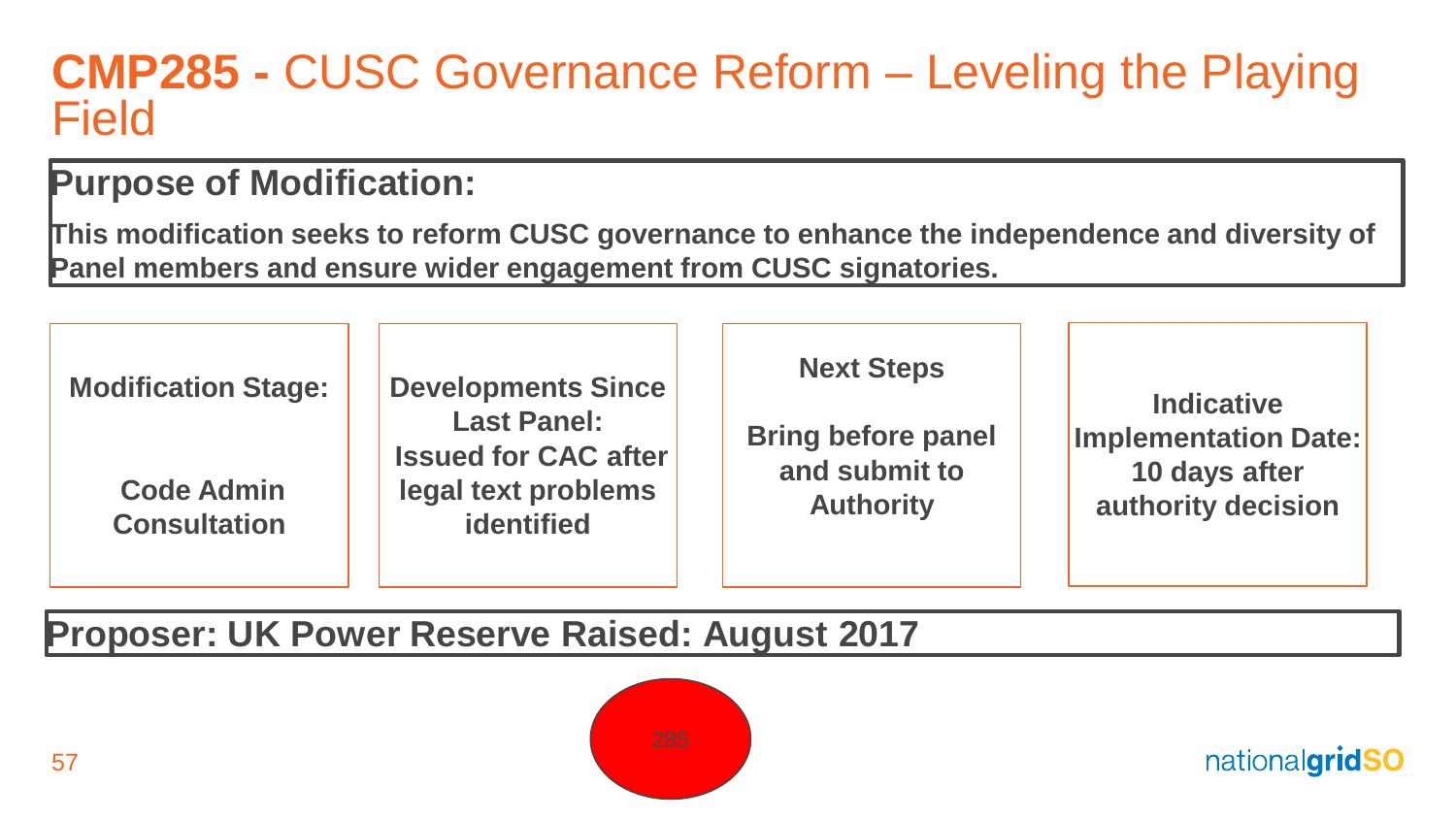### <span id="page-57-0"></span>**CMP286 -** Improving TNUoS Predictability through Increased Notice of the Target Revenue used in the TNUoS Tariff Setting Process

**Purpose of Modification:** 

**To improve the predictability of TNUoS demand charges by bringing forward the date at which the target revenue used in TNUoS tariff setting is fixed to allow customer prices to more accurately reflect final TNUoS rates.**

| <b>Developments Since</b><br><b>Modification Stage:</b><br><b>Last Panel:</b><br><b>Liaised with</b><br>Workgroup<br>proposer in regards<br><b>Development</b><br>to second RFI | <b>Next Steps</b><br><b>Issue RFI</b> | <b>Indicative</b><br><b>Implementation Date:</b><br><b>April 2020</b> |
|---------------------------------------------------------------------------------------------------------------------------------------------------------------------------------|---------------------------------------|-----------------------------------------------------------------------|
|---------------------------------------------------------------------------------------------------------------------------------------------------------------------------------|---------------------------------------|-----------------------------------------------------------------------|

**Proposer: NPower Raised: October 2017** 

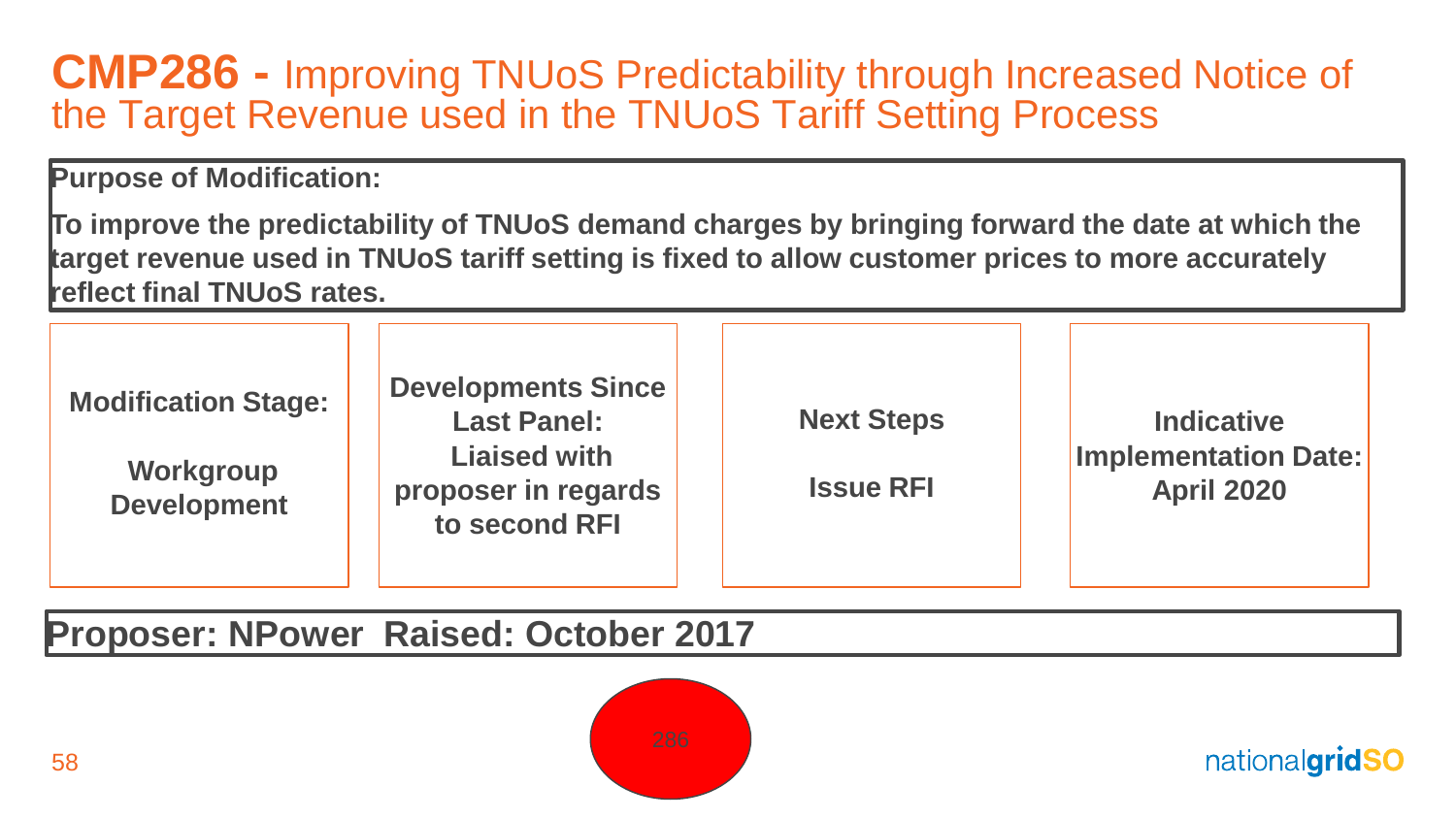### <span id="page-58-0"></span>**CMP287 -** Improving TNUoS Predictability Through Increased Notice of Inputs Used in the TNUoS Tariff Setting Process

#### **Purpose of Modification:**

**Improve the predictability of TNUoS demand charges by bringing forward the date at which certain parameters used in TNUoS tariff setting (such as demand forecasts) are fixed to allow customer prices to more accurately reflect final TNUoS rates.**

| <b>Modification Stage:</b><br>Workgroup<br><b>Development</b> | <b>Developments Since</b><br><b>Last Panel:</b><br><b>Liaised with</b><br>proposer in regards<br>to consulting | <b>Next Steps</b><br><b>Issue WG</b><br><b>Consultation</b> | <b>Indicative</b><br><b>Implementation Date:</b><br><b>April 2020</b> |
|---------------------------------------------------------------|----------------------------------------------------------------------------------------------------------------|-------------------------------------------------------------|-----------------------------------------------------------------------|
|                                                               |                                                                                                                |                                                             |                                                                       |

**Proposer: NPower Raised: October 2017** 

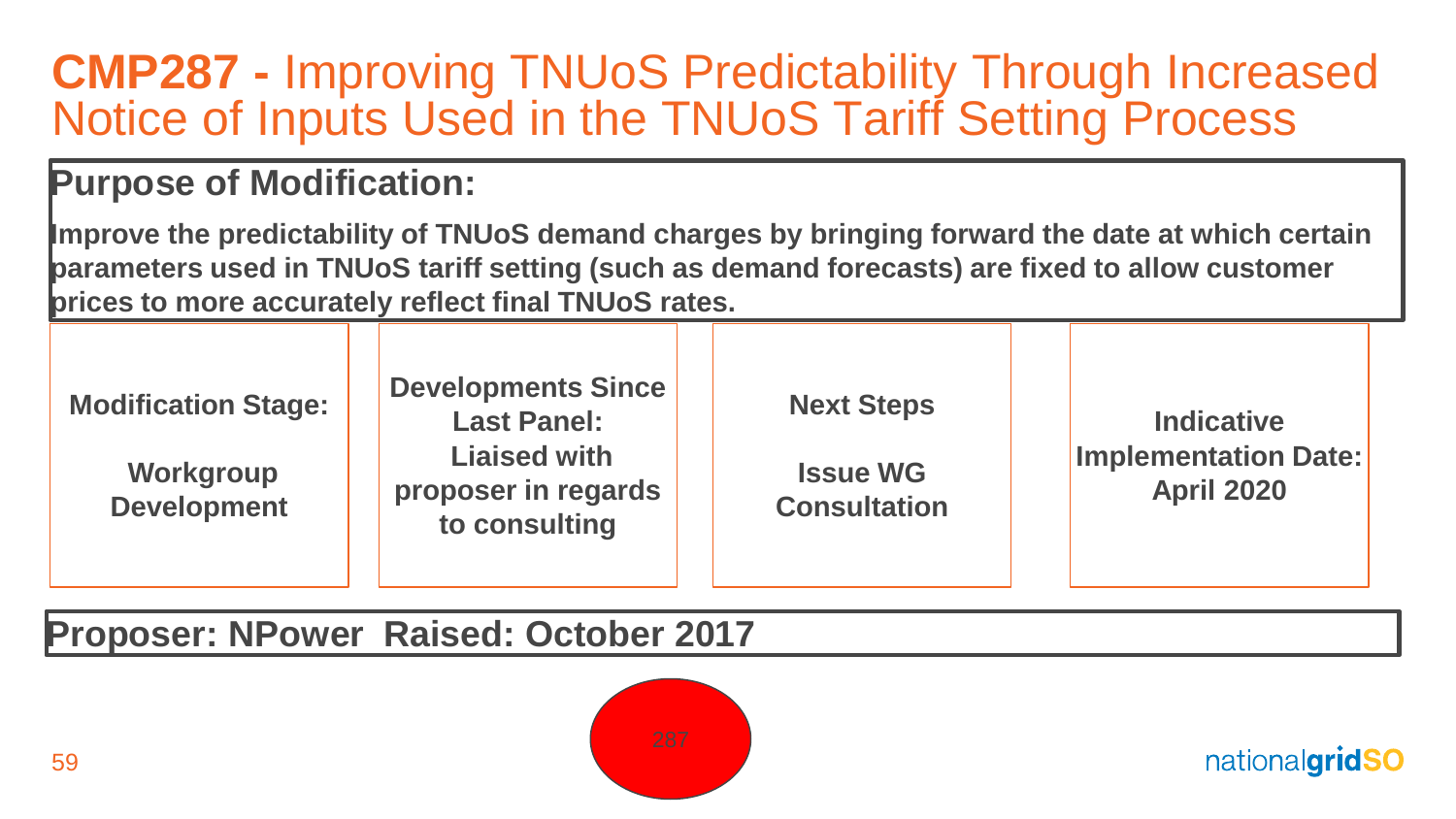## **Initial Feedback - Interactive**

**What are your initial thoughts?**

- **Is it useful?**
- **Is it an improvement?**
- **Does it serve its intended purpose?**

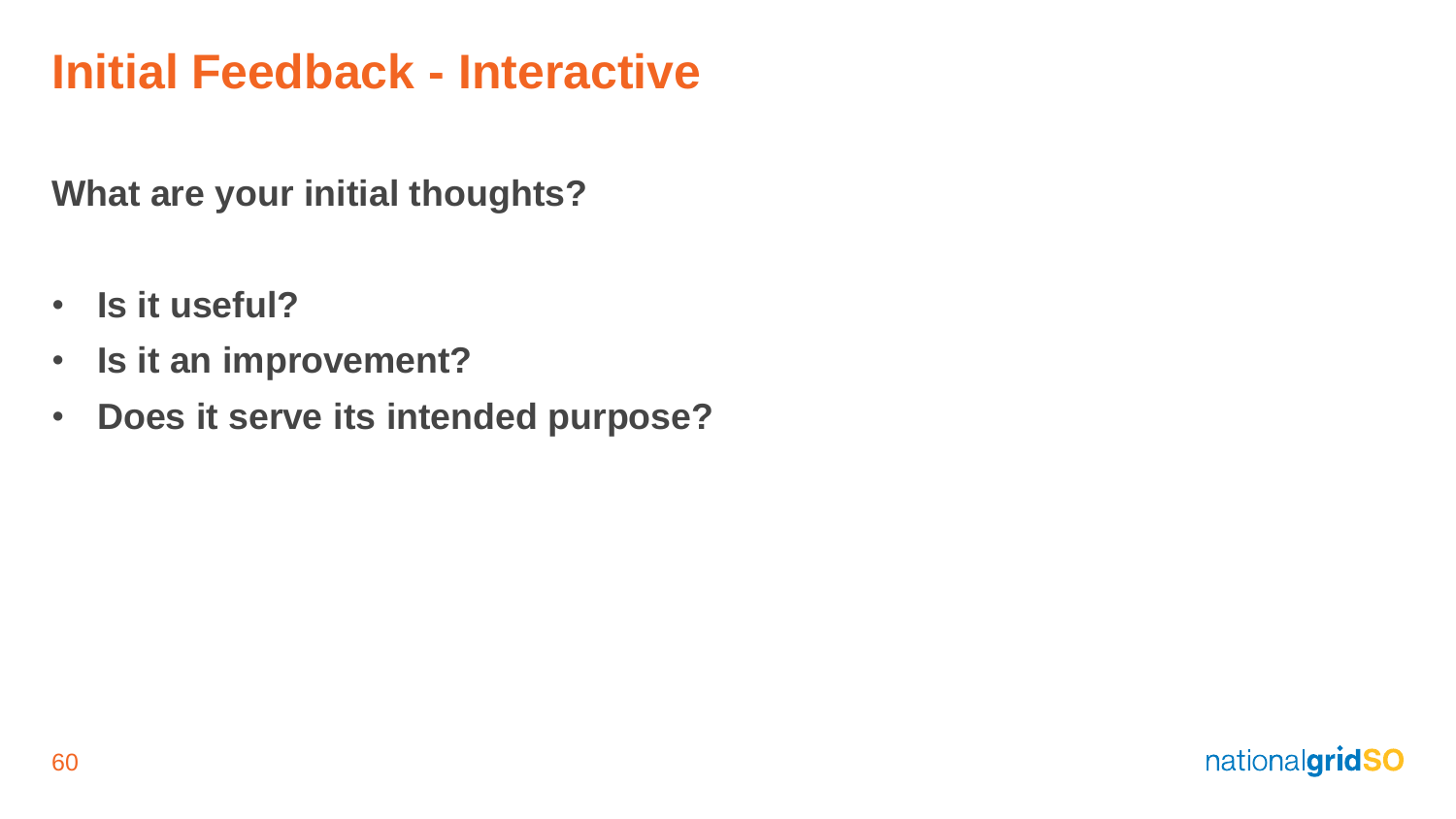### **Plan on a Page - Linear**

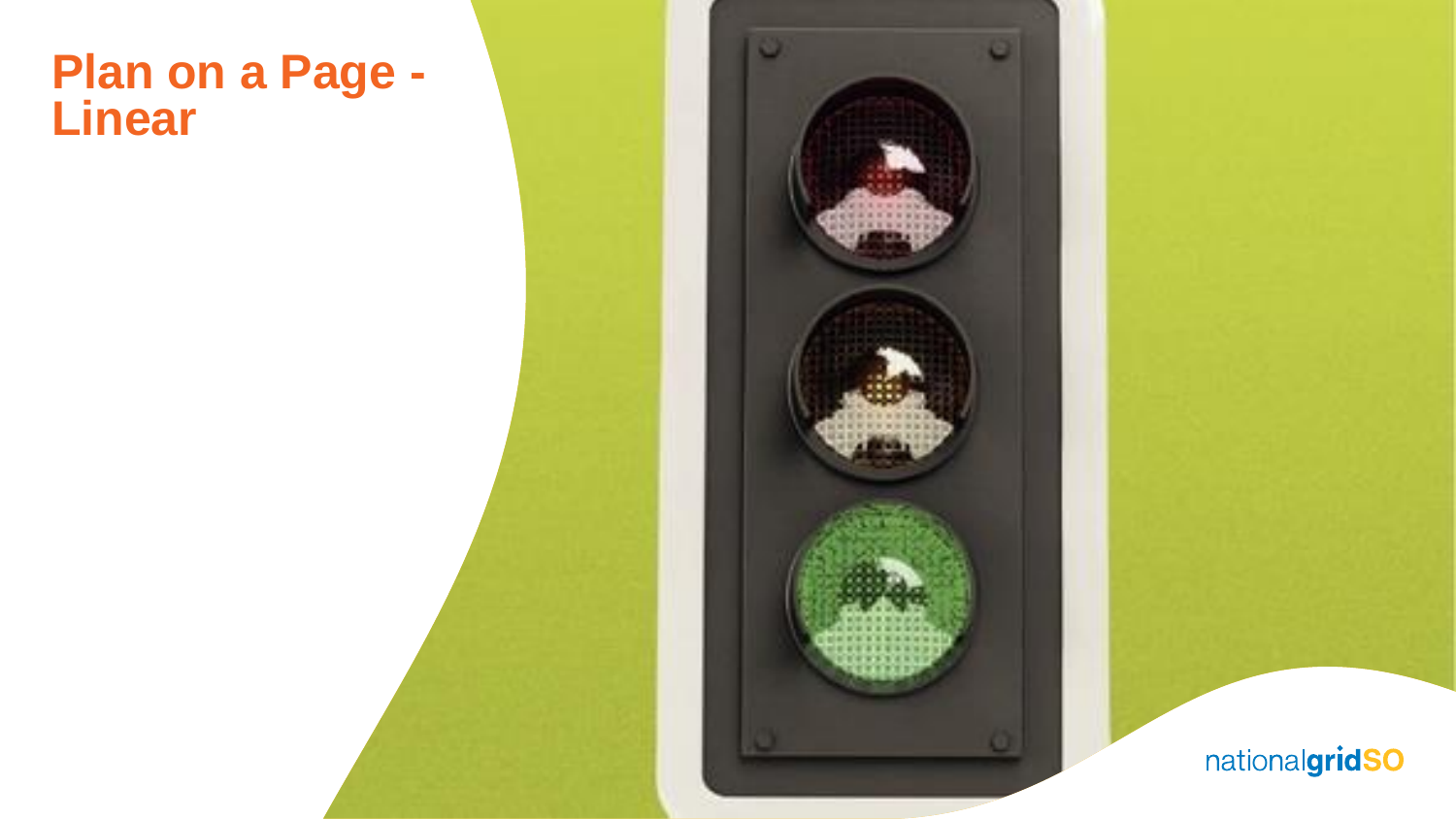## **Plan on a Page – Linear (Spreadsheet)**

- Modification mapped over six months to track process
- 6 Grid Code stage gates represented against timescales with a RAG status for each stage, helping to identify blockers.
- Total RAG status given for each modification driving action where needed
- POAP retains more interactivity bubbles are hyperlinked to more granular information for each mod, as with interaction
- Clearly tracks modifications through stage gates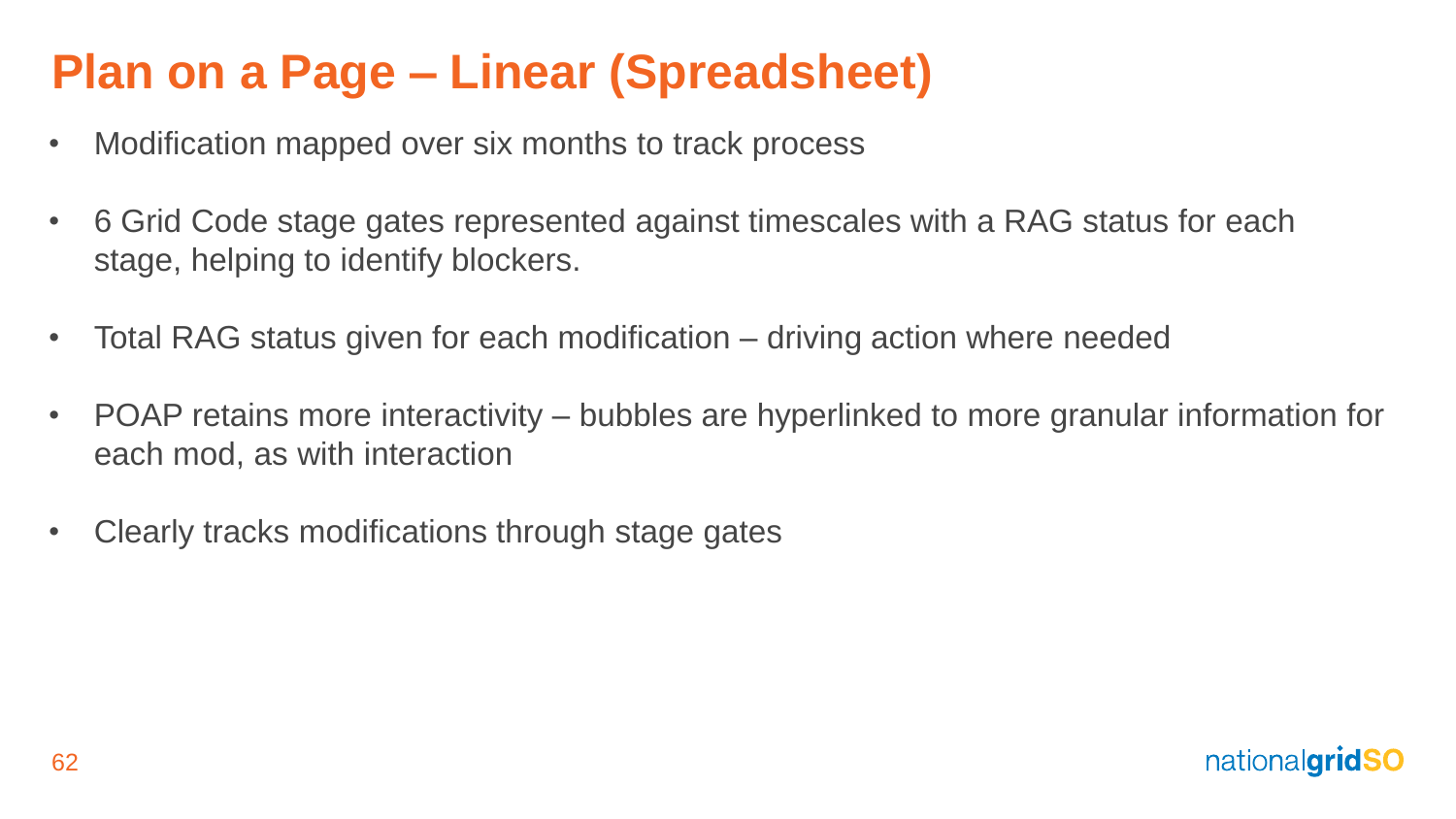## **Initial Feedback - Linear**

**What are your initial thoughts?**

- **Is it useful?**
- **Is it an improvement?**
- **Does it serve its intended purpose?**

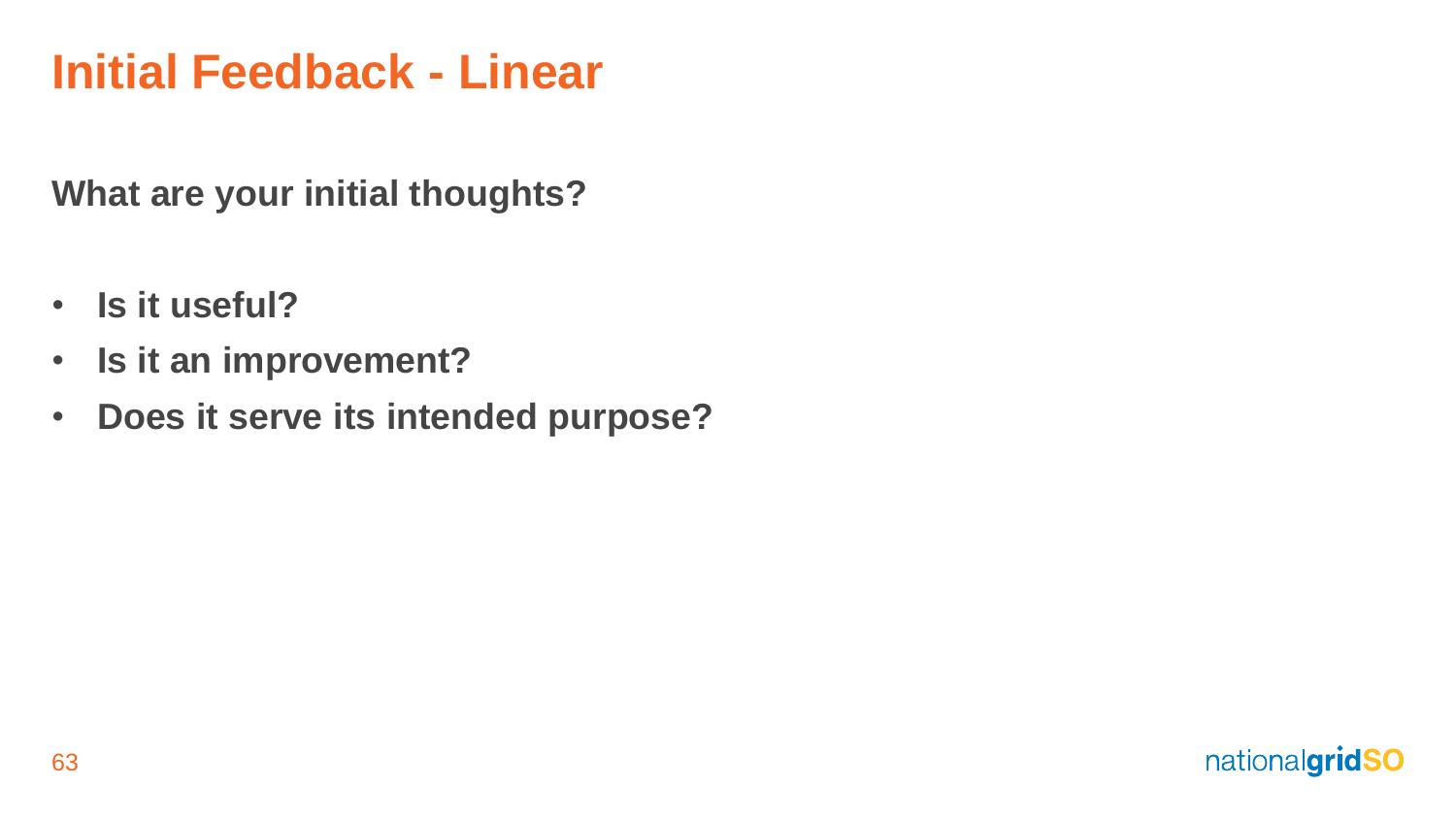

**If you have any feedback, please provide it to [cusc.team@nationalgrid.com](mailto:cusc.team@nationalgrid.com)**

**We will attend the next Grid Code Panel with a further update.** 

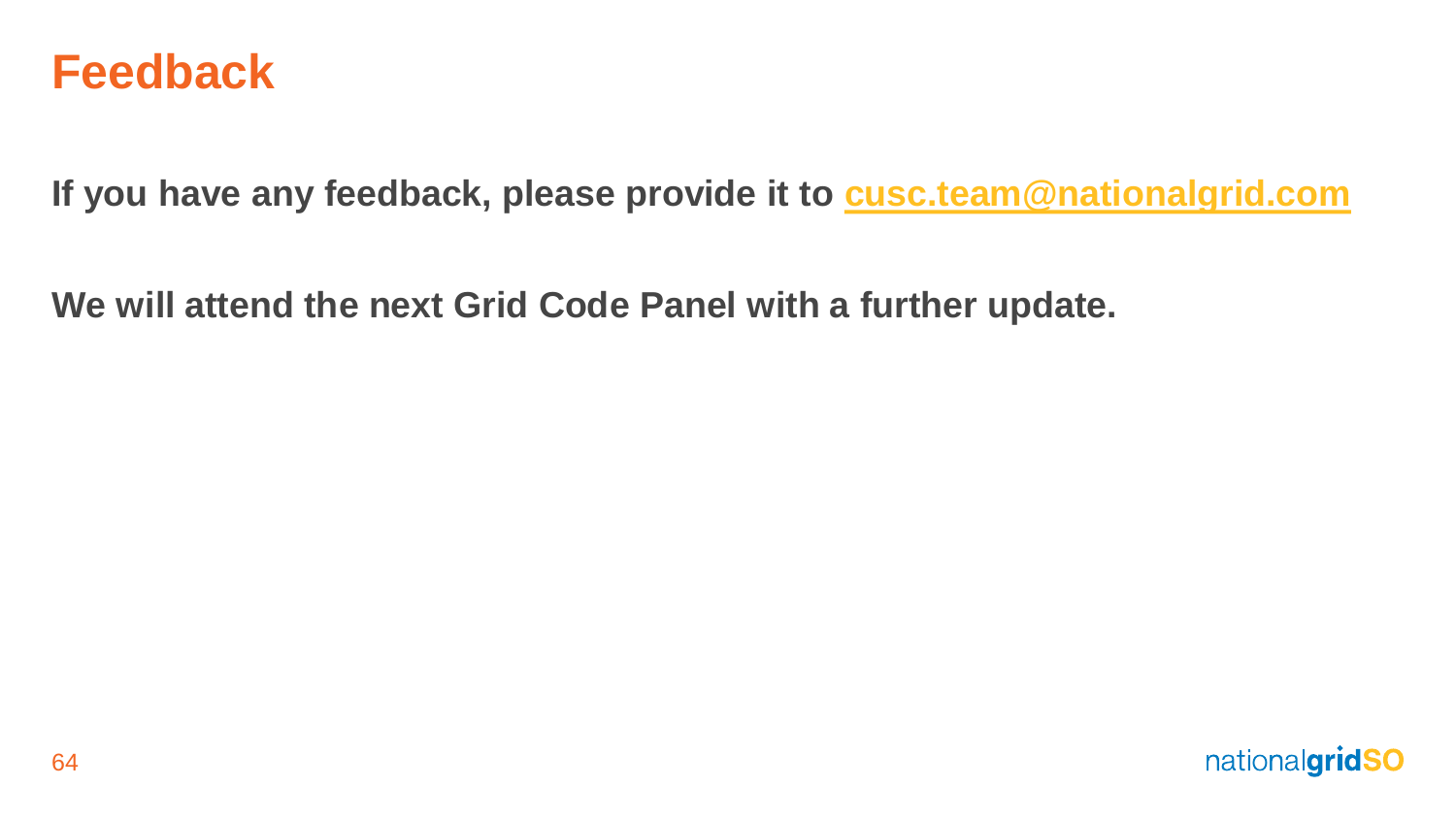**AOB**

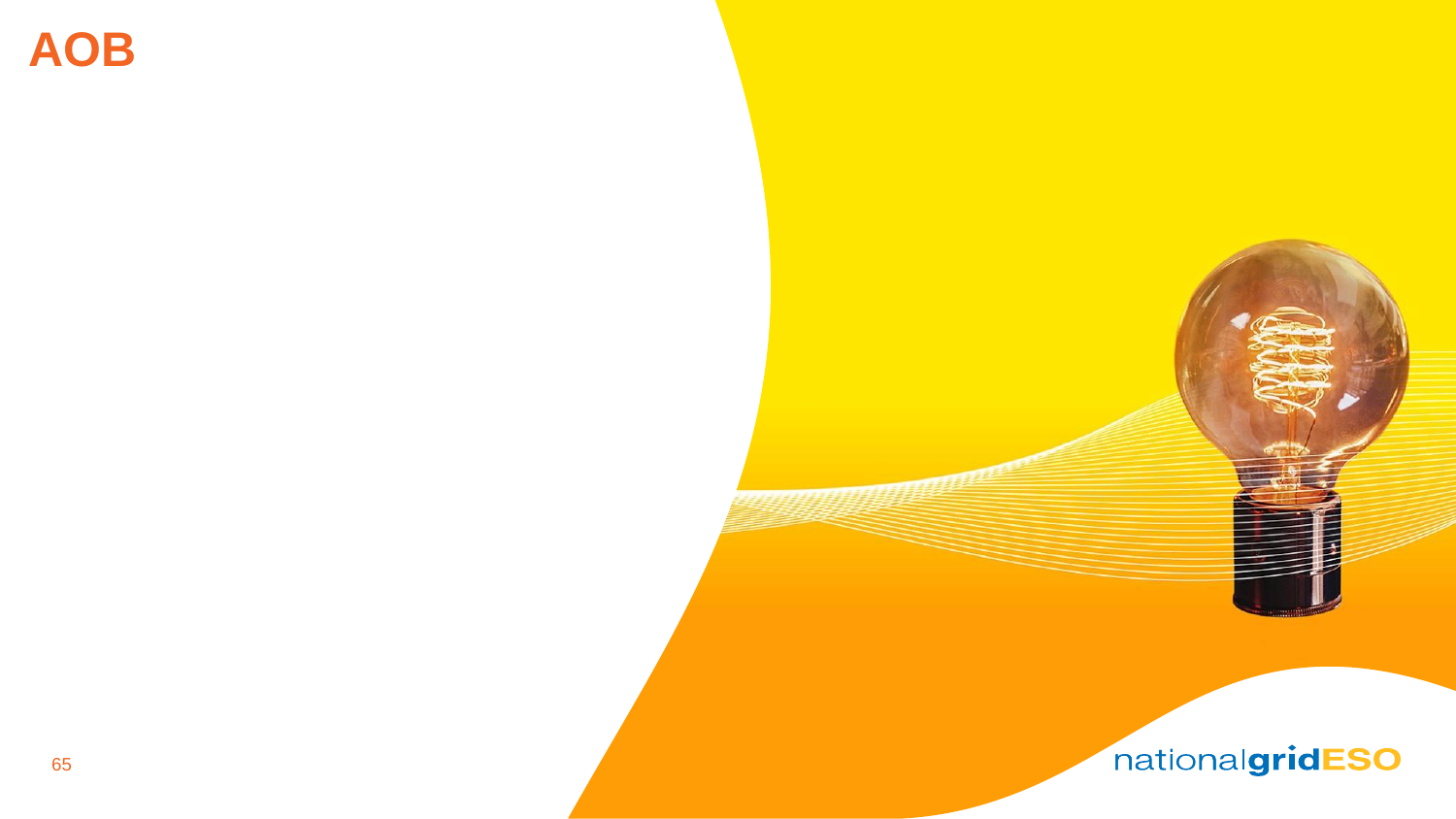## **Next Panel Meeting**

**10am on 30 May 2019 at Faraday House** 

**Papers Day – 22 May 2019**